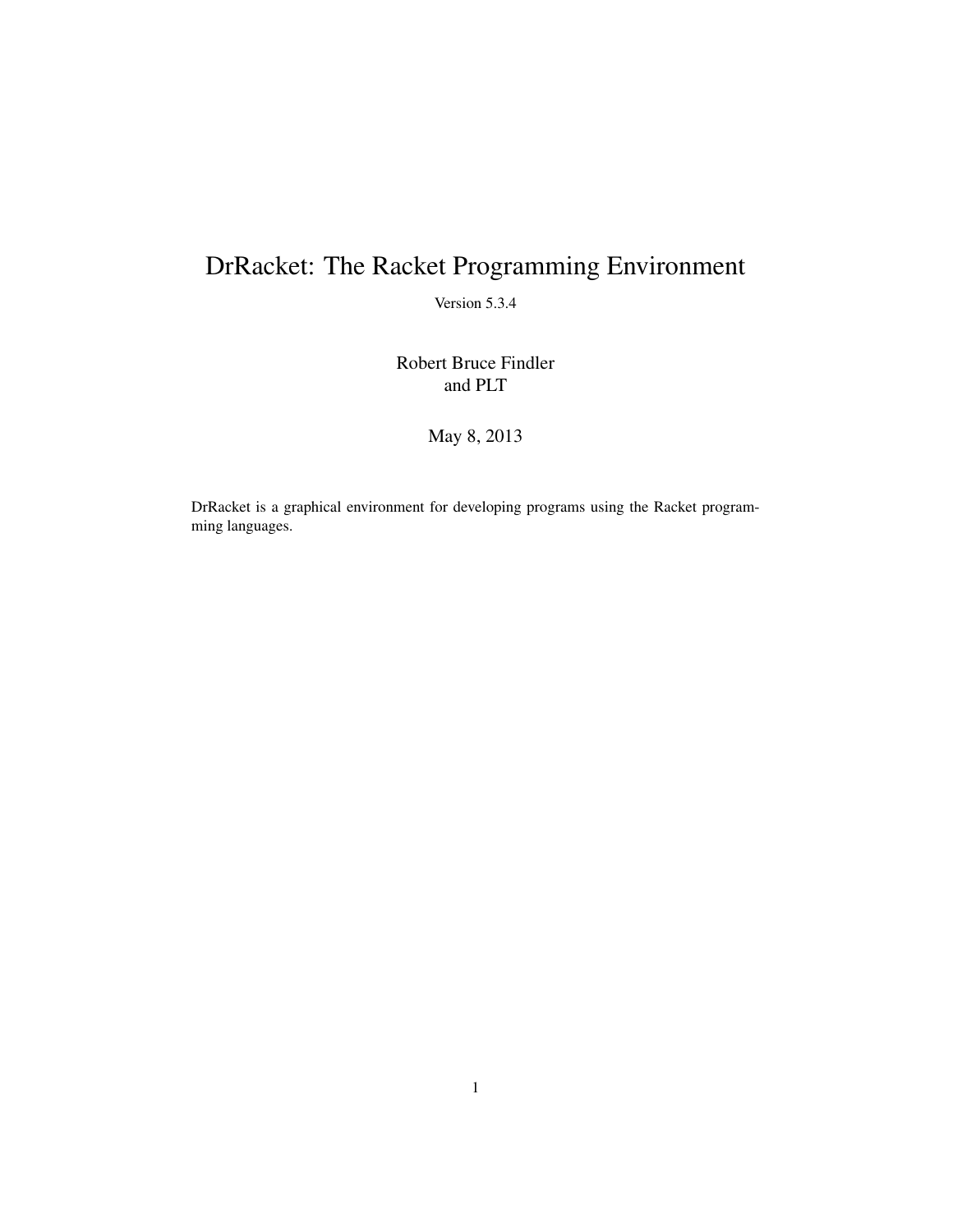# **Contents**

| 1 |     |                  | <b>Interface Essentials</b> | 5              |
|---|-----|------------------|-----------------------------|----------------|
|   | 1.1 |                  |                             | 6              |
|   | 1.2 |                  |                             | $\overline{7}$ |
|   | 1.3 |                  |                             | 8              |
|   | 1.4 |                  |                             | 9              |
|   | 1.5 |                  |                             | 10             |
|   | 1.6 |                  |                             | 10             |
|   |     | 1.6.1            |                             | 10             |
|   |     | 1.6.2            |                             | 11             |
|   | 1.7 |                  |                             | 13             |
|   |     | 1.7.1            |                             | 13             |
|   |     | 1.7.2            |                             | 14             |
|   | 1.8 |                  |                             | 14             |
|   |     | 1.8.1            |                             | 14             |
|   |     | 1.8.2            |                             | 15             |
|   |     | 1.8.3            |                             | 16             |
|   |     | 1.8.4            |                             | 16             |
|   | 1.9 |                  |                             | 17             |
|   |     |                  |                             | 17             |
|   |     |                  |                             | 18             |
| 2 |     | <b>Languages</b> |                             | 20             |
|   |     |                  |                             |                |
|   | 2.1 |                  |                             | 20             |
|   | 2.2 |                  |                             | 21             |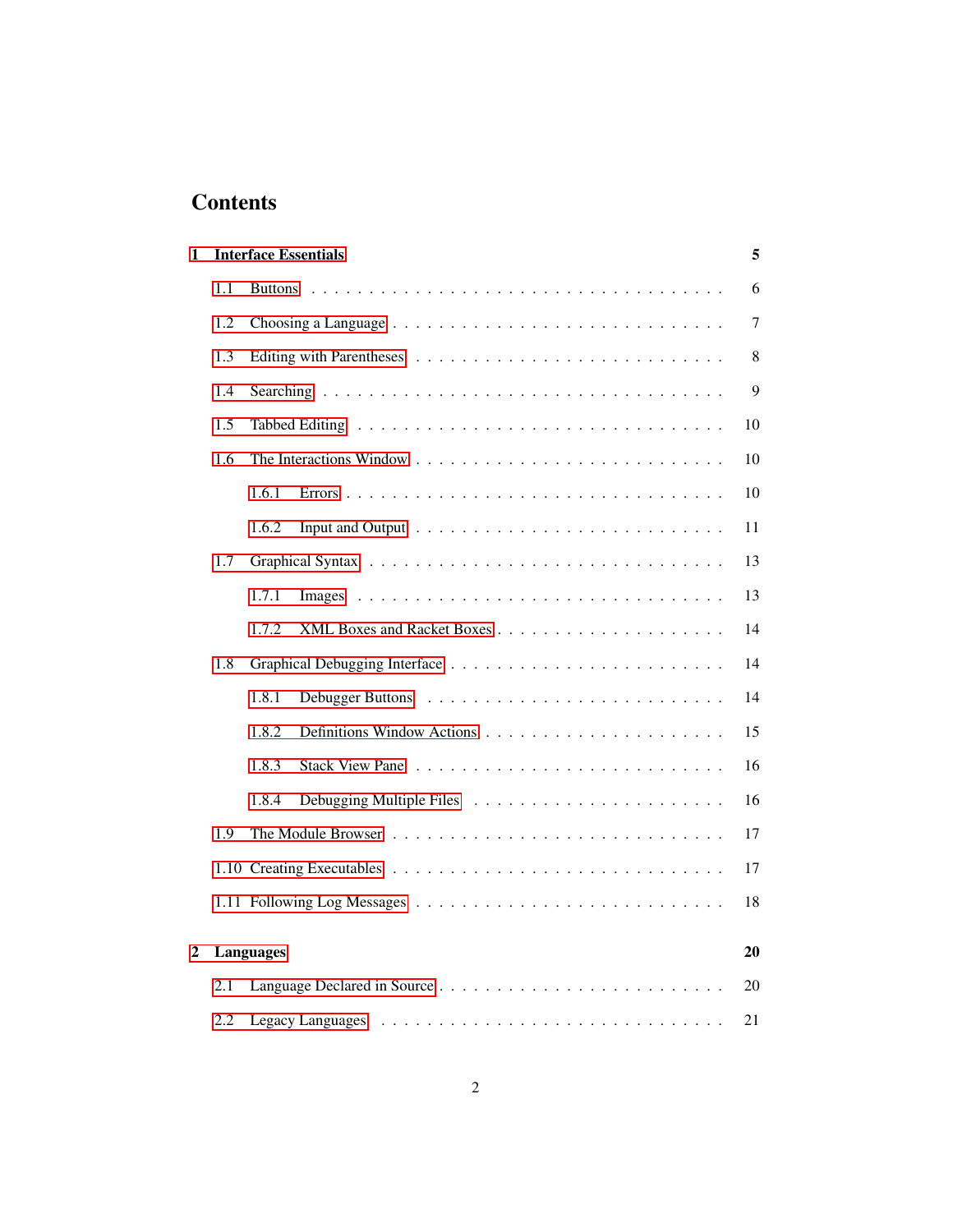|   | 2.3 |       | How to Design Programs Teaching Languages | 21 |
|---|-----|-------|-------------------------------------------|----|
|   | 2.4 |       |                                           | 25 |
|   | 2.5 |       |                                           | 25 |
| 3 |     |       | <b>Interface Reference</b>                | 27 |
|   | 3.1 |       |                                           | 27 |
|   |     | 3.1.1 |                                           | 27 |
|   |     | 3.1.2 |                                           | 28 |
|   |     | 3.1.3 |                                           | 29 |
|   |     | 3.1.4 |                                           | 31 |
|   |     | 3.1.5 |                                           | 31 |
|   |     | 3.1.6 |                                           | 32 |
|   |     | 3.1.7 |                                           | 33 |
|   |     | 3.1.8 |                                           | 33 |
|   | 3.2 |       |                                           | 33 |
|   |     | 3.2.1 |                                           | 33 |
|   |     | 3.2.2 |                                           | 33 |
|   |     | 3.2.3 |                                           | 34 |
|   |     | 3.2.4 |                                           | 35 |
|   |     | 3.2.5 |                                           | 36 |
|   |     | 3.2.6 |                                           | 37 |
|   |     | 3.2.7 |                                           | 37 |
|   |     | 3.2.8 |                                           | 37 |
|   | 3.3 |       |                                           | 37 |
|   |     | 3.3.1 |                                           | 38 |
|   |     | 3.3.2 |                                           | 39 |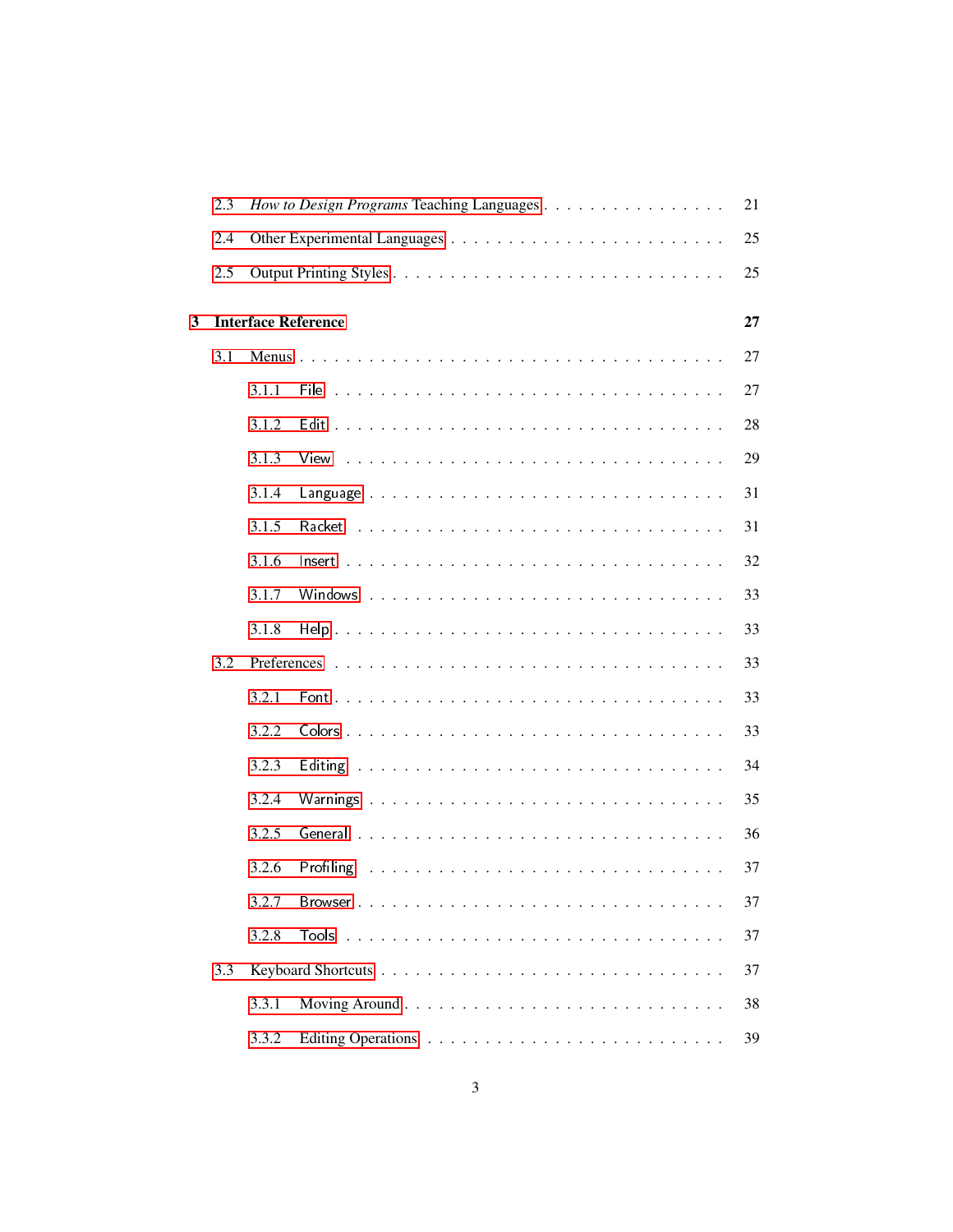|   |       | 3.3.3 |                                                                         | 41 |
|---|-------|-------|-------------------------------------------------------------------------|----|
|   |       | 3.3.4 |                                                                         | 41 |
|   |       | 3.3.5 |                                                                         | 41 |
|   |       | 3.3.6 |                                                                         | 41 |
|   |       | 3.3.7 |                                                                         | 42 |
|   |       | 3.3.8 | LaTeX and TeX inspired keybindings $\ldots \ldots \ldots \ldots \ldots$ | 42 |
|   |       | 3.3.9 |                                                                         | 46 |
|   |       |       | 3.3.10 Sending Program Fragments to the REPL                            | 48 |
|   | 3.4   |       |                                                                         | 51 |
|   |       | 3.4.1 |                                                                         | 51 |
|   |       | 3.4.2 |                                                                         | 51 |
|   |       | 3.4.3 |                                                                         | 52 |
| 4 |       |       | <b>Extending DrRacket</b>                                               | 54 |
|   | 4.1   |       |                                                                         | 54 |
|   | 4.2   |       |                                                                         | 55 |
|   | Index |       |                                                                         | 57 |
|   | Index |       |                                                                         | 57 |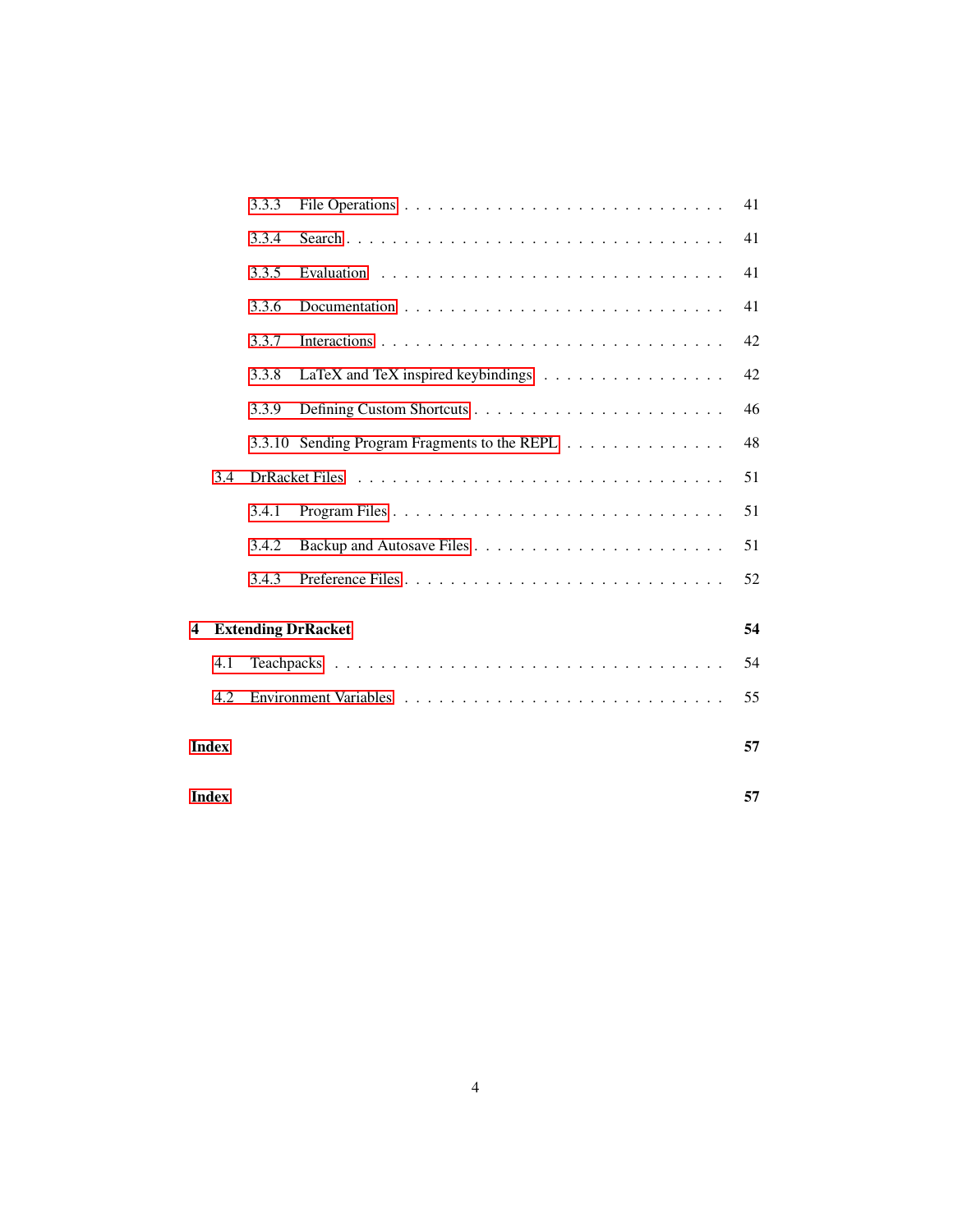# <span id="page-4-0"></span>1 Interface Essentials

The DrRacket window has three parts: a row of buttons at the top, two editing panels in the middle, and a status line at the bottom.

|                 |                                  |                                          | Untitled $\blacktriangledown$ (define ) $\blacktriangledown$ Check Syntax Q Debug $\blacktriangledown$ Macro Stepper $\#$ $\blacktriangledown$ Run $\mathcal{A}$ Stop $\bigcirc$ |  |
|-----------------|----------------------------------|------------------------------------------|----------------------------------------------------------------------------------------------------------------------------------------------------------------------------------|--|
| #lang racket    |                                  |                                          |                                                                                                                                                                                  |  |
|                 |                                  |                                          |                                                                                                                                                                                  |  |
|                 | ;; square : number -> number     | ;; to produce the square of x            |                                                                                                                                                                                  |  |
|                 | (define (square x)               |                                          |                                                                                                                                                                                  |  |
| $(* x x))$      |                                  |                                          |                                                                                                                                                                                  |  |
|                 |                                  |                                          |                                                                                                                                                                                  |  |
|                 |                                  |                                          |                                                                                                                                                                                  |  |
|                 |                                  | Welcome to DrRacket, version 5.1.2 [3m]. |                                                                                                                                                                                  |  |
| (square 2)<br>≻ |                                  | Language: racket; memory limit: 128 MB.  |                                                                                                                                                                                  |  |
| 4               |                                  |                                          |                                                                                                                                                                                  |  |
| ⋋               |                                  |                                          |                                                                                                                                                                                  |  |
|                 |                                  |                                          |                                                                                                                                                                                  |  |
|                 |                                  |                                          |                                                                                                                                                                                  |  |
|                 |                                  |                                          |                                                                                                                                                                                  |  |
|                 | Determine language from source ▼ |                                          | 4:2                                                                                                                                                                              |  |

The top editing panel, called the *definitions window*, is for defining programs. The above figure shows a program that defines the function square.

The bottom panel, called the *interactions window*, is for evaluating Racket expressions interactively. The Language line in the interactions window indicates which primitives are available in the definitions and interactions windows. In the above figure, the language is determined from the program source's #lang line. The interactions The interactions

Clicking the Run button evaluates the program in the definitions window, making the program's definitions available in the interactions window. Given the definition of square as in the figure above, typing (square 2) in the interactions window produces the result 4.

The *status line* at the bottom of DrRacket's window provides information about the current line and position of the editing caret, whether the current file can be modified, and whether DrRacket is currently evaluating any expression. The recycling icon flashes while DrRacket is "recycling" internal resources, such as memory.

window is described further in §1.6 "The Interactions Window", later in this manual.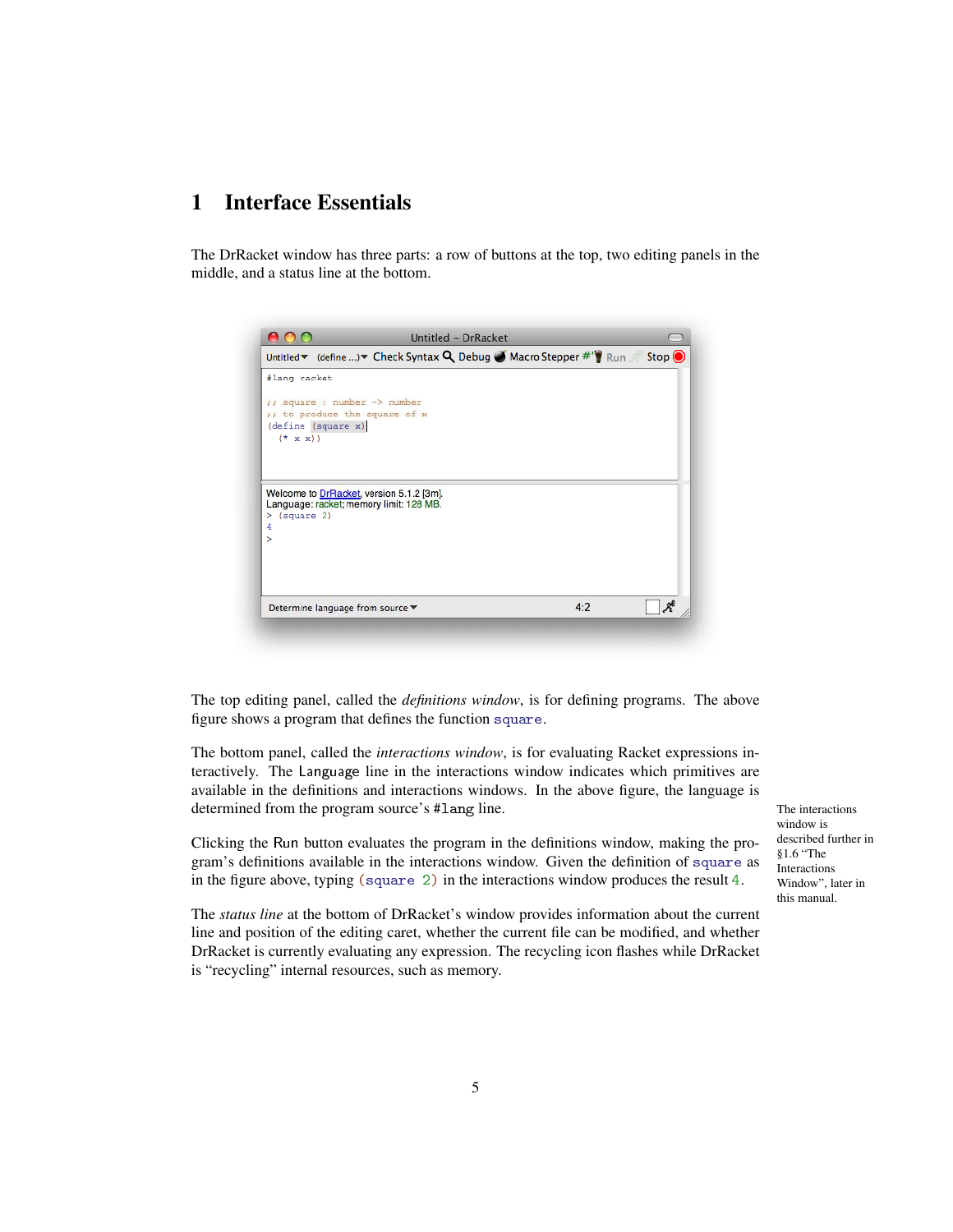## <span id="page-5-0"></span>1.1 Buttons

The left end of the row of buttons in DrRacket contains a miniature button with the current file's name. Clicking the button opens a menu that shows the file's full pathname. Selecting one of the menu entries produces an open-file dialog starting in the corresponding directory.

Below the filename button is a (define  $\ldots$ ) button for a pop-up menu of names that are defined in the definitions window. Selecting an item from the menu moves the blinking caret to the corresponding definition.

The Save button appears whenever the definitions window is modified. Clicking the button saves the contents of the definitions window to a file. The current name of the file appears to the left of the Save button, but a file-selection dialog appears if the file has never been saved before.

The Step button—which appears only for the *How to Design Programs* teaching languages Beginning Student through Intermediate Student with Lambda—starts the Stepper, which shows the evaluation of a program as a series of small steps. Each evaluation step replaces an expression in the program with an equivalent one using the evaluation rules of DrRacket. For example, a step might replace (+ 1 2) with 3. These are the same rules used by Dr-Racket to evaluate a program. Clicking Step opens a new window that contains the program from the definitions window, plus several new buttons: these buttons allow navigation of the evaluation as a series of steps. The debugging

interface is described further in §1.8 "Graphical Debugging Interface", later in this manual.

The Debug button—which does *not* appear for the *How to Design Programs* teaching languages—starts a more conventional stepping debugger. It runs the program in the definitions window like the Run button, but also opens a debugging panel with several other buttons that provide control over the program's execution.

Clicking the Check Syntax button annotates the program text in the definitions window. It add the following annotations:

- Syntactic Highlighting: Imported variables and locally defined variables are highlighted with color changes. Documented identifiers are hyperlinked (via a right-click) to the documentation page.
- Lexical Structure: The lexical structure is shown with arrows overlaid on the program text. When the mouse cursor passes over a variable, DrRacket draws an arrow from the binding location to the variable, or from the binding location to every bound occurrence of the variable.

In addition to indicating definite references with blue arrows, DrRacket also draws arrows to indicate potential references within macro definitions. Potential arrows are drawn in purple and annotated with a question mark to indicate uncertainty, because DrRacket cannot predict how such identifiers will eventually be used. Their roles may depend on the arguments to the macro and the context the macro is used in.

Additionally, right-clicking (or Control-clicking on Mac OS X) on a variable activates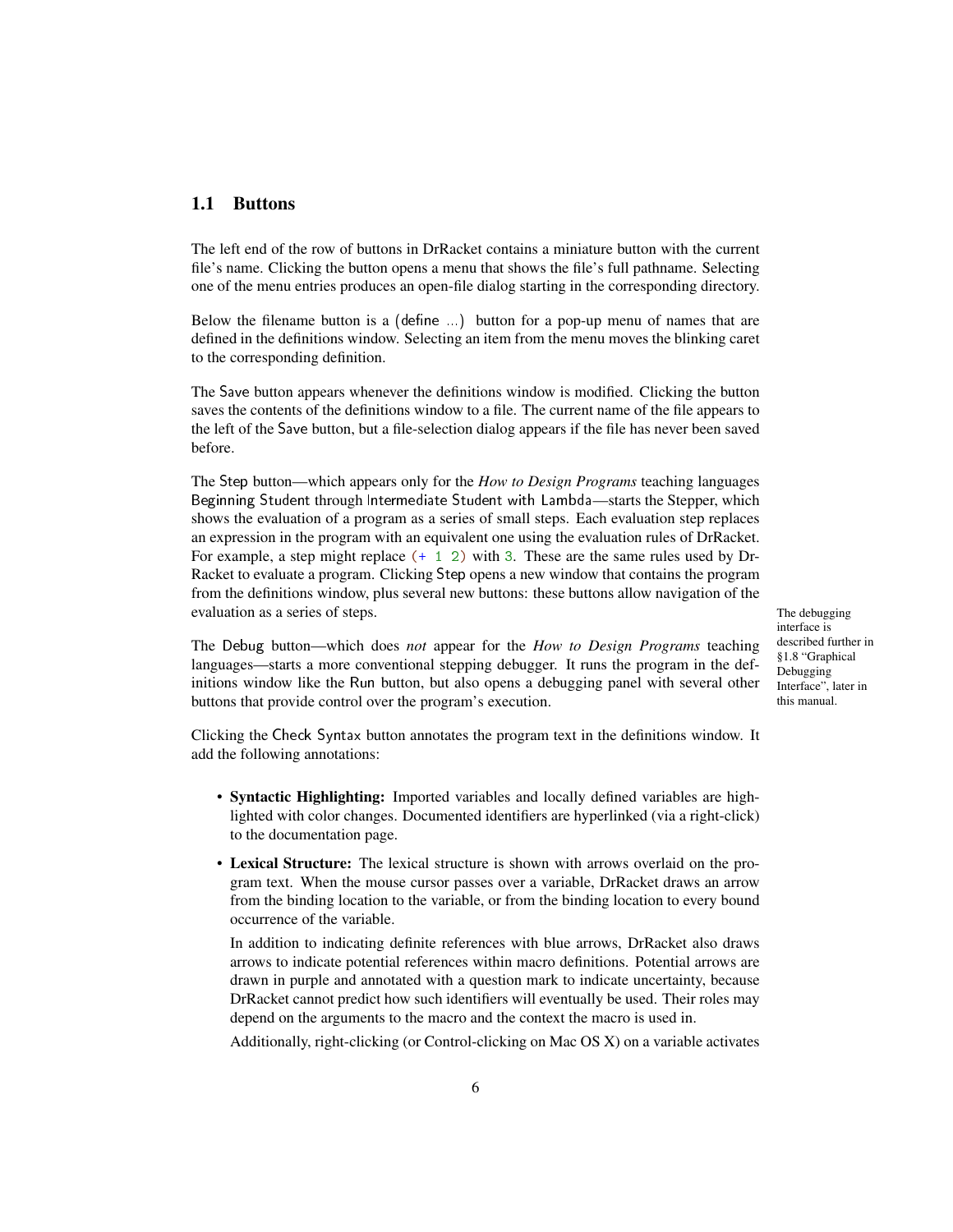a pop-up menu that lets you jump from binding location to bound location and vice versa, α-rename the variable, or tack the arrows so they do not disappear.

- Tail Calls: Any sub-expression that is (syntactically) in tail-position with respect to its enclosing context is annotated by drawing a light purple arrow from the tail expression to its surrounding expression.
- Require Annotations: Right-clicking (or Control-clicking on Mac OS X) on the argument to require activates a pop-up menu that lets you open the file that contains the required module.

Passing the mouse cursor over a require expression inside a module shows all of the variables that are used from that require expression. Additionally, if no variables are used from that require expression, it is colored like an unbound variable.

Finally, passing the mouse cursor over a variable that is imported from a module shows the module that it is imported from in a status line at the bottom of the frame.

Check Syntax also runs automatically as you edit your program, and the bottom, rightmost corner of the DrRacket window shows its status. A red dot means that something has gone wrong; move your mouse over the dot to find out what is wrong. Mis-matched parentheses indicates that the buffer's parens are also mismatched; mouse over the parens for details.

When nothing goes wrong, the colors indicate the stages processing of the program: blue (expanding), purple (computing check syntax information), orchid (updating the editor with the check syntax information), and green (finished).

Also, right-clicking in that area yields a menu that lets you disable (or re-eneable) automatic Check Syntax.

The Run button evaluates the program in the definitions window and resets the interactions window.

The Break button interrupts an evaluation, or beeps if DrRacket is not evaluating anything. For example, after clicking Run or entering an expression into the interactions window, click Break to cancel the evaluation. Click the Break button once to try to interrupt the evaluation gracefully; click the button twice to kill the evaluation immediately.

## <span id="page-6-0"></span>1.2 Choosing a Language

DrRacket supports multiple dialects of Racket, as well as some non-Racket languages. You specify a language in one of two ways:

• Select the Use the language declared in the source option (via the Language|Choose Language... menu item), and then specify a specific language as part of the program usually by starting the definitions-window content with #lang.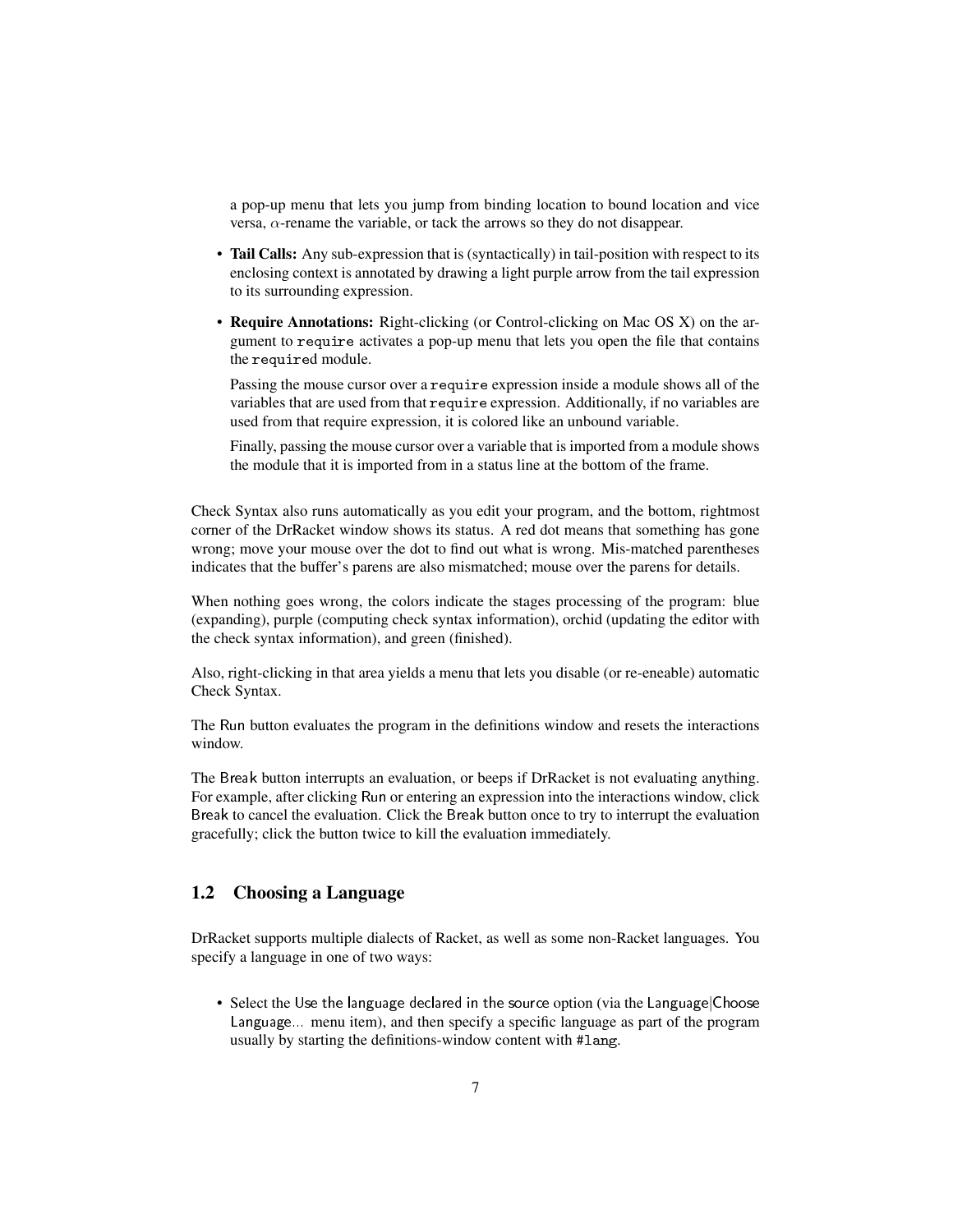• Select the Language|Choose Language... menu item, and choose a specific language. After changing the language, click Run to reset the language in the interactions window. The bottom-left corner of DrRacket's main window also has a shortcut menu item for selecting previously selected languages.

Using a language declared in a program's source is the recommend mode, and it is described further in §2.1 "Language Declared in Source".

The Language|Choose Language... dialog contains a Show Details button for configuring certain details of the chosen language. Whenever the selected options do not match the default language specification, a Custom indicator appears next to the language-selection control at the top of the dialog.

See §2 "Languages" (later in this manual) for more information on the languages that Dr-Racket supports.

## <span id="page-7-0"></span>1.3 Editing with Parentheses

In Racket mode, especially, DrRacket's editor provides special support for managing parentheses in a program. When the blinking caret is next to a parenthesis, DrRacket shades the region between the parenthesis and its matching parenthesis. This feature is especially helpful when for balancing parentheses to complete an expression.

Although whitespace is not significant in Racket, DrRacket encourages a particular format for Racket code. When you type Enter or Return, the editor inserts a new line and automatically indents it. To make DrRacket re-indent an existing line, move the blinking caret to the line and hit the Tab key. (The caret can be anywhere in the line.) You can re-indent an entire region by selecting the region and typing Tab.

DrRacket also rewrites parenthesis as you type them, in order to make them match better. If you type a closing parenthesis ), a closing square bracket  $\mathbb{I}$ , or a closing curly brace  $\mathbb{I}$ , and if DrRacket can match it back to some earlier opening parenthesis, bracket, or brace, then DrRacket changes what you type to match. DrRacket also rewrites open square brackets, usually to an open parenthesis. There are some exceptions where opening square brackets are not automatically changed to parentheses:

- If the square bracket is after cond-like keyword, potentially skipping some of the subexpressions in the cond-like expression (for example, in a case expression, the square brackets start in the second sub-expression).
- If the square bracket begins a new expression immediately after a local-like keyword. Note that the second expression after a local-like keyword will automatically become an ordinary parenthesis.
- If the square bracket is after a parenthesis that is after a letrec-like keyword,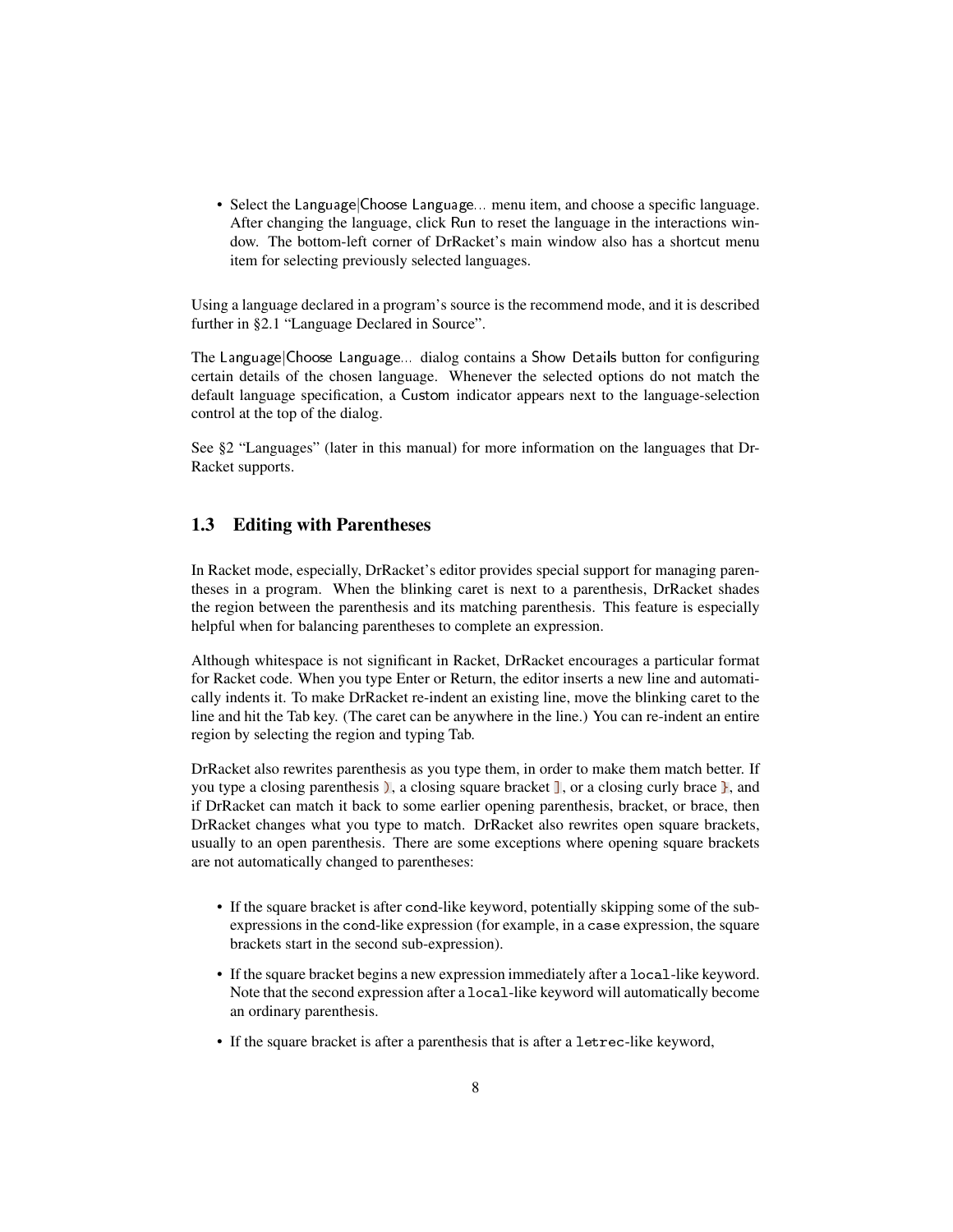- If the square bracket is in a sequence and the s-expression before in the sequence is a compound expression, DrRacket uses the same kind parenthesis, brace, or bracket as before, or
- If the square bracket is in the middle of string, comment, character, or symbol.

The upshot of DrRacket's help is that you can always use the (presumably unshifted) square brackets on your keyboard to type parenthesis. For example, when typing

```
(define (length l)
 (cond
   [(empty? l) 0]
   [else ( + 1 (length (rest 1)))]))
```
If you always type [ and ] where any of the square brackets or parentheses appear, DrRacket will change the square brackets to match the code above.

Of course, these features can be disabled and customized in the preferences dialog; see §3.2 "Preferences". Also, in case DrRacket does not produce the character you want, holding down the control key while typing disables DrRacket's parenthesis, brace, and bracket converter.

## <span id="page-8-0"></span>1.4 Searching

DrRacket's search and replace feature is interactive, similar to those in Safari, Firefox, and Emacs, but with a few differences.

To start a search, first select the Find menu item from the Edit menu. This will open a small editor at the bottom of the DrRacket window. Start typing in there and, as you type, all occurrences of the string you're searching for will be circled in the editor window. Watch the space right next to the search window to see how many occurrences of the search string there are in your file. When you're ready, you use the Find Again menu item to jump to the first occurrence of the search string. This will color in one of the circles. Use Find Again a second time to jump to the next occurrence.

If you click back into the definitions window, the Find Again menu item, DrRacket will move the selection to the next occurrence of the search string.

DrRacket also supports a mode where typing in the search editor takes you directly to the next occurrence of the search string, without selecting the Find Again menu item. In the preference dialog, in the Editing section and then in the Generalsection is a checkbox labeled Search using anchors. When it is checked, DrRacket shows a little red dot and a red line indicating where the *search anchor* is. When the search anchor is enabled, typing in the search window jumps to the first occurrence of the search string after the anchor.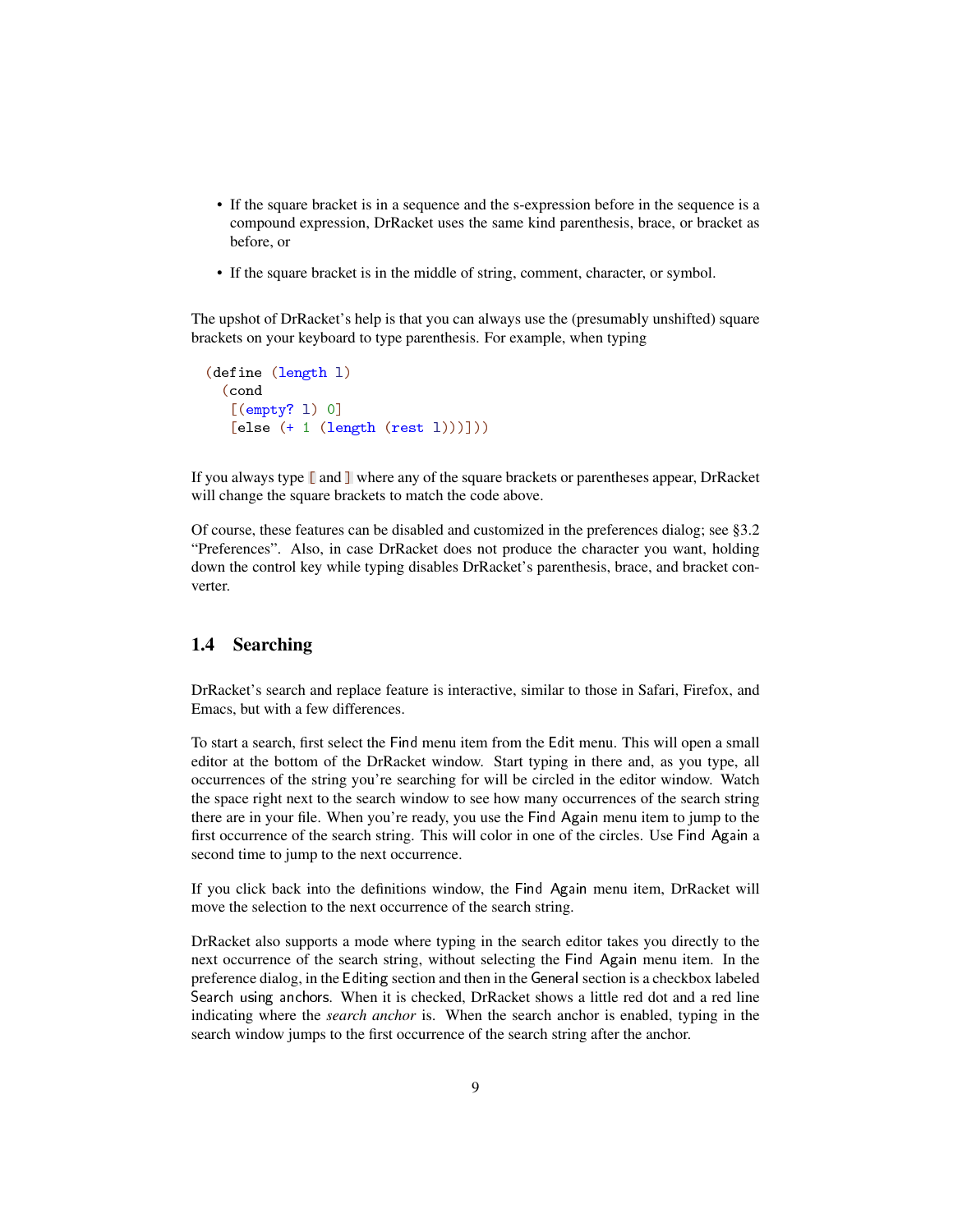## <span id="page-9-0"></span>1.5 Tabbed Editing

DrRacket's allows you to edit multiple files in a single window via tabs. The File|New Tab menu item creates a new tab to show a new file. Each tab has its own interactions window.

In the General pane of the the preferences window, a checkbox labeled Open files in separate tabs causes DrRacket to open files in new tabs in the frontmost window, rather than opening a new window for the file.

The key bindings Control-Pageup and Control-Pagedown move between tabs. On Mac OS X, Command-Left-Square-Bracket and Command-Right-Square-Bracket also move between tabs.

#### <span id="page-9-1"></span>1.6 The Interactions Window

The interactions window lets you type an expression after the > prompt for immediate evaluation. You cannot modify any text before the last > prompt. To enter an expression, the blinking caret must appear after the last prompt, and also after the space following the prompt.

When you type a complete expression and hit Enter or Return, DrRacket evaluates the expression and prints the result. After printing the result, DrRacket creates a new prompt for another expression. Some expressions return a special "void" value; DrRacket never prints void, but instead produces a new prompt immediately.

If the expression following the current prompt is incomplete, then DrRacket will not try to evaluate it. In that case, hitting Enter or Return produces a new, auto-indented line. You can force DrRacket to evaluate the expression by typing Alt-Return or Command-Return (depending on your platform).

To copy the previous expression to the current prompt, type ESC-p (i.e., type Escape and then type p). Type ESC-p multiple times to cycle back through old expressions. Type ESC-n to cycle forward through old expressions.

Clicking the Run button evaluates the program in the definitions window and makes the program's definitions available in the interactions window. Clicking Run also resets the interactions window, erasing all old interactions and removing old definitions from the interaction environment. Although Run erases old > prompts, ESC-p and ESC-n can still retrieve old expressions.

#### <span id="page-9-2"></span>1.6.1 Errors

Whenever DrRacket encounters an error while evaluating an expression, it prints an error message in the interactions window and highlights the expression that triggered the error.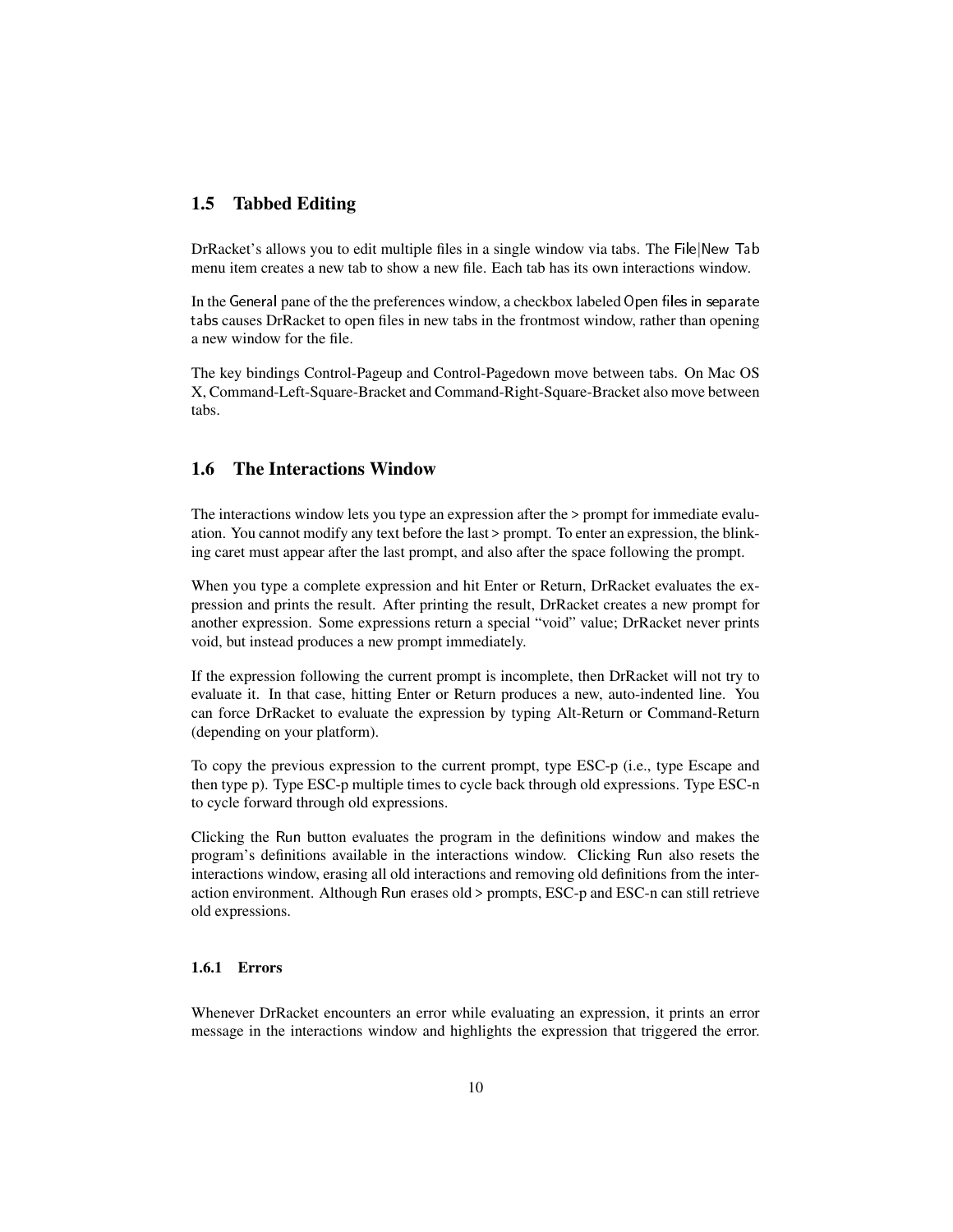The highlighted expression might be in the definitions window, or it might be after an old prompt in the interactions window.

For certain kinds of errors, DrRacket turns a portion of the error message into a hyperlink. Click the hyperlink to get help regarding a function or keyword related to the error.

For some run-time errors, DrRacket shows a bug icon next to the error message. Click the bug icon to open a window that shows a "stack" of expressions that were being evaluated at the time of the error. In addition, if the expressions in the stack appear in the definitions window, a red arrow is drawn to each expression from the next deeper one in the stack.

#### <span id="page-10-0"></span>1.6.2 Input and Output

Many Racket programs avoid explicit input and output operations, obtaining input via direct function calls in the interactions window, and producing output by returning values. Other Racket programs explicitly print output for the user during evaluation using write or display, or explicitly request input from the user using read or read-char.

Explicit input and output appear in the interactions window, but within special boxes that separate explicit I/O from normal expressions and results. For example, evaluating

> (read)

in the interactions window produces a special box for entering input:

|              |                                  |                                          | Untitled - DrRacket |     |                                                                                                                                                                  |
|--------------|----------------------------------|------------------------------------------|---------------------|-----|------------------------------------------------------------------------------------------------------------------------------------------------------------------|
|              |                                  |                                          |                     |     | Untitled $\blacktriangledown$ (define ) $\blacktriangledown$ Check Syntax Q Debug $\blacktriangledown$ Macro Stepper $\#$ $\P$ Run $\mathcal{A}$ Stop $\bigcirc$ |
| #lang racket |                                  |                                          |                     |     |                                                                                                                                                                  |
|              |                                  |                                          |                     |     |                                                                                                                                                                  |
|              |                                  |                                          |                     |     |                                                                                                                                                                  |
|              |                                  |                                          |                     |     |                                                                                                                                                                  |
|              |                                  |                                          |                     |     |                                                                                                                                                                  |
|              |                                  | Welcome to DrRacket, version 5.1.2 [3m]. |                     |     |                                                                                                                                                                  |
|              |                                  | Language: racket; memory limit: 128 MB.  |                     |     |                                                                                                                                                                  |
| >(read)      |                                  |                                          |                     |     | eof                                                                                                                                                              |
|              |                                  |                                          |                     |     |                                                                                                                                                                  |
|              |                                  |                                          |                     |     |                                                                                                                                                                  |
|              |                                  |                                          |                     |     |                                                                                                                                                                  |
|              | Determine language from source ▼ |                                          |                     | 4:2 |                                                                                                                                                                  |
|              |                                  |                                          |                     |     |                                                                                                                                                                  |

Type a number into the box and hit Enter, and that number becomes the result of the (read) expression. Once text is submitted for an input box, it is moved outside the input box, and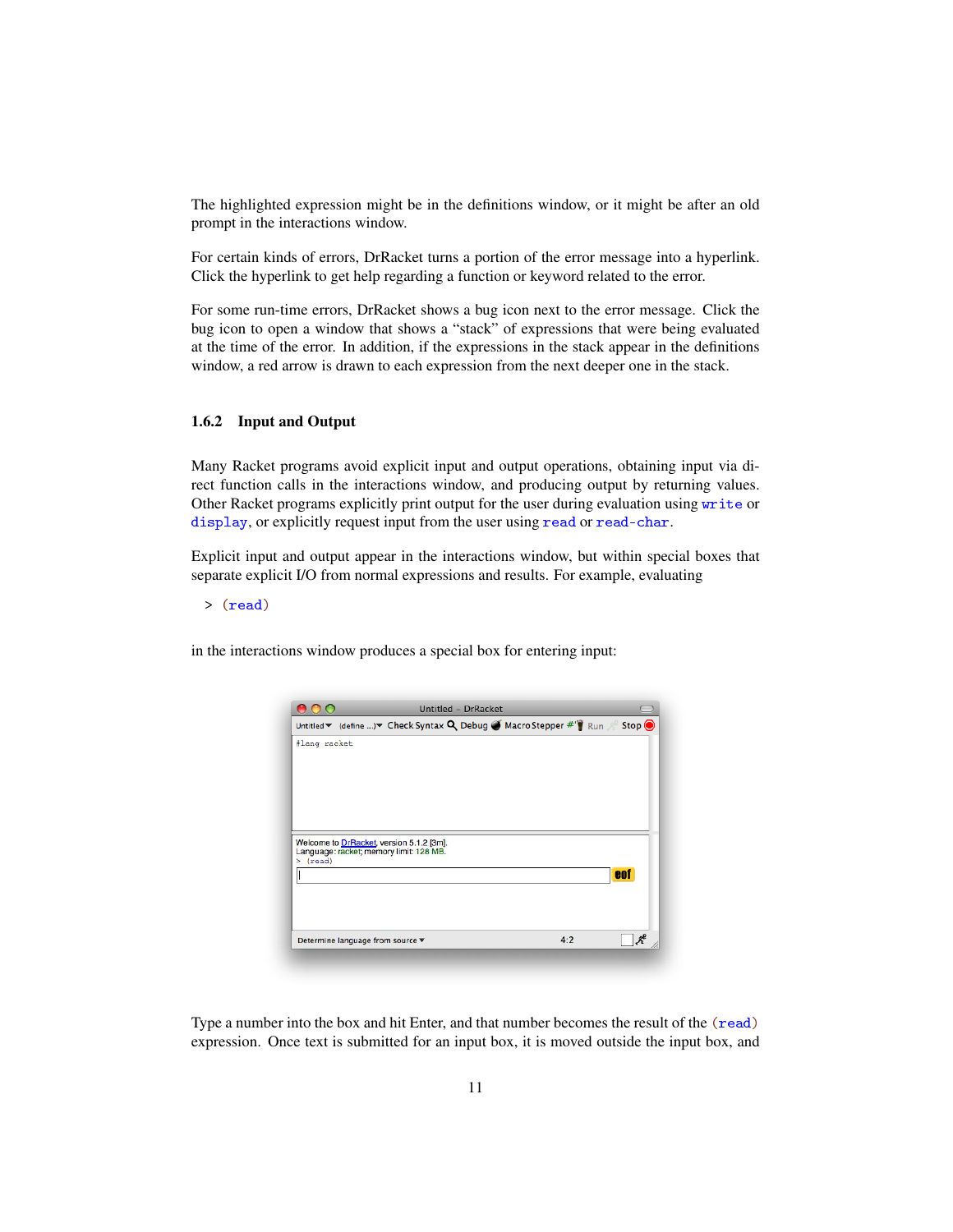when DrRacket shows a new prompt, it hides the interaction box. Thus, if you type 5 in the above input box and hit Return, the result appears as follows:

```
> (read)
5
5
> \overline{a}
```
In this case, the first 5 is the input, and the second 5 is the result of the (read) expression. The second 5 is colored blue, as usual for a result printed by DrRacket. (The underscore indicates the location of the blinking caret.)

Output goes into the interactions window directly. If you run the program

```
#lang racket
(define v (read))
(display v) (newline)
v
```
and provide the input S-expression  $(1\ 2)$ , the interactions window ultimately appears as follows:

 $(1 2)$  $(1 2)$  $(1 2)$  $\geq$ 

In this example, display produces output immediately beneath the input you typed, and the final result is printed last. The displayed output is drawn in purple. (The above example assumes default printing. With constructor-style value printing, the final before the prompt would be (list 1 2).)

Entering the same program line-by-line in the interactions window produces a differentlooking result:

```
> (define v (read))
(1 2)
> (display v)
(1 2)
> v
(1 2)
> \overline{a}
```
Depending on the input operation, you may enter more text into an input box than is consumed. In that case, the leftover text remains in the input stream for later reads. For example,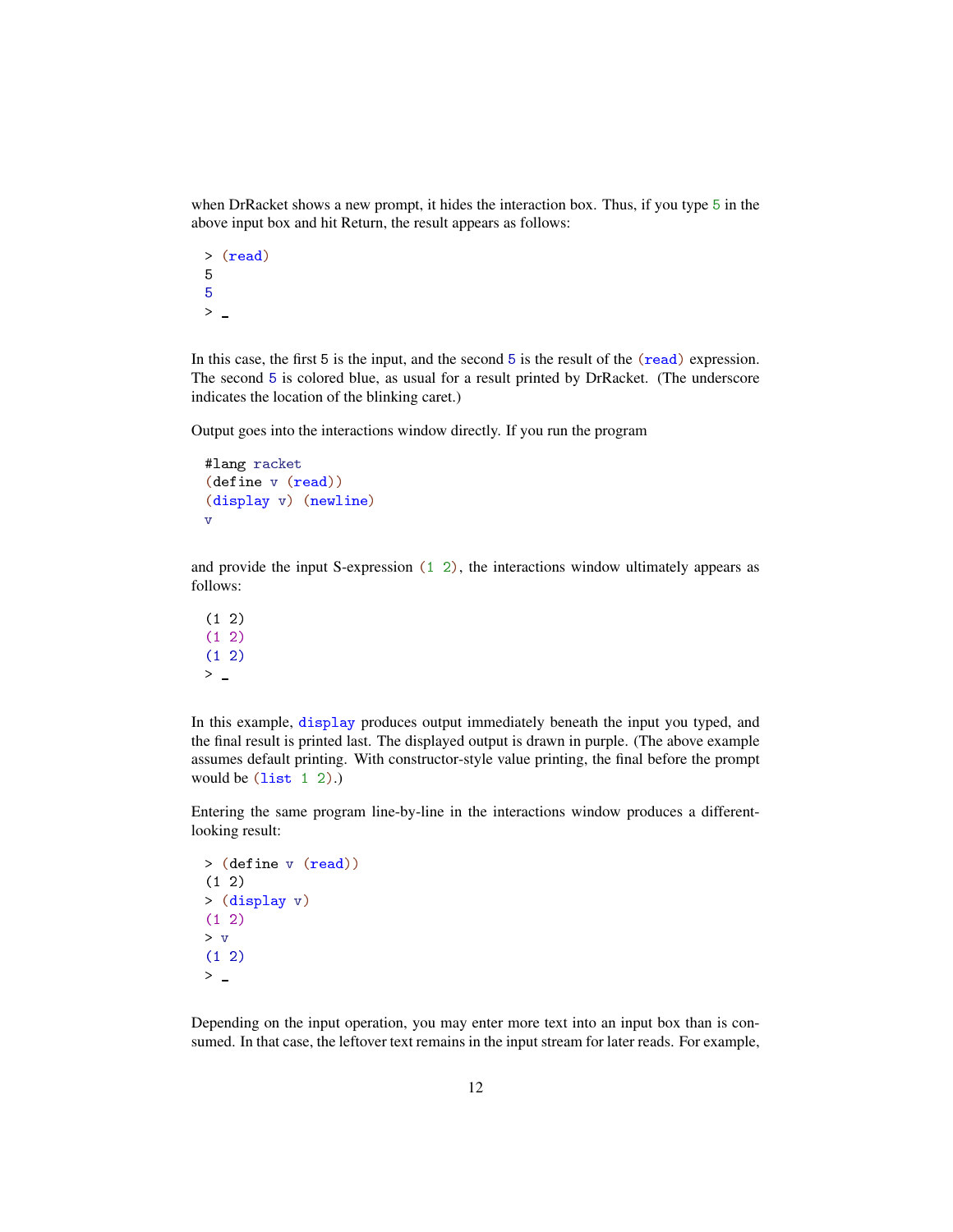in the following interaction, two values are provided in response to the first (read), so the second value is returned immediately for the second (read):

```
> (read)
5 6
5
> (read)
6
> \overline{\phantom{0}}
```
The following example illustrates that submitting input with Return inserts a newline character into the input stream:

```
> (read)
5
5
> (read-char)
#\newline
> \_
```
Within a #lang racket module, the results of top-level expression print the same as the results of an expression entered in the interactions window. The reason is that #lang racket explicitly prints the results of top-level expressions using (current-print), and DrRacket sets (current-print) to print values in the same way as for interactions.

## <span id="page-12-0"></span>1.7 Graphical Syntax

In addition to normal textual program, DrRacket supports certain graphical elements as expressions within a program. Plug-in tools can extend the available graphical syntax, but this section describes some of the more commonly used elements.

#### <span id="page-12-1"></span>1.7.1 Images

DrRacket's Insert|Insert Image... menu item lets you select an image file from disk (in various formats such as GIF, PNG, and BMP), and the image is inserted at the current editing caret.

As an expression an image behaves like a number or string constant: it evaluates to itself. DrRacket's interactions window knows how to draw image-value results or images displayed via print.

A program can manipulate image values in various ways, such as using the  $htdp/image$ library or as an image-snip% value.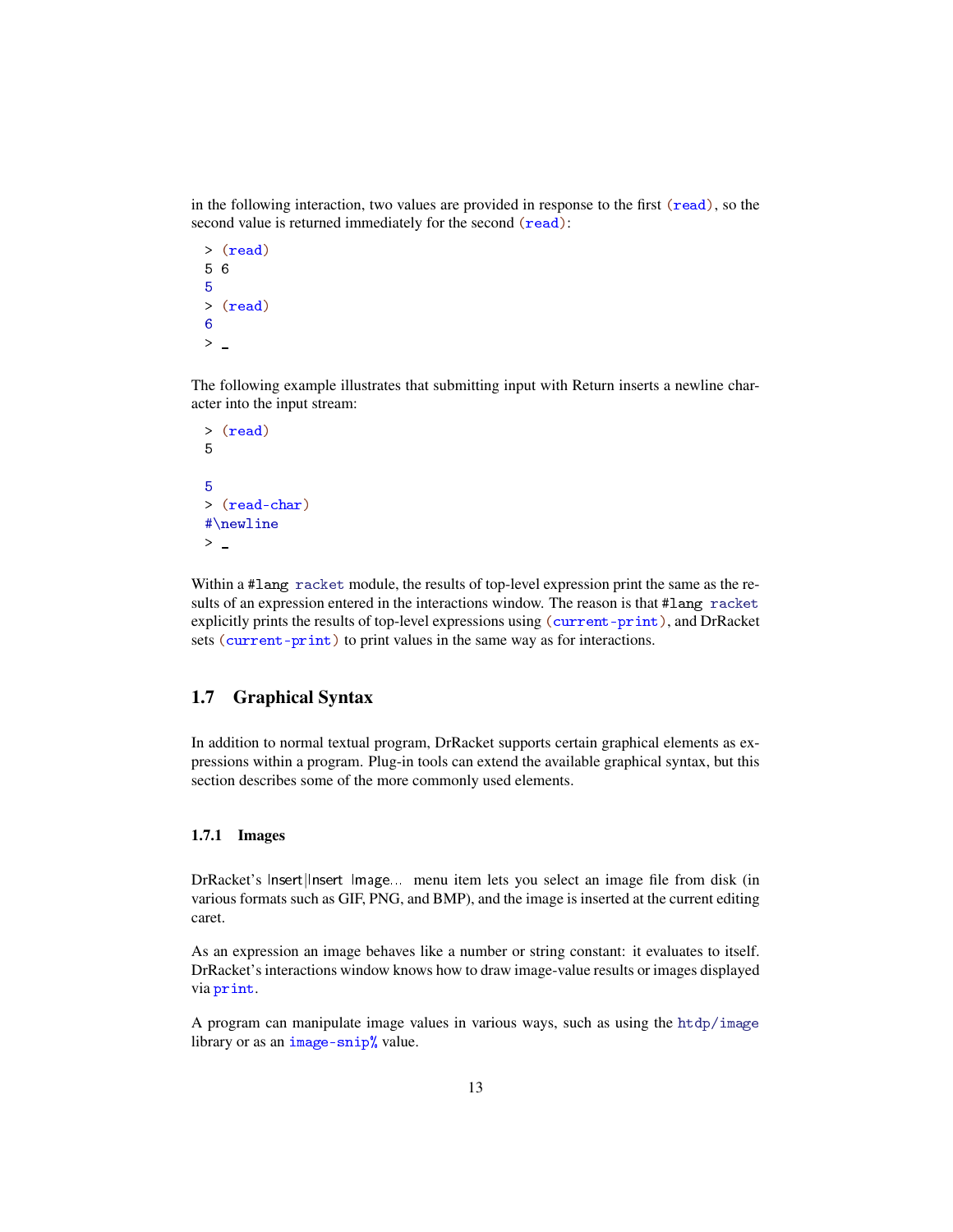#### <span id="page-13-0"></span>1.7.2 XML Boxes and Racket Boxes

DrRacket has special support for XML concrete syntax. The Special|Insert XML Box menu item inserts an embedded editor into your program. In that embedded editor, you type XML's concrete syntax. When a program containing an XML box is evaluated, the XML box is translated into an *x-expression* (or *xexpr*), which is an s-expression representation of an XML expression. Each xexpr is a list whose first element is a symbol naming the tag, second element is an association list representing attributes and remaining elements are the nested XML expressions.

XML boxes have two modes for handling whitespace. In one mode, all whitespace is left intact in the resulting xexpr. In the other mode, any tag that only contains nested XML expressions and whitespace has the whitespace removed. You can toggle between these modes by right-clicking or Control-clicking (Mac OS X) on the top portion of the XML box.

In addition to containing XML text, XML boxes can also contain Racket boxes. Racket boxes contain Racket expressions. These expressions are evaluated and their contents are placed into the containing XML box's xexpr. There are two varieties of Racket box: the standard Racket box and the splicing Racket box. The standard Racket box inserts its value into the containing xexpr. The contents of the splice box must evaluate to a list and the elements of the list are "flattened" into the containing xexpr. Right-clicking or controlclicking (Mac OS X) on the top of a Racket box opens a menu to toggle the box between a Racket box and a Racket splice box.

## <span id="page-13-1"></span>1.8 Graphical Debugging Interface

Like the Run button, the Debug button runs the program in the definitions window. However, instead of simply running it from start to finish, it lets users control and observe the program as it executes. The interface includes a panel of buttons above the definitions window, as well as extensions to the definitions window itself.

The program starts out paused just before the first expression is executed. This is indicated in the definitions window by the presence of a green triangle over this expression's left parenthesis.

#### <span id="page-13-2"></span>1.8.1 Debugger Buttons

While execution is paused, several buttons are available:

• The Go button is enabled whenever the program is paused. It causes the program to resume until it either completes, reaches a breakpoint, or raises an unhandled exception.

Tip: Changing the name of a file in the middle of a debugging session will prevent the debugger from working properly on that file.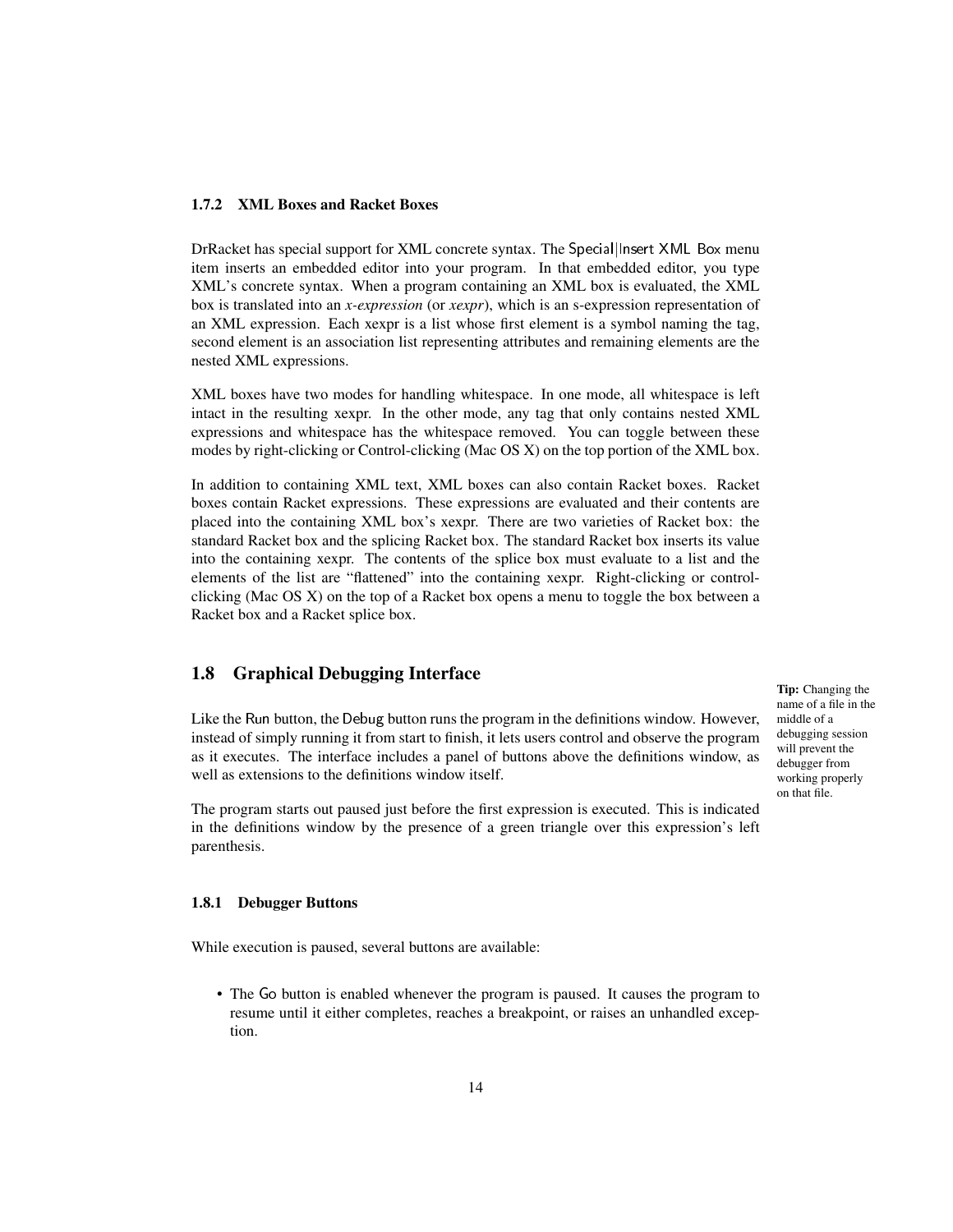- The Step button is enabled whenever the program is paused. It causes the program to make a single step and then pause again.
- The Over button is only enabled when execution is paused at the start of an expression that is not in tail position. It sets a one-time breakpoint at the end of the expression (represented by a yellow circle) and causes the program to proceed. When execution reaches the one-time breakpoint, it pauses and removes that breakpoint.
- The Out button is only enabled when execution is paused within the context of another expression. Like the Over button, it sets a one-time breakpoint and continues execution. In this case, the program stops upon returning to the context or raising an unhandled exception.

If the program is running (not paused), then only the Pause button will be enabled. Clicking it will interrupt execution and pause it. In this case, the current expression may only be known approximately, and it will be represented as a gray triangle. The other features described above will still be available.

At any time, execution may be interrupted by clicking the Stop button. However, unlike with the Pause button, stopped execution cannot be continued.

## <span id="page-14-0"></span>1.8.2 Definitions Window Actions

When execution is paused, the definitions window supports several additional actions:

• Hovering the mouse cursor over a parenthesis may reveal a pink circle. If so, rightclicking or control-clicking (Mac OS X) will open a menu with options to Pause at this point or Continue to this point. The former sets an ordinary breakpoint at that location; the latter sets a one-time breakpoint and resumes execution. An ordinary breakpoint appears as a red circle, and a one-time breakpoint appears as a yellow circle.

Tip: If the debugged program is not a module, then the *first time* it is debugged, breakpoints will only become available in expressions as they are evaluated. However, the next time the program is debugged, the debugger will remember the set of breakable locations from the previous session.

Tip: Clicking the Run button after a debugging session will cause all breakpoints to disappear from the definitions window. These breakpoints are not forgotten, and clicking Debug again will restore them. However, breakpoints do *not* persist across restarts of DrRacket.

• If execution is paused at the start of an expression, then right-clicking or controlclicking (Mac OS X) on the green triangle opens a menu with the option to Skip expression.... Selecting this opens a text box in which to enter a value for the expression. The expression is skipped, with the entered value substituted for it.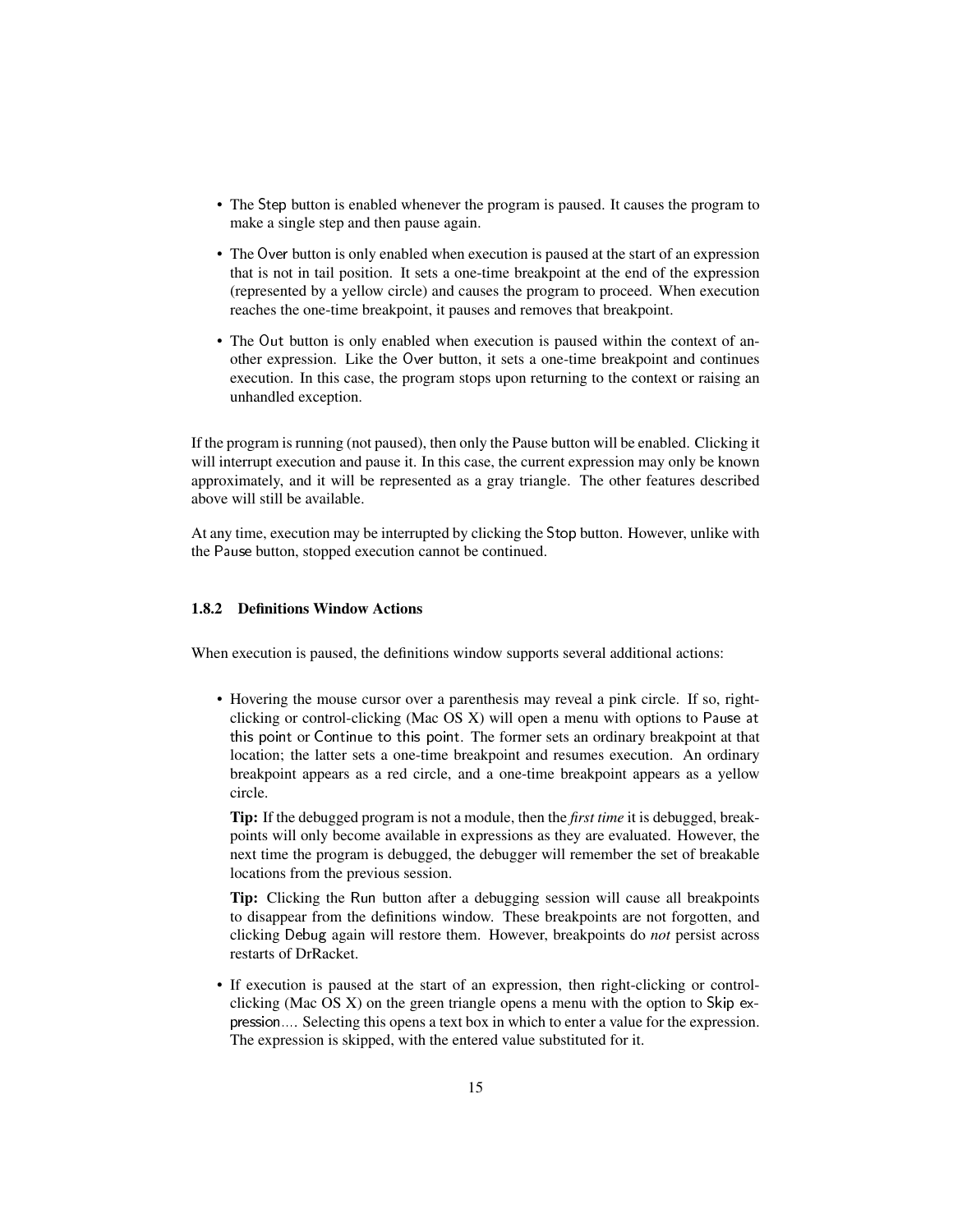- If execution is paused at the end of an expression, then the expression and its value are displayed to the left of the button bar. Right-clicking or control-clicking (Mac OS X) on the green triangle opens a menu with options to Print return value to console and Change return value.... The former displays the return value in the interactions window; the latter opens a text box in which to enter a substitute value.
- Hovering the mouse cursor over a bound variable displays the variable's name and value to the right of the button bar. Right-clicking or control-clicking (Mac OS X) opens a menu with options to Print value of  $\langle var \rangle$  to console or  $\langle set! \langle var \rangle$ ...). The former displays the variable's value in the interactions window; the latter opens a text box in which to enter a new value for the variable.

#### <span id="page-15-0"></span>1.8.3 Stack View Pane

In addition, while execution is paused, the stack view pane at the right of the DrRacket frame is active. The top of the pane shows a list of active stack frames. Mousing over a frame produces a faint green highlighting of the corresponding expression. Clicking on the frame selects that frame, which makes its lexical variables visible. The selected frame is indicated by a bold font.

The bottom of the pane shows the lexical variables in the selected stack frame.

The following screenshot illustrates several aspects of the debugger interface. The red circle before the if is a breakpoint, and the green triangle at the end of the  $(fact (sub1 n))$  is where execution is currently paused. The expression's return value is displayed at the left of the button bar, and the value of n is displayed in the stack view pane.

| 800                              | fact.rkt - DrRacket                         |                        |
|----------------------------------|---------------------------------------------|------------------------|
| fact.rkt v (define ) v           | Check Syntax Q Debug Macro Stepper # \N Run | Stop <sup>O</sup>      |
| $(fact) = > 6$    Pause          |                                             | Stack                  |
|                                  |                                             | $(fact)$               |
| #lang racket<br>(define (fact n) |                                             | (fact)                 |
| Oif (zero? n)                    |                                             | (fact )                |
|                                  |                                             |                        |
| $(* n (fact (sub1 n))))$         |                                             | Variables              |
| (fact <sub>5</sub> )             |                                             | $n \Rightarrow 4$      |
| Determine language from source ▼ |                                             | $\mathcal{Z}^e$<br>7:0 |

#### <span id="page-15-1"></span>1.8.4 Debugging Multiple Files

To debug a program that spans several files, make sure that all of the files are open in Dr-Racket. Click the Debug button in the window containing the main program. As this program loads additional files that are present in other windows or tabs, message boxes will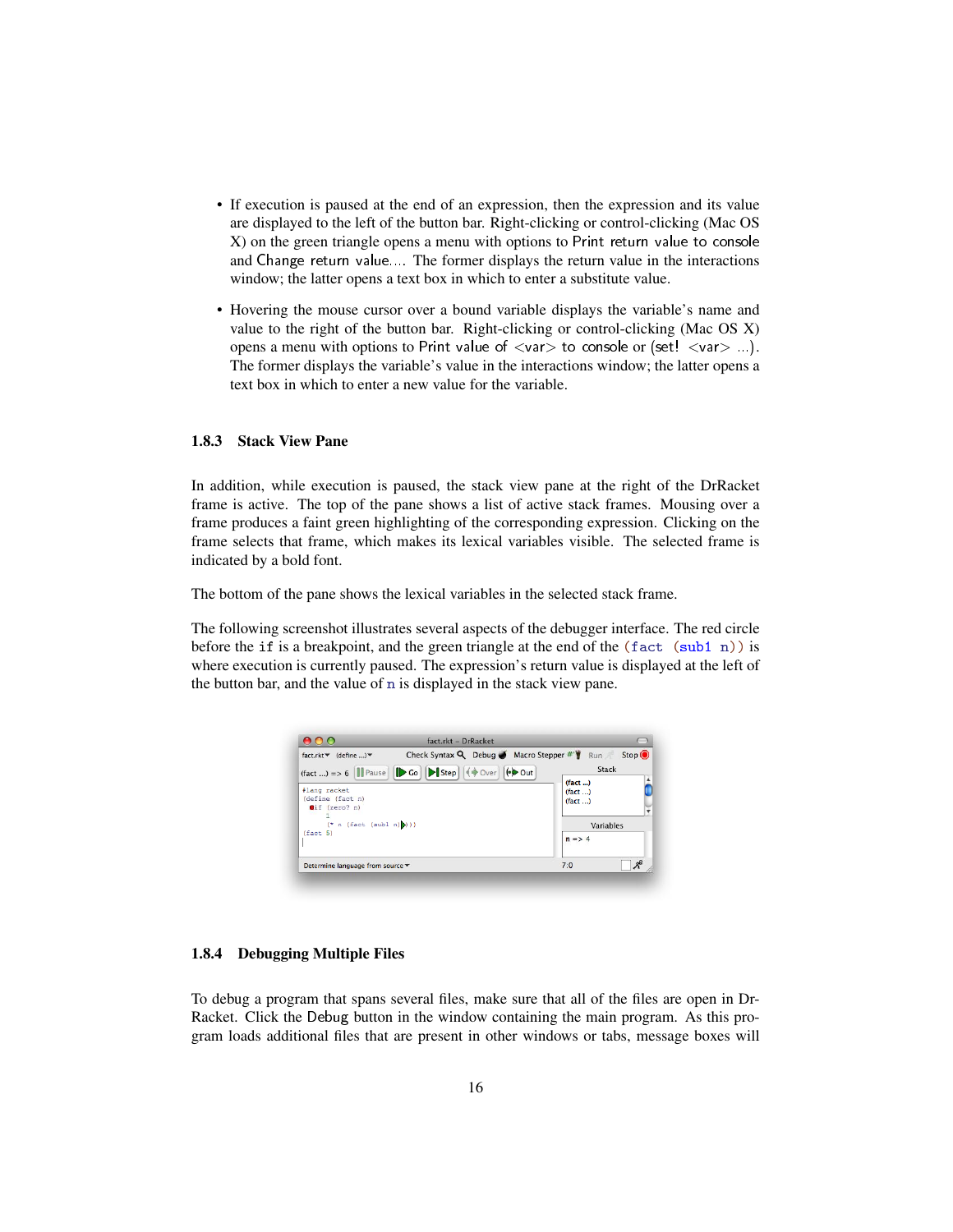pop up asking whether or not to include the file in the debugging session. Including the file means that it will be possible to set breakpoints, inspect variables, and single-step in that file.

Tip: A file may only be involved in one debugging session at a time. If you try to debug a file that loads another file that is already being debugged, a message box will pop up explaining that the file cannot be included in another debugging session.

## <span id="page-16-0"></span>1.9 The Module Browser

The module browser shows you the structure of all of the files in your program. It can be opened via the Show menu, or via the Module Browser menu items in the Racket menu.

A module browser window contains a square for each module. The squares are colored based on the number of lines of code in the module. If a module has more lines of code, it gets a darker color. If a module is red, it means that DrRacket did not find a source file for it.

In addition, for each normal import, a blue line drawn is from the module to the importing module. Similarly, purple lines are drawn for each for-syntax, for-template or for-meta import. In the initial module layout, modules to the left import modules to the right, but since modules can be moved around interactively, that property might not be preserved.

To open the file corresponding to the module, double click on the box for that module.

The module browser will also show you the phases that each module is loaded in; choose the "Long, with phases" menu item in the "Names" pop-up menu. The integers indicate the phases and if #f is present, it means the module is loaded for-label.

The bar along the bottom helps you find your way in a module graph. Specifically, if you type something there, then all of the modules whose filenames match what you type will turn green in the module window. This bar is only visible in the stand alone module browser window (via the Racket menu)

## <span id="page-16-1"></span>1.10 Creating Executables

DrRacket's Create Executable... menu item lets you create an executable for your program that you can start without first starting DrRacket. To create an executable, first save your program to a file and set the language and teachpacks. Click Run, just to make sure that the program is working as you expect. The executable you create will not have a read-evalprint-loop, so be sure to have an expression that starts your program running in the definitions window before creating the executable.

Once you are satisfied with your program, choose the Create Executable... menu item from the Racket menu. You will be asked to choose an executable file name or an archive file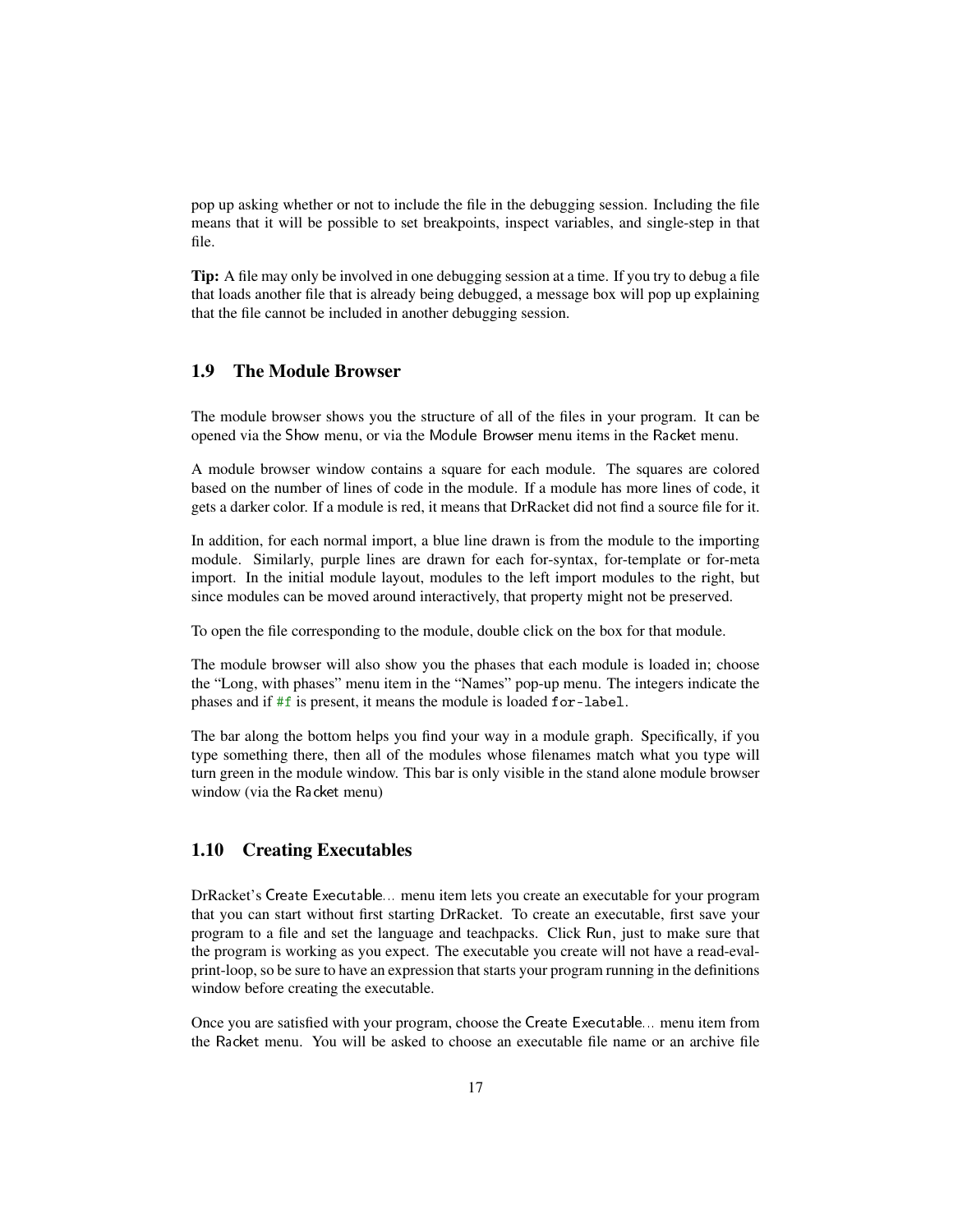name. In the latter case, unpack the generated archive (on this machine or another one) to access the executable. In either case, you will be able to start the executable in the same way that you start any other program on your computer.

The result of Create Executable... is either a *launcher executable*, a *stand-alone executable*, or a *distribution archive*, and it uses either a *Racket* (textual) or *GRacket* (graphical) engine. For programs implemented with certain languages, Create Executable... will prompt you to choose the executable type and engine, while other languages support only one type or engine.

Each type has advantages and disadvantages:

- A *launcher executable* uses the latest version of your program source file when it starts. It also accesses library files from your DrRacket installation when it runs. Since a launcher executable contains specific paths to access those files, launchers usually cannot be moved from one machine to another.
- A *stand-alone executable* embeds a compiled copy of your program and any Racket libraries that your program uses. When the executable is started, it uses the embedded copies and does not need your original source file. It may, however, access your DrRacket installation for DLLs, frameworks, shared libraries, or helper executables. Consequently, a stand-alone executable usually cannot be moved from one machine to another.
- A *distribution archive* packages a stand-alone executable together with any needed DLLs, frameworks, shared libraries, and helper executables. A distribution archive can be unpacked and run on any machine with the same operating system as yours.

In general, DrRacket's gives you the most options when it infers a language from a program's source. Most other languages only allow one type of executable. The teaching languages, for example, create stand-alone executables in distributions. The legacy languages create only launchers.

Tip: Disable debugging in the language dialog before creating your executable. With debugging enabled, you will see a stack trace with error messages, but your program will run more slowly. To disable debugging, open the language dialog, click the Show Details button, and select No debugging or profiling, if it is available.

## <span id="page-17-0"></span>1.11 Following Log Messages

The Show Log menu item in the View menu opens a pane in the DrRacket window showing log messages.

Along the top of the window is a text field that should be filled with a description of which log messages are interesting, as described in the §14.5 "Logging" section of *The Racket*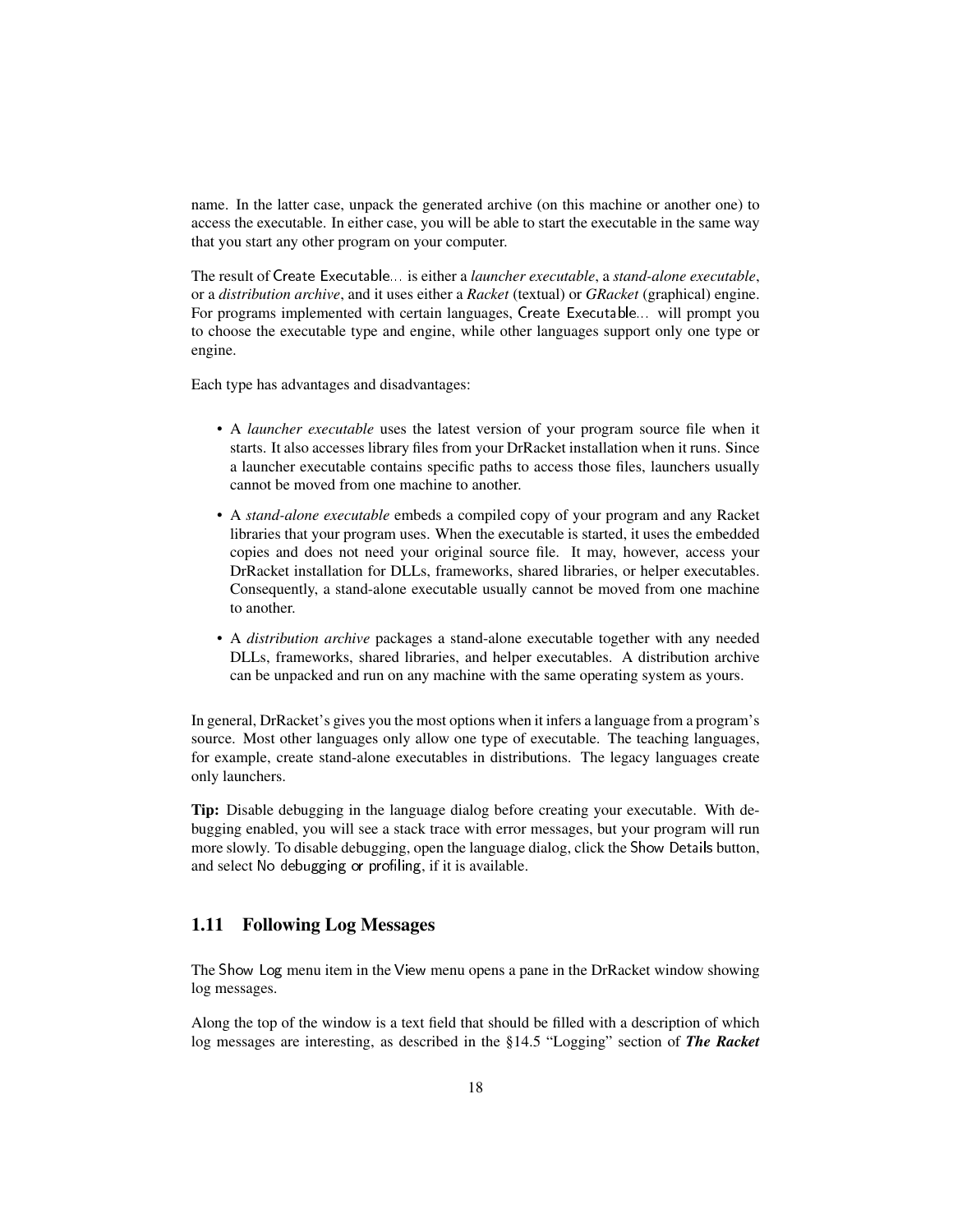*Reference*.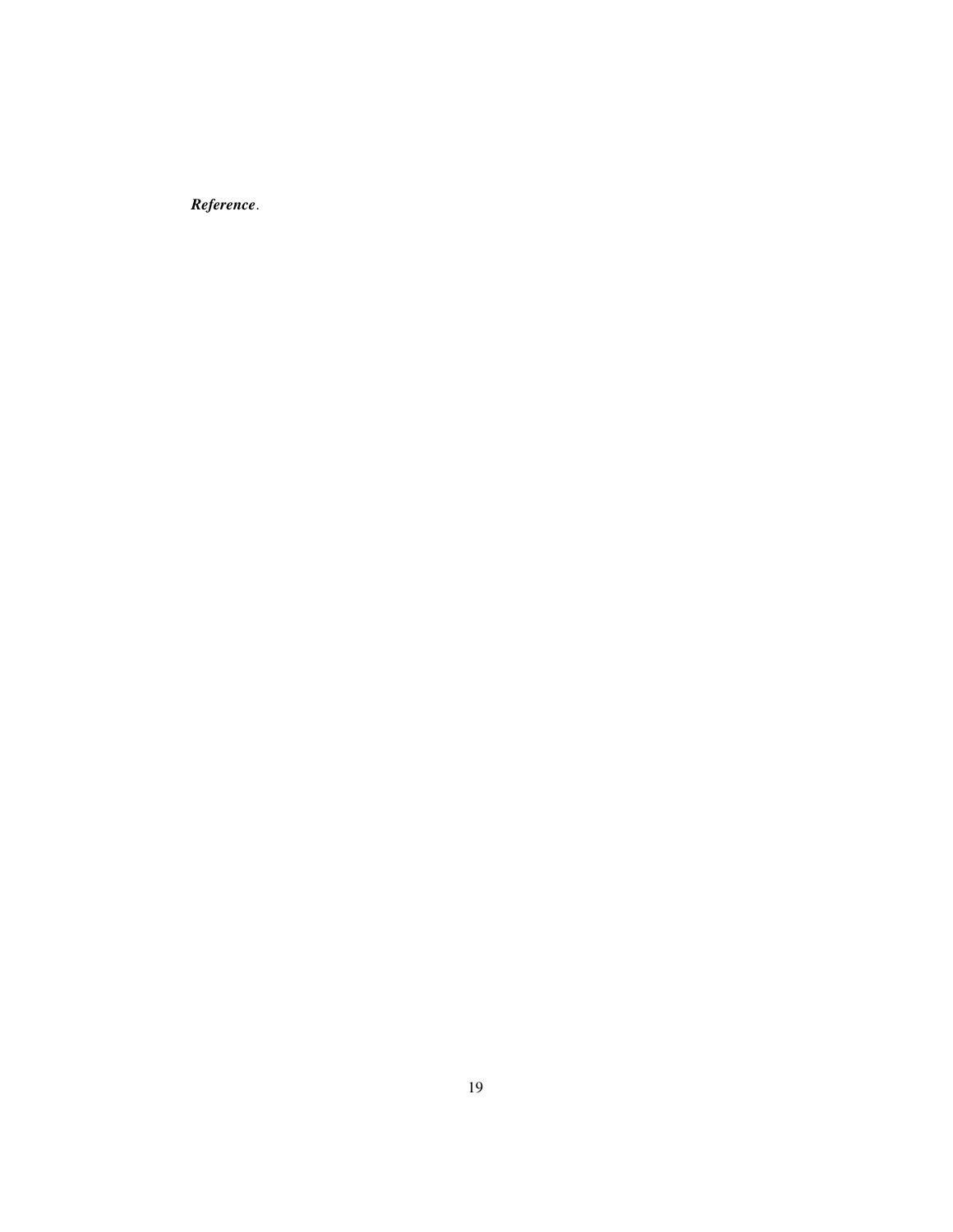## <span id="page-19-0"></span>2 Languages

This chapter describes some of the languages that are available for use within DrRacket. The list here is potentially incomplete, because new languages can be added through DrRacket plug-ins.

## <span id="page-19-1"></span>2.1 Language Declared in Source

The Use the language declared in the source mode in DrRacket is a kind of meta-language, where the program itself specifies its language, usually through a #lang line.

More generally, when using the declared-in-source mode, the definitions window must contain a module in some form. Besides #lang, a Racket module can be written as (module ...). In any case, aside from comments, the definitions window must contain exactly one module.

In the details pane of the module language, some of the configuration options correspond to using various libraries and thus can be used without DrRacket. Here's how, for the ones that are straightforward (the ones not mentioned here require more sophisticated configuration of various libraries).

• Dynamic Properties: The radio buttons corresond to various uses of the errortrace/errortrace-lib library.

The *No Debugging or profiling* option means not to use the library at all.

The *Debugging* option means (current-compile (make-errortrace-compilehandler)) as well as adding (build-path "compiled" "errortrace") to usecompiled-file-paths.

The *Debugging and profiling* option means to use errortrace/errortrace-lib library's profiling-enabled in conjunction with current-eval.

The *Syntactic test suite coverage* option means to use test-coverage-enabled in conjunction with current-eval.

The other two checkboxes save compiled .zo files and adjust the JIT compiler.

The *populate compiled/ directories* option corresponds to

```
(current-load/use-compiled
 (make-compilation-manager-load/use-compiled-handler))
(manager-skip-file-handler
(\lambda)(p)(file-date-in-paths
    p
    (cons (CACHE-DIR) (current-library-collection-paths)))))
```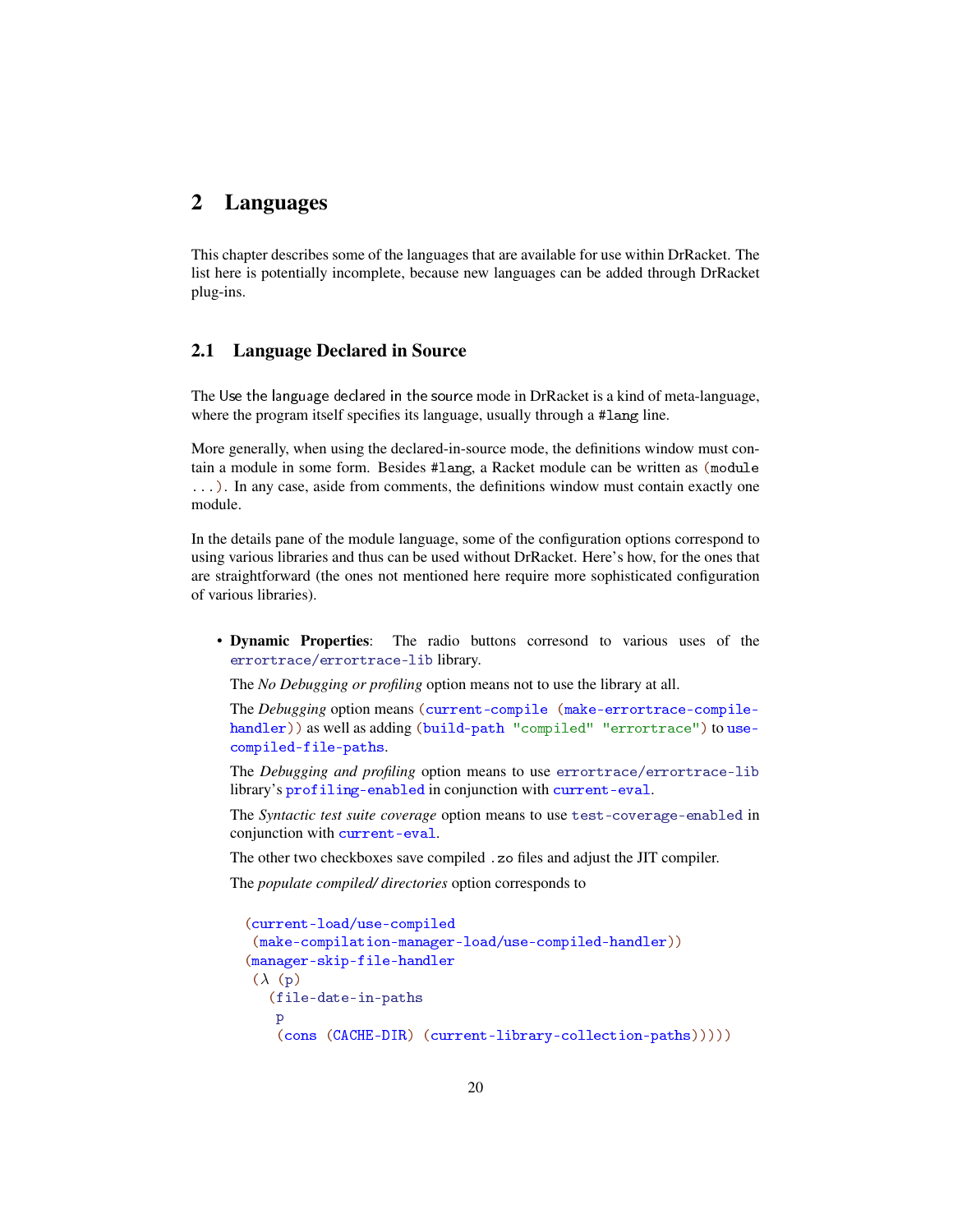plus adding either (build-path "compiled" "drracket") or (build-path "compiled" "drracket" "errortrace") to the front of use-compiled-filepaths, depending if the *Debugging* option is set or not.

The *Preserve stacktrace* option corresponds to

(compile-context-preservation-enabled #t)

- Output Syntax: The output syntax options correspond to settings in the racket/pretty library and the mzlib/pconvert library.
- Collection Paths: This corresponds to setting the current-library-collectionpaths parameter.
- Command-line arguments: This corresponds to setting the current-commandline-arguments parameter.

## <span id="page-20-0"></span>2.2 Legacy Languages

DrRacket supports several historically useful variants of Scheme without a #lang prefix:

- The R5RS language contains those primitives and syntax defined in the  $R<sup>5</sup>RS$  Scheme standard. See the r5rs library for details.
- The *PLT Pretty Big* language provides a language roughly compatible with a language in earlier versions of DrRacket. It evaluates a program in the same way as load, and it starts by importing the following modules: mzscheme, racket/gui/base, mzlib/class, mzlib/etc, mzlib/file, mzlib/list, mzlib/unit, mzlib/include, mzlib/defmacro, mzlib/pretty, mzlib/string, mzlib/thread, mzlib/math, mzlib/match, and mzlib/shared.
- The Swindle language starts with the same bindings as swindle, and evaluates the program like load.

## <span id="page-20-1"></span>2.3 *How to Design Programs* Teaching Languages

Five of DrRacket's languages are specifically designed for teaching:

- The Beginning Student language is a small version of Racket that is tailored for beginning computer science students.
- The Beginning Student with List Abbreviations languages is an extension to Beginning Student that prints lists with list instead of cons, and accepts quasiquoted input.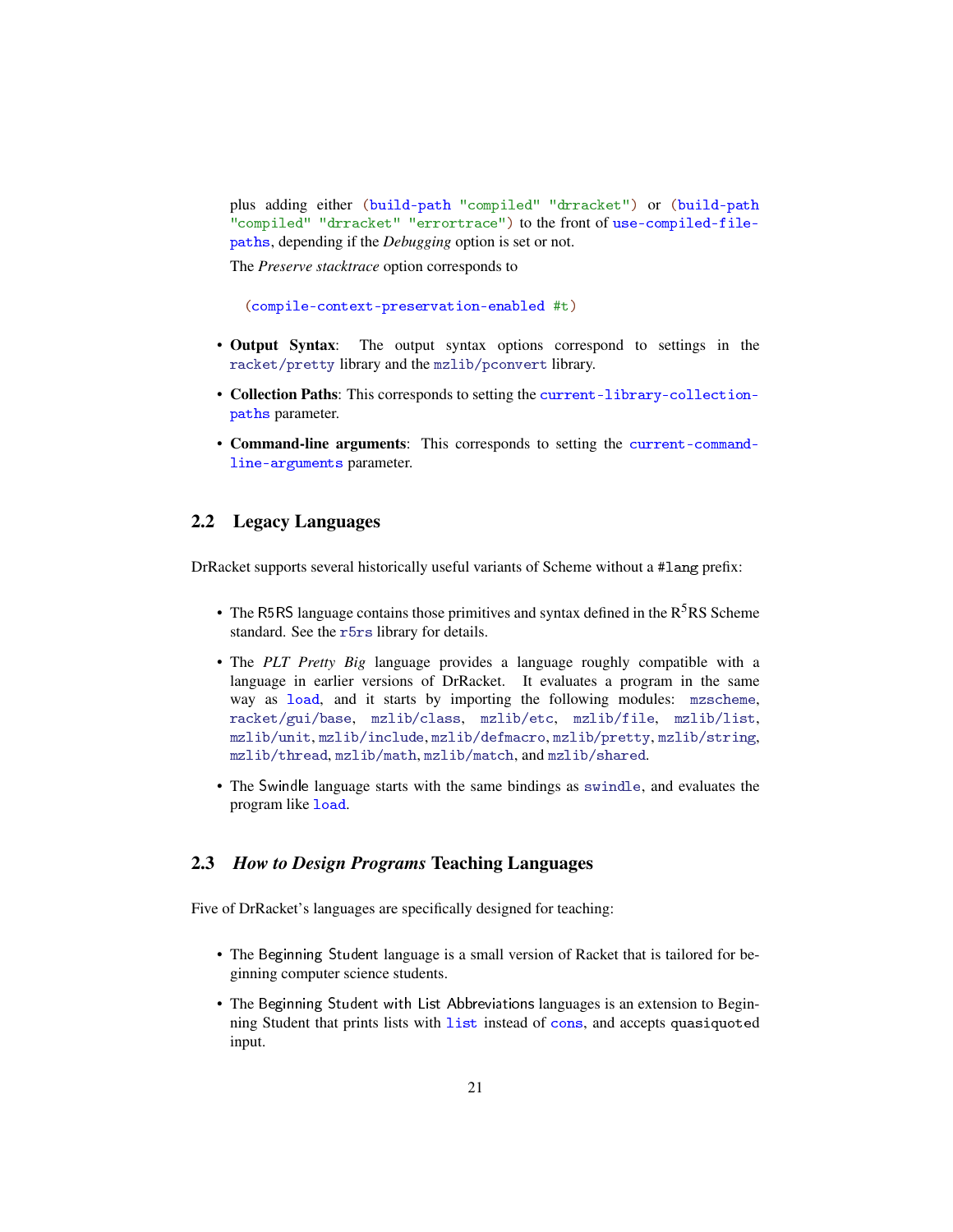- The Intermediate Student language adds local bindings and higher-order functions.
- The Intermediate Student with Lambda language adds anonymous functions.
- The Advanced Student language adds mutable state.

The teaching languages are different from conventional Racket in a number of ways:

- *Case-sensitive identifiers and symbols* In a case-sensitive language, the variable names x and X are distinct, and the symbols  $x$  and  $x$  are also distinct. In a caseinsensitive language, x and X are equivalent and  $x$  and  $x$  represent the same value. The teaching languages are case-sensitive by default, and other languages are usually case-insensitive. Case-sensitivity can be adjusted through the detail section of the language-selection dialog.
- *All numbers are exact unless* #*i is specified* In the Beginning Student through Intermediate Student with Lambda languages, numbers containing a decimal point are interpreted as exact numbers. This interpretation allows students to use familiar decimal notation without inadvertently triggering inexact arithmetic. Exact numbers with decimal representations are also printed in decimal. Inexact inputs and results are explicitly marked with #i.
- *Procedures must take at least one argument* In the Beginning Student through Intermediate Student languages, defined procedures must consume at least one argument. Since the languages have no side-effects, zero-argument functions are not useful, and rejecting such function definitions helps detect confusing syntactic mistakes.
- *Identifier required at function call position* In the Beginning Student through Intermediate Student languages, procedure calls must be of the form (identifier ...). This restriction helps detect confusing misuses of parentheses, such as (1) or  $((+ 3 4))$ , which is a common mistake among beginners who are used to the optional parentheses of algebra.
- *Top-level required at function call position* In the Beginning Student languages, procedure calls must be of the form  $(top-level-identifier \dots)$ , and the number of actual arguments must match the number of formal arguments if top-levelidentifier is defined. This restriction helps detect confusing misuses of parentheses, such as  $(x)$  where x is a function argument. DrRacket can detect such mistakes syntactically because Beginning Student does not support higher-order procedures.
- *Primitive and defined functions allowed only in function call position* In Beginning Student languages, the name of a primitive operator or of a defined function can be used only after the open-parenthesis of a function call (except where teachpack extensions allow otherwise, as in the convert-gui teachpack). Incorrect uses of primitives trigger a syntax error. Incorrect uses of defined names trigger a run-time error. DrRacket can detect such mistakes because Beginning Student does not support higher-order procedures.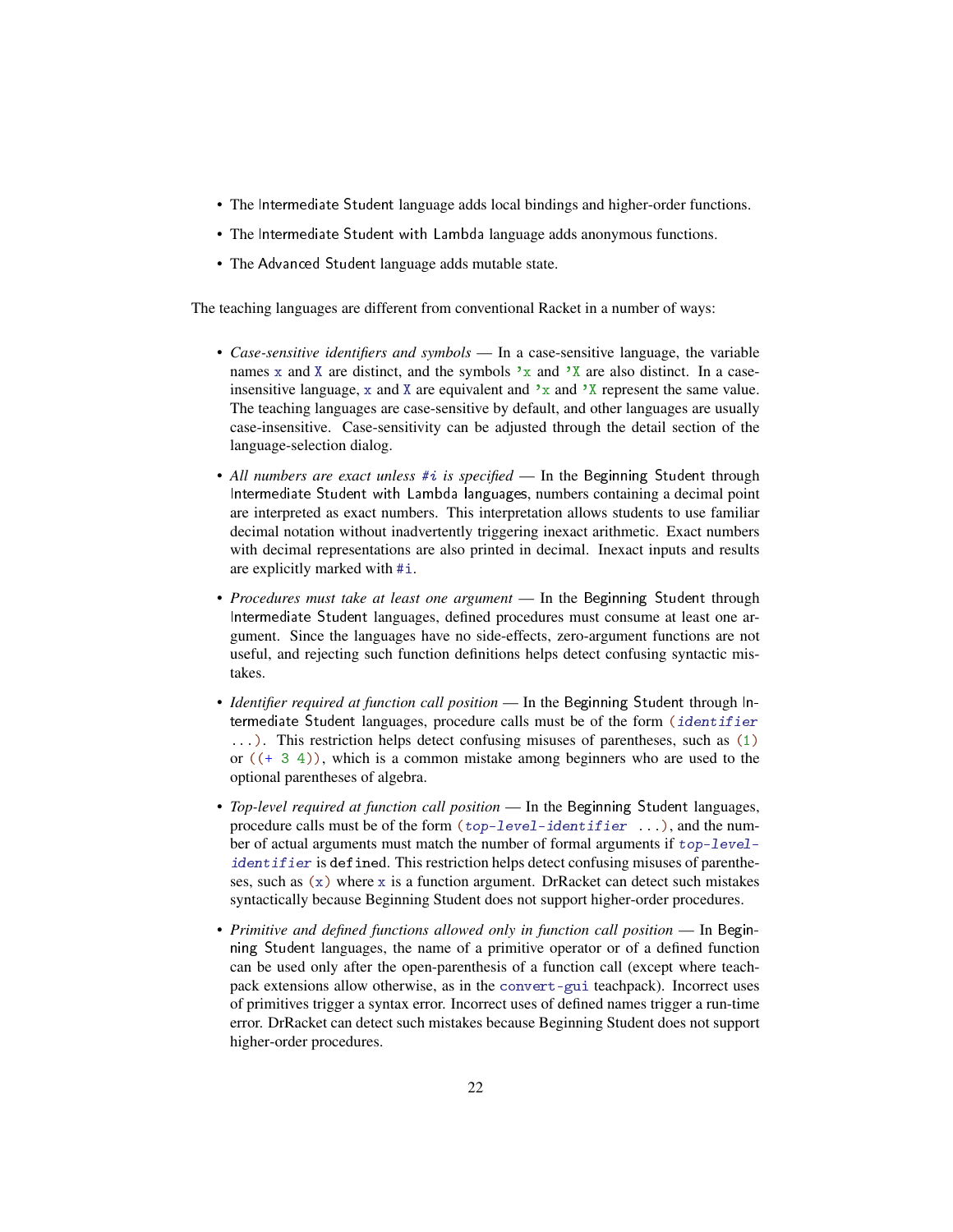- lambda *allowed only in definitions* In the Beginning Student through Intermediate Student languages, lambda (or case-lambda) may appear only in a definition, and only as the value of the defined variable.
- *Free variables are not allowed* In the Beginning Student through Advanced Student languages, every variable referenced in the definitions window must be defined, pre-defined, or the name of a local function argument.
- quote *works only on symbols,* quasiquote *disallowed* In the Beginning Student language, quote and ' can specify only symbols. This restriction avoids the need to explain to beginners why 1 and '1 are equivalent in standard Racket. In addition, quasiquote, ', unquote, ,, unquote-splicing, and , @ are disallowed.
- *Unmatched* cond*/*case *is an error* In the Beginning Student through Advanced Student languages, falling through a cond or case expression without matching a clause signals a run-time error. This convention helps detect syntactic and logical errors in programs.
- *Conditional values must be* true *or* false In the Beginning Student through Advanced Student languages, an expression whose value is treated as a boolean must return an actual boolean, true or false. This restriction, which applies to if, cond, and, or, nand, and nor expressions, helps detect errors where a boolean function application is omitted.
- +*,* \**, and* / *take at least two arguments* In the Beginning Student through Advanced Student languages, mathematical operators that are infix in algebra notation require at least two arguments in DrRacket. This restriction helps detect missing arguments to an operator.
- and*,* or*,* nand*, and* nor *require at least 2 expressions* In the Beginning Student through Advanced Student languages, the boolean combination forms require at least two sub-expressions. This restriction helps detect missing or ill-formed subexpressions in a boolean expression.
- set! *disallowed on arguments* In the Advanced Student language, set! cannot be used to mutate variables bound by lambda. This restriction ensures that the substitution model of function application is consistent with DrRacket's evaluation.
- *Improper lists disallowed* A *proper list* is either an empty list or a list created by consing onto a proper list. In the Beginning Student through Advanced Student languages, cons constructs only *proper lists*, signaling an error if the second argument is not a proper list. Since beginning students do not need improper lists, this restriction help detect logical errors in recursive functions.
- *Dot is disallowed* In the Beginning Student through Advanced Student languages, a delimited period . is disallowed, (e.g., as an improper-list constructor in a quoted form, or for defining multi-arity procedures).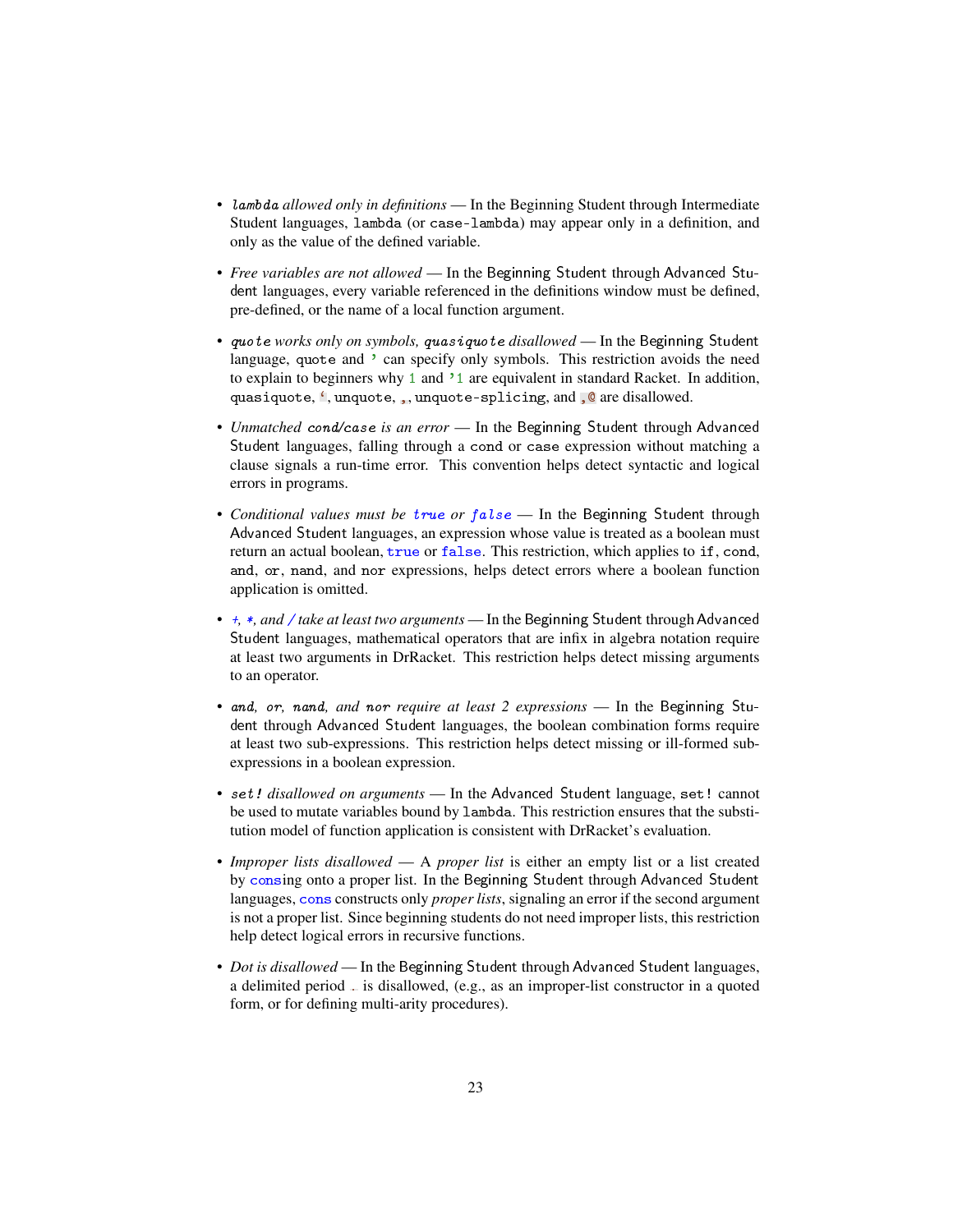- *Syntactic form names disallowed as variable names* In the Beginning Student through Advanced Student languages, all syntactic form names are keywords that cannot be used as variable names.
- *Re-definitions are disallowed* In the Beginning Student through Advanced Student languages, top-level names can never be re-defined.
- *Function definitions are allowed only in the definitions window* In the Beginning Student languages, function definitions are not allowed in the interactions window.

The teaching languages also deviate from traditional Racket in printing values. Different printing formats can be selected for any language through the detail section of languageselection dialog.

- *Constructor-style output* See §2.5 "Output Printing Styles".
- *Quasiquote-style output* See §2.5 "Output Printing Styles".
- *Rational number printing* In the teaching languages, all numbers that have a finite decimal expansion are printed in decimal form. For those numbers that do not have a finite decimal expansion (such as  $4/3$ ) DrRacket offers a choice. It either prints them as mixed fractions or as repeating decimals, where the repeating portion of the decimal expansion is shown with an overbar. In addition, DrRacket only shows the first 25 digits of the number's decimal expansion. If there are more digits, the number appears with an ellipses at the end. Click the ellipses to see the next 25 digits of the expansion.

This setting controls only the initial display of a number. Right-clicking or Controlclicking (Mac OS X) on the number lets you change from the fraction representation to the decimal representation.

- write *output* Prints values with write.
- *Show sharing in values* Prints interaction results using the shared syntax, which exposes shared structure within a value. For example, the list created by (let ([lt]) (list 0)]) (list lt lt)) prints as

```
(s \text{hared } ((-1 - (list 0)))) (list -1 - (-1))
```
instead of

(list (list 0) (list 0))

A program in the teaching languages should be tested using the check forms — (check-expect value value), (check-within value value value), or (checkerror value string). Tests are evaluated when running the program: when there are no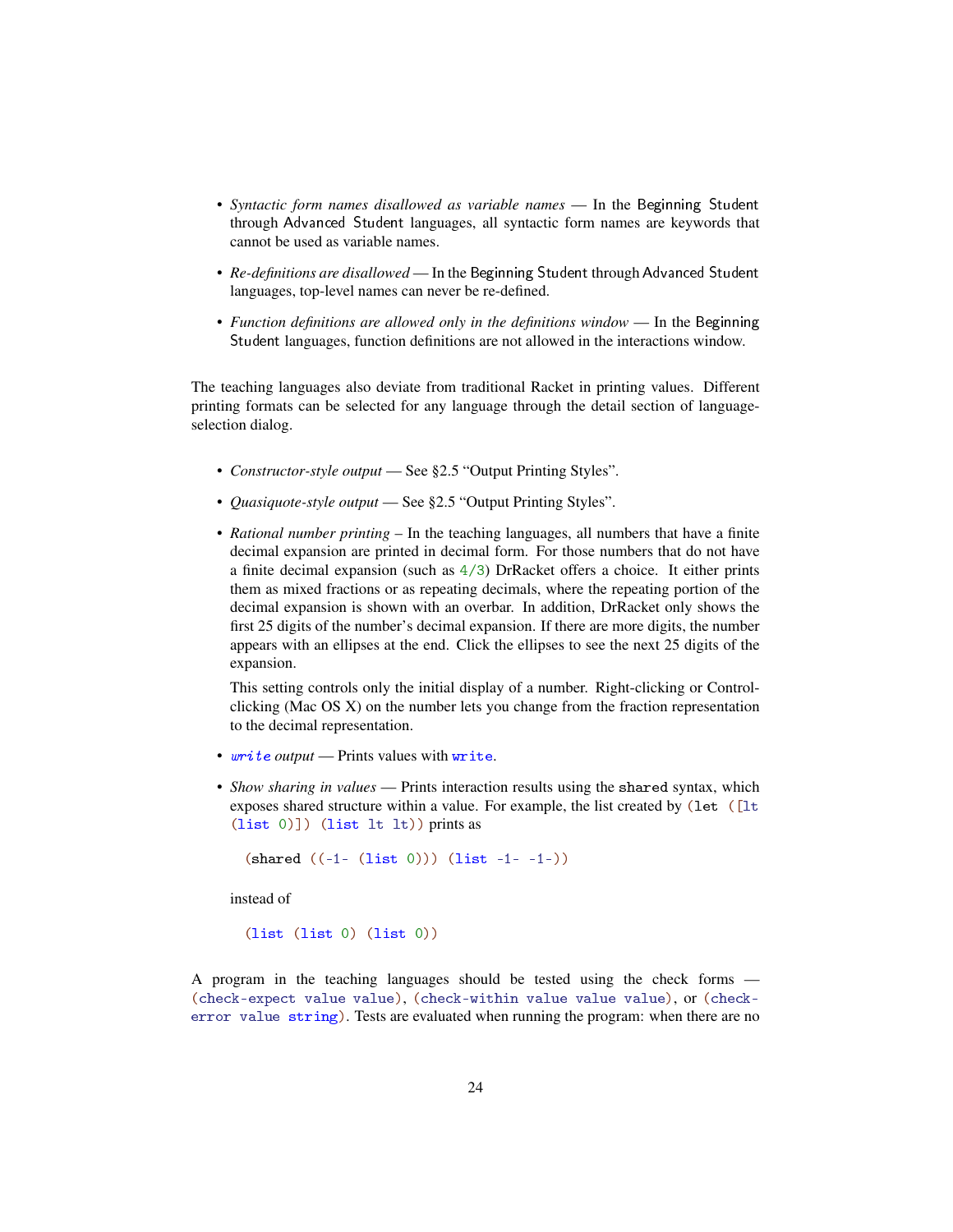tests, a warning appears in the interactions window; when all tests succeed, an acknowledgement appears in the interactions window; otherwise, a testing window appears to report the results. See §3.1.3 "View" for details on configuring the report behavior.

Tests can be disabled if necessary, see §3.1.5 "Racket" for details.

One final difference between these teaching languages and other languages is the way they save files. That is, when DrRacket saves a file and the current language is one of these five teaching languages, it inserts three lines of metadata that record the precise language (including any options set) and the teachpacks. This has two benefits: opening the file later restores the settings and the metadata is formulated in such a way as to be executable code so running racket or gracket on the file in a shell will run the program in the appropriate language.

This meta data always consists of exactly three lines, and so can be stripped out by three calls to read-line.

## <span id="page-24-0"></span>2.4 Other Experimental Languages

For information on Lazy Racket, see *Lazy Racket*.

For information on FrTime, see *FrTime: A Language for Reactive Programs*.

For information on Algol 60, see *Algol 60*.

## <span id="page-24-1"></span>2.5 Output Printing Styles

Many Racket languages support a Output Syntax choice that determines how evaluation results are printed in the interactions window. This setting also applies to output generated by calling print explicitly.

The print style is the normal Racket output style. The following table illustrates the other output styles:

| Input expression                                        | Constructor                                                    | Quasiquote           | write         |
|---------------------------------------------------------|----------------------------------------------------------------|----------------------|---------------|
| $\frac{\cosh 12}{\cosh 12}$ $\frac{\cosh 12}{\cosh 22}$ |                                                                | (1.2)                | $(1 \cdot 2)$ |
| $(list 1 2)$ $(list 1 2)$                               |                                                                | $(1 \ 2)$            | $(1 \ 2)$     |
| $(12)$ $(list 12)$                                      |                                                                | $(1 \ 2)$            | $(1 \ 2)$     |
| (list (void)) (list (void))                             |                                                                | ((, (void))          | $(*void>)$    |
| $((\text{void}))$ $(\text{list } (\text{void}))$        |                                                                | $\langle$ (, (void)) | $(**void>)$   |
|                                                         | $(vector 1 2 3)$ $(vector 1 2 3)$ $(vector 1 2 3)$             |                      | $\#(1\ 2\ 3)$ |
| (box <sub>1</sub> )                                     | (box <sub>1</sub> )                                            | (box 1)              | #81           |
|                                                         | $(\text{lambda}(x) x) (\text{lambda}(a1))(\text{lambda}(a1)))$ |                      |               |
| $'$ sym                                                 | $'$ sym                                                        | "sym                 | sym           |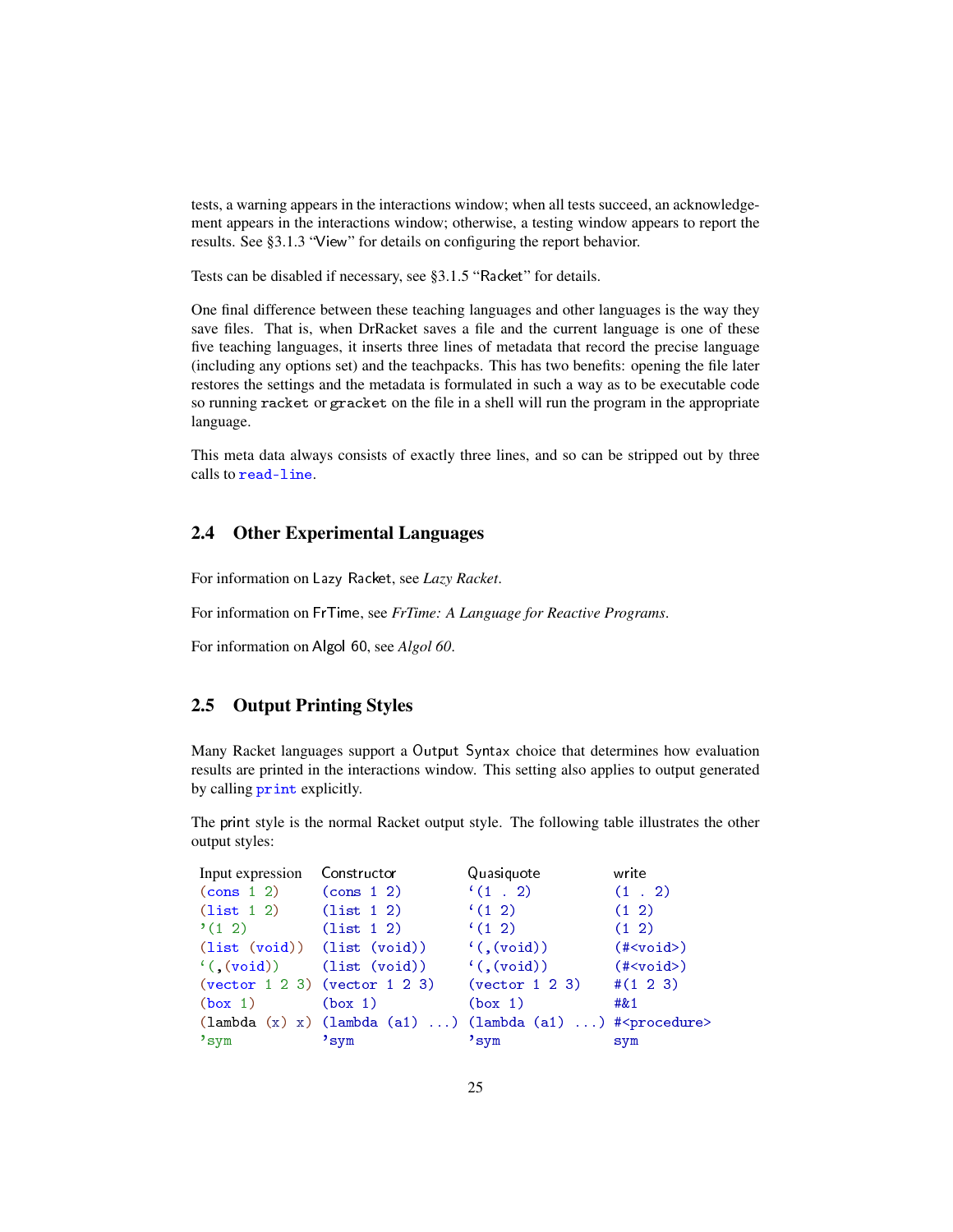| $(make-s 1 2)$ | $(make-s 1 2)$         | $(make-s 1 2)$         | $#($ struct:s 1 2)                  |
|----------------|------------------------|------------------------|-------------------------------------|
| $\cdot$ ()     | empty                  | $\lq\lq$               |                                     |
| add1           | add1                   | add1                   | # <procedure:add1></procedure:add1> |
| (delay 1)      | $(\text{delay} \dots)$ | $(\text{delay} \dots)$ | # <promise></promise>               |
| $(regexp$ "a") | $(regexp$ "a")         | $(regexp$ "a")         | $\#rx"a"$                           |

The Constructor output mode is similar to Rackets normal print mode, except that even quotable are still printed with constructors, constructor functions and forms are used to approximate some otherwise unprintable values. For example, Constructor output prints a procedure in a lambda form. For output to a graphical context, rational numbers are printed using a special  $\sinh \theta$  object that lets the user choose between improper fractions, mixed fractions, and repeating decimals.

The Quasiquote output mode is like Constructor output, but it uses quasiquote (abbreviated with  $\epsilon$ ) to print lists, and it uses unquote (abbreviated with  $\epsilon$ ) to escape back to Constructor printing as needed.

The write output mode corresponds to traditional Scheme printing via the write procedure. For example, lists print by parenthesizing the printed form of the list elements, without a leading quote mark or a constructor name.

Finally, the print output mode corresponds to Racket's default printing via the print procedure. Output via print is further configurable through run-time settings, such as the print-as-expression parameter, and it may be adjusted by a #lang-specified language. For example, the scheme language sets the print-as-expression parameter to #f, which essentially makes print mode act like write mode.

For any of the output styles, DrRacket sets the global-port-print-handler so that the print procedure produces output as selected.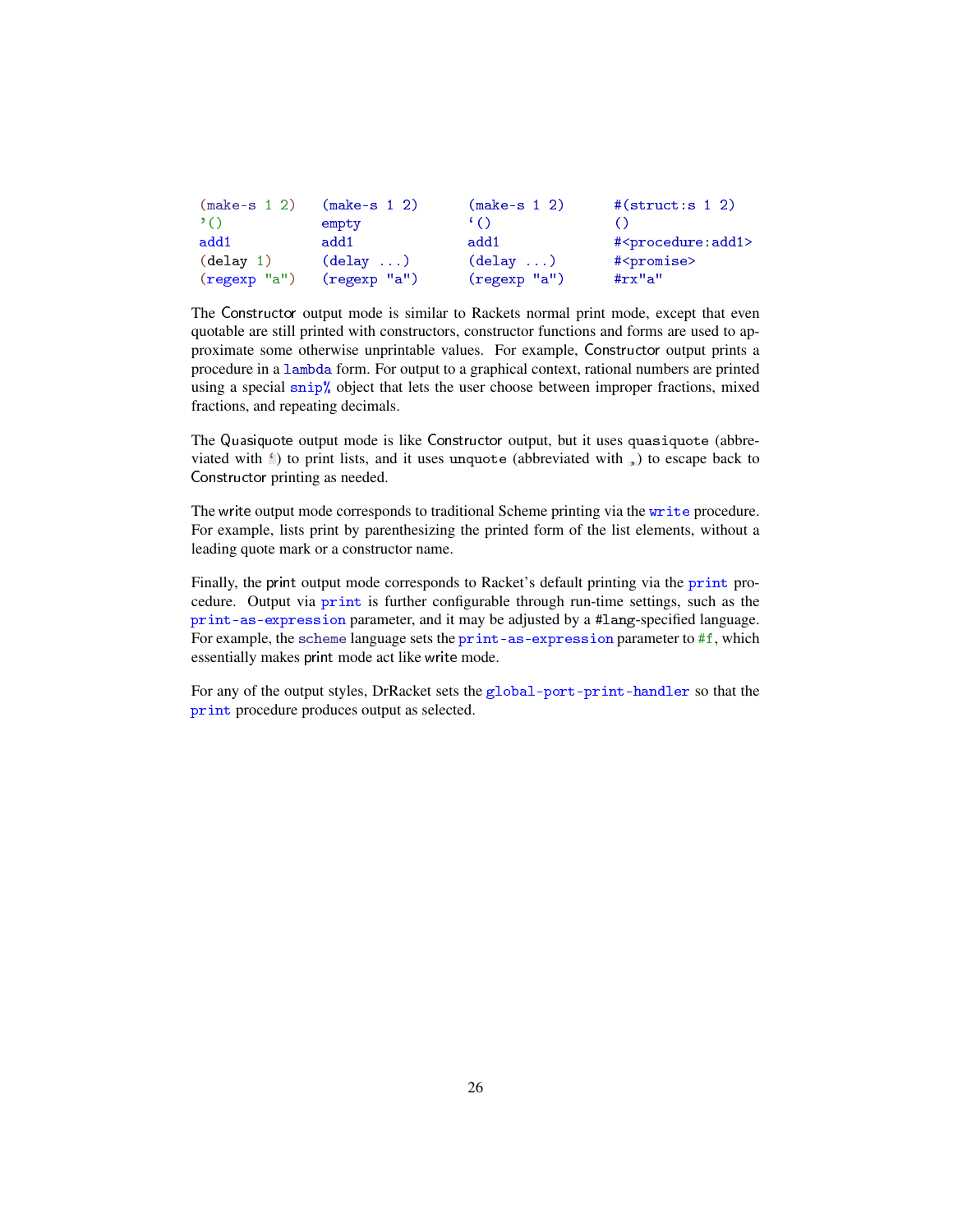# <span id="page-26-0"></span>3 Interface Reference

## <span id="page-26-1"></span>3.1 Menus

#### <span id="page-26-2"></span>3.1.1 File

- New : Creates a new DrRacket window.
- New Tab : Creates a new tab in the current DrRacket window.
- Open... : Opens a find-file dialog for choosing a file to load into a definitions window.
- Open Recent : Lists recently opened files. Choosing one of them opens that file for editing.
- Install PLT File... : Opens a dialog asking for the location of the ".plt" file (either on the local disk or on the web) and installs the contents of the file.
- Revert : Re-loads the file that is currently in the definitions window. All changes since the file was last saved will be lost.
- Save Definitions : Saves the program in the definitions window. If the program has never been saved before, a save-file dialog appears.
- Save Definitions As... : Opens a save-file dialog for choosing a destination file to save the program in the definitions window. Subsequent saves write to the newly-selected file.
- Save Other : Contains these sub-items
	- $-$  Save Definitions As Text...: Like Save Definitions As..., but the file is saved in plain-text format (see §3.4.1 "Program Files"). Subsequent saves also write in plain-text format.
	- Save Interactions : Saves the contents of the interactions window to a file. If the interaction constants have never been saved before, a save-file dialog appears.
	- Save Interactions As... : Opens a save-file dialog for choosing a destination file to save the contents of the interactions window. Subsequent saves write to the newly-selected file.
	- Save Interactions As Text... : Like Save Interactions As..., but the file is saved in plain-text format (see §3.4.1 "Program Files"). Subsequent saves are write in plain-text format.
- Log Definitions and Interactions...: Starts a running of log of the text in the interactions and definitions windows, organized by executions. In a directory of your choosing, DrRacket saves files with the names "01-definitions", "01-interactions", "02-definitions", "02-interactions", etc. as you interact with various programs.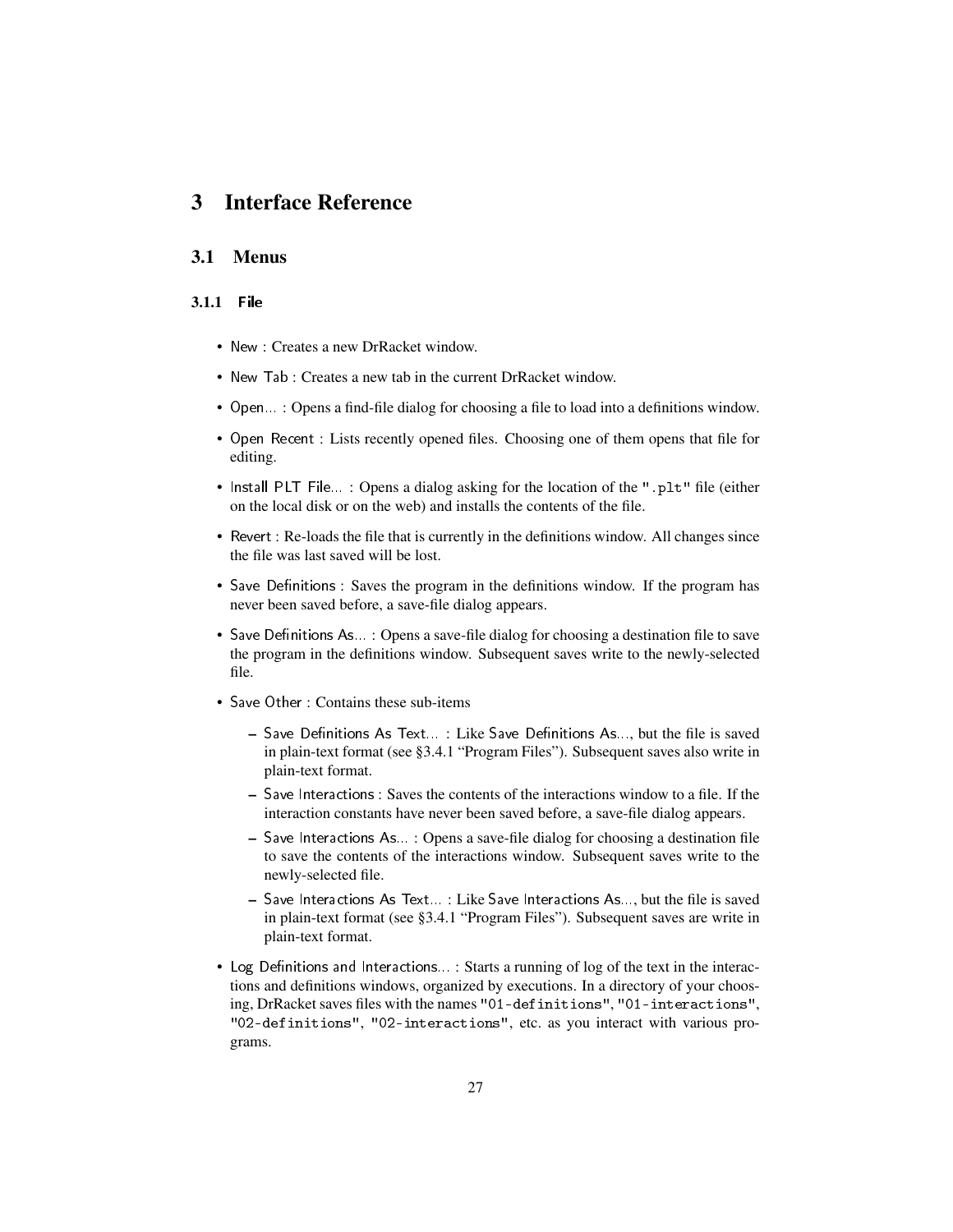- Print Definitions...: Opens a dialog for printing the current program in the definitions window.
- Print Interactions... : Opens a dialog for printing the contents of the interactions window.
- Search in Files... : Opens a dialog where you can specify the parameters of a multi-file search. The results of the search are displayed in a separate window.
- Close : Closes this DrRacket window. If this window is the only open DrRacket window, then DrRacket quits, except on Mac OS X.
- {Quit or Exit} Exits DrRacket. (On Mac OS X, this menu item is in the Apple menu.)

#### <span id="page-27-0"></span>3.1.2 Edit

All Edit menu items operate on either the definitions or interactions window, depending on the location of the selection or blinking caret. Each window maintains its own Undo and Redo history.

- Undo : Reverses an editing action. Each window maintains a history of actions, so multiple Undo operations can reverse multiple editing actions.
- Redo : Reverses an Undo action. Each window (and boxed-subwindow) maintains its own history of Undo actions, so multiple Redo operations can reverse multiple Undo actions.
- Cut : Copies the selected text to the clipboard and deletes it from the window.
- Copy : Copies the selected text to the clipboard.
- Paste : Pastes the current clipboard contents into the window.
- Delete : or Clear : Deletes the selected text.
- Select All : Highlights the entire text of the buffer.
- Wrap Text : Toggles between wrapped text and unwrapped text in the window.
- Find : Opens an interactive search window at the bottom of the frame and moves the insertion point to the search string editor (or out of it, if the insertion point is already there).

See also §1.4 "Searching".

- Find From Selection : Just like Find, except that it copies the current selection into the search window (but without using the clipboard, so paste will paste whatever was last copied, not the new search string)
- Find Again : Finds the next occurrence of the text in the search window.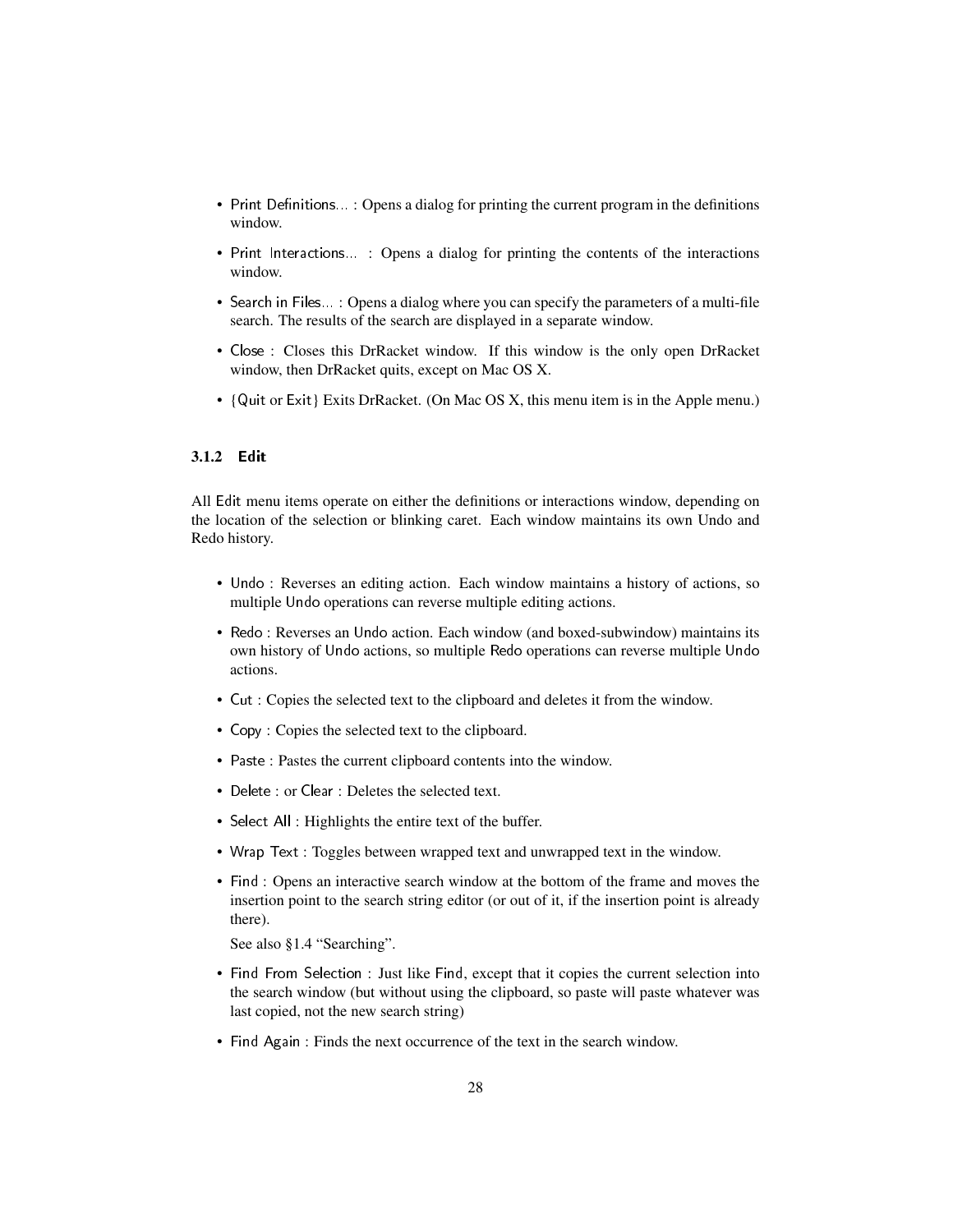- Find Again Backwards : Finds the next occurrence of the text in the search window, but searching backwards.
- Replace & Find Again : Replaces the selection with the replace string (if it matches the find string) and finds the next occurrence of the text that was last searched for, looking forwards.
- Replace & Find Again Backwards : Replaces the selection with the replace string (if it matches the find string) and finds the next occurrence of the text that was last searched for, looking backwards.
- Replace All : Replaces all occurrences of the search string with the replace string.
- Find Case Sensitive : Toggles between case-sensitive and case-insensitive search.
- Keybindings :
	- Show Active Keybindings : Shows all of the keybindings available in the current window.
	- Add User-defined Keybindings...: Choosing this menu item opens a file dialog where you can select a file containing Racket-definitions of keybindings. See §3.3.9 "Defining Custom Shortcuts" for more information.
- Spell Check String Constants : Uses aspell or ispell to look for unknown words in string constants (things that would otherwise be colored green).
- Complete Word : Completes the word at the insertion point, using the manuals as a source of completions.
- Preferences... : Opens the preferences dialog. See §3.2 "Preferences". (On Mac OS X, this menu item is in the Apple menu.)

## <span id="page-28-0"></span>3.1.3 View

One each of the following show/hide pairs of menu items appears at any time.

- Toolbar :
	- Toolbar on Left : Moves the tool bar (on the top of DrRacket's window by default) to the left-hand side, organized vertically.
	- Toolbar on Top : Moves the toolbar to the top of the DrRacket window.
	- Toolbar on Right : Moves the tool bar to the right-hand side, organized vertically.
	- Toolbar Hidden : Hides the toolbar entirely.
- Split : Splits the current window in half to allow for two different portions of the current window to be visible simultaneously.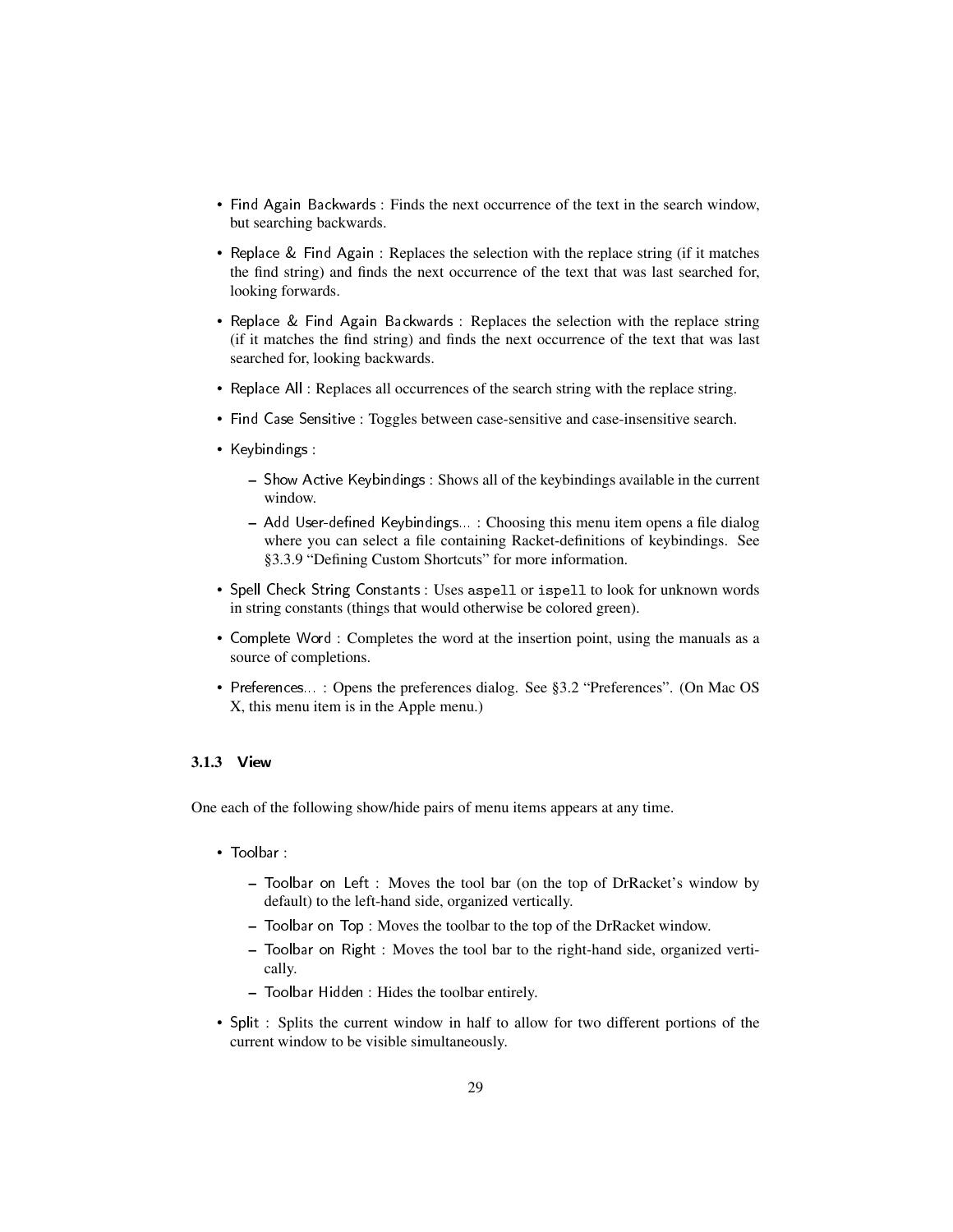- Collapse : If the window has been split before, this menu item becomes enabled, allowing you to collapse the split window.
- Show Definitions: Shows the definitions window.
- Hide Definitions: Hides the definitions window.
- Show Interactions : Shows interactions window.
- Hide Interactions : Hides interactions window.
- Use Vertical Layout : and Use Horizontal Layout : adjust the definitions and interactions window so they are either beside each other or with the definitions above the interactions window.
- Show Log : Shows the current log messages.
- Hide Log : Hides the current log messages.
- Show Tracing : Shows a trace of functions called since the last time Run was clicked. This menu is useful only if you have enabled tracing in the Choose Language... dialog's Details section. Profiling does not apply to all languages.
- Hide Tracing : Hides the tracing display.
- Show Profile : Shows the current profiling report. This menu is useful only if you have enabled profiling in the Choose Language... dialog's Details section. Profiling does not apply to all languages.
- Hide Profile : Hides any profiling information currently displayed in the DrRacket window.
- Show Program Contour : Shows a "20,000 foot" overview window along the edge of the DrRacket window. Each pixel in this window corresponds to a letter in the program text.
- Hide Program Contour : Hides the contour window.
- Show Line Numbers : Shows line numbers in the definitions window.
- Hide Line Numbers : Hides the line numbers in the definitions window.
- Show Module Browser : Shows the module DAG rooted at the currently opened file in DrRacket.

See also §1.9 "The Module Browser".

• Hide Module Browser : Hides the module browser. See also §1.9 "The Module Browser".

Note: whenever a program is run, the interactions window is made visible if it is hidden.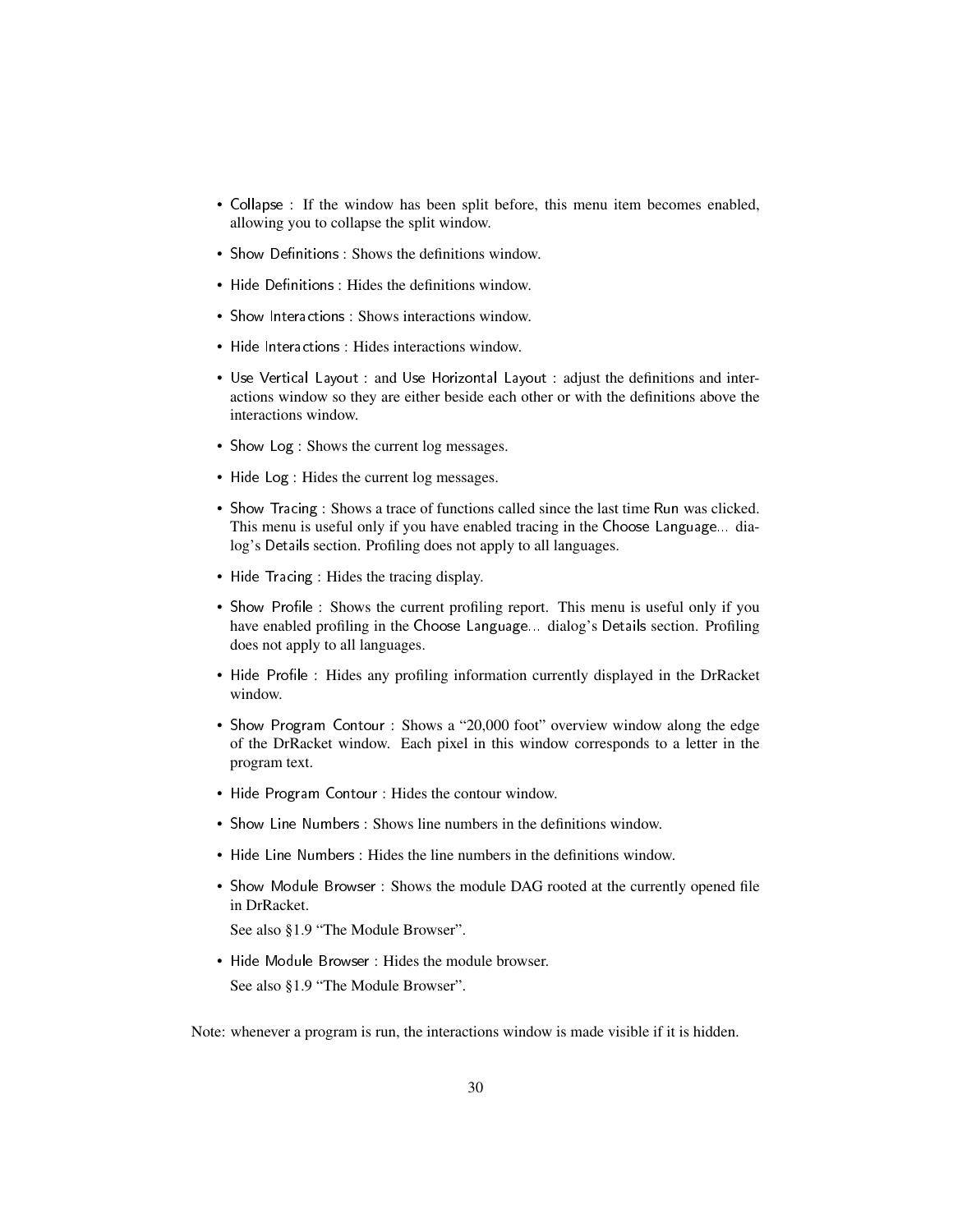#### <span id="page-30-0"></span>3.1.4 Language

- Choose Language... : Opens a dialog for selecting the current evaluation language. Click Run to make the language active in the interactions window. See §1.2 "Choosing a Language" for more information about the languages.
- Add Teachpack... : Opens a find-file dialog for choosing a teachpack to extend the current language. Click Run to make the teachpack available in the interactions windows. See §4 "Extending DrRacket" for information on creating teachpacks.
- Clear All Teachpacks : Clears all of the current teachpacks. Click Run to clear the teachpack from the interactions window.

In addition to the above items, a menu item for each teachpack that clears only the corresponding teachpack.

#### <span id="page-30-1"></span>3.1.5 Racket

- Run : Resets the interactions window and runs the program in the definitions window.
- Break : Breaks the current evaluation.
- Kill : Terminates the current evaluation.
- Limit Memory... : Allow you to specify a limit on the amount of memory that a program running in DrRacket is allowed to consume.
- Clear Error Highlight : Removes the red background that signals the source location of an error. Also removes the highlighting for uncovered (untested) portions of the program.
- Create Executable... : Creates a separate launcher for running your program. See §1.10 "Creating Executables" for more info.
- Module Browser... : Prompts for a file and then opens a window showing the module DAG starting at the module in the selected file.

See also §1.9 "The Module Browser".

• Module Browser on  $file$ : Opens a separate window showing the module graph rooted at the file currently being edited in DrRacket, but using the saved file on the disk, instead of the version in DrRacket.

See also §1.9 "The Module Browser".

• Reindent : Indents the selected text according to the standard Racket formatting conventions. (Pressing the Tab key has the same effect.)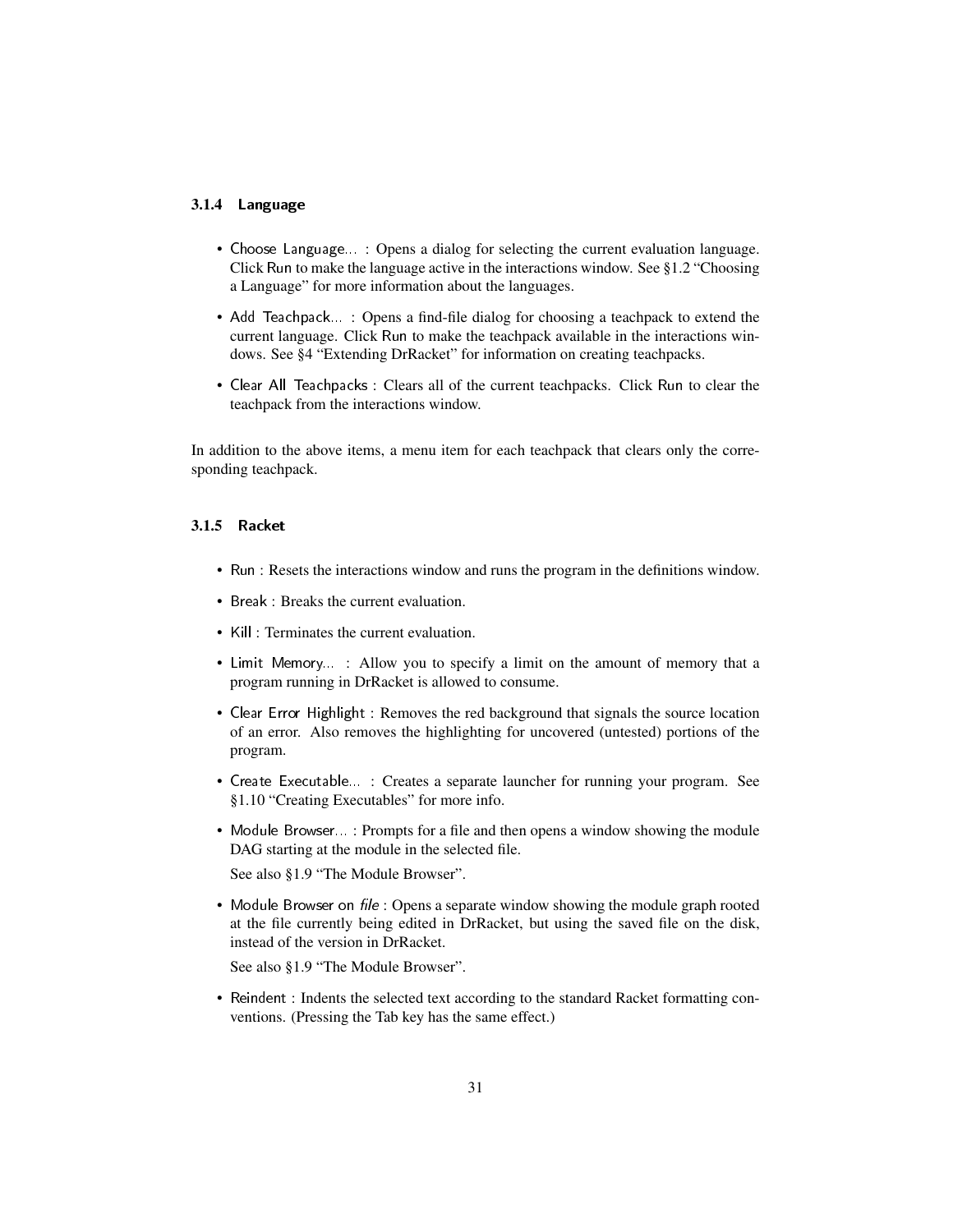- Reindent All : Indents all of the text in either the definitions or interactions window, depending on the location of the selection or blinking caret.
- Comment Out with Semicolons : Puts ; characters at each of the beginning of each selected line of text.
- Comment Out with a Box : Boxes the selected text with a comment box.
- Uncomment : Removes all ; characters at the start of each selected line of text or removes a comment box around the text. Uncommenting only removes a ; if it appears at the start of a line and it only removes the first ; on each line.
- Disable Tests : Stops tests written in the definitions window from evaluating when the program is Run. Tests can be enabled using the Enable Tests menu item. Disabling tests freezes the contents of any existing test report window.
- Enable Tests : Allows tests written in the definitions window to evaluate when the program is Run. Tests can be disabled using the Disable Tests menu item.

#### <span id="page-31-0"></span>3.1.6 Insert

- Insert Comment Box : Inserts a box that is ignored by DrRacket; use it to write comments for people who read your program.
- Insert Image... : Opens a find-file dialog for selecting an image file in GIF, BMP, XBM, XPM, PNG, or JPG format. The image is treated as a value.
- Insert Fraction... : Opens a dialog for a mixed-notation fraction, and inserts the given fraction into the current editor.
- Insert Large Letters... : Opens a dialog for a line of text, and inserts a large version of the text (using semicolons and spaces).

Most of the dialog is self-explanatory: type in the top space to preview the semicolons in the bottom area. The numbers in the font choice item show the (relative) widths of the letter "w" in the given font to help you pick out the more boldfaced fonts (which tend to look better).

- Insert  $\lambda$  : Inserts the symbol  $\lambda$  (as a Unicode character) into the program. The  $\lambda$ symbol is normally bound the same as lambda.
- Insert XML Box : Inserts an XML; see §1.7.2 "XML Boxes and Racket Boxes" for more information.
- Insert Racket Box : Inserts a box to contain Racket code, typically used inside an XML box; see §1.7.2 "XML Boxes and Racket Boxes".
- Insert Racket Splice Box : Inserts a box to contain Racket code, typically used inside an XML box; see also §1.7.2 "XML Boxes and Racket Boxes".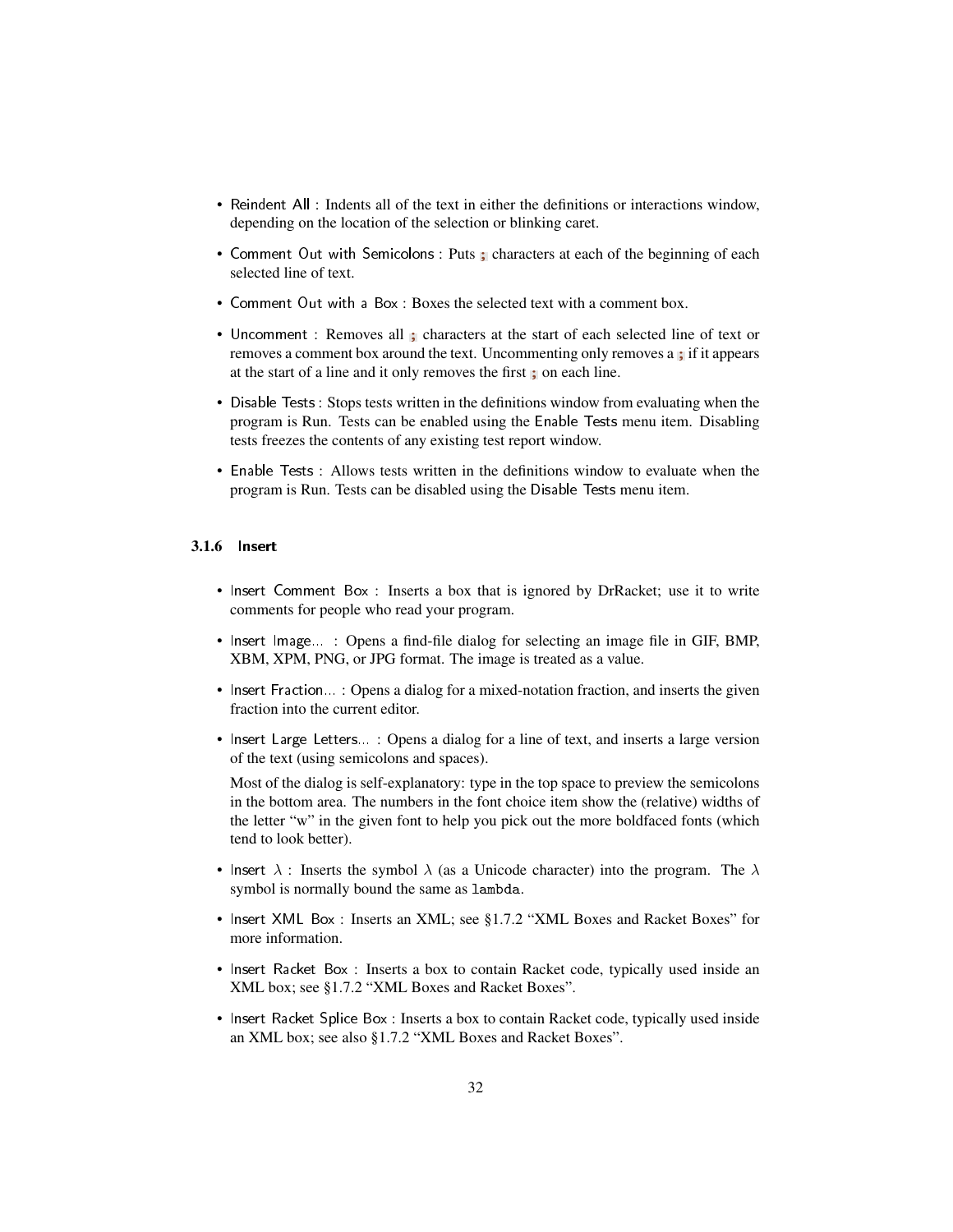#### <span id="page-32-0"></span>3.1.7 Windows

- Bring Frame to Front... : Opens a window that lists all of the opened DrRacket frames. Selecting one of them brings the window to the front.
- Most Recent Window : Toggles between the currently focused window and the one that most recently had the focus.

Additionally, after the above menu items, this menu contains an entry for each window in DrRacket. Selecting a menu item brings the corresponding window to the front.

#### <span id="page-32-1"></span>3.1.8 Help

- Help Desk : Opens the Help Desk. This is the clearing house for all documentation about DrRacket and its language.
- About DrRacket... : Shows the credits for DrRacket.
- Related Web Sites : Provides links to related web sites.
- Tool Web Sites : Provides links to web sites for installed tools.
- Interact with DrRacket in English : Changes DrRacket's interface to use English; the menu item appears only when the current language is not English. Additional menu items switch DrRacket to other languages.

## <span id="page-32-2"></span>3.2 Preferences

The preferences dialog consists of several panels.

#### <span id="page-32-3"></span>3.2.1 Font

This panel controls the main font used by DrRacket.

## <span id="page-32-4"></span>3.2.2 Colors

The Colors panel has several sub-panels that let you configure the colors that DrRacket uses for the editor background, for highlighting matching parentheses, for the syntax coloring for Racket and Java modes, for Check Syntax, and for the colors of the text in the interactions window.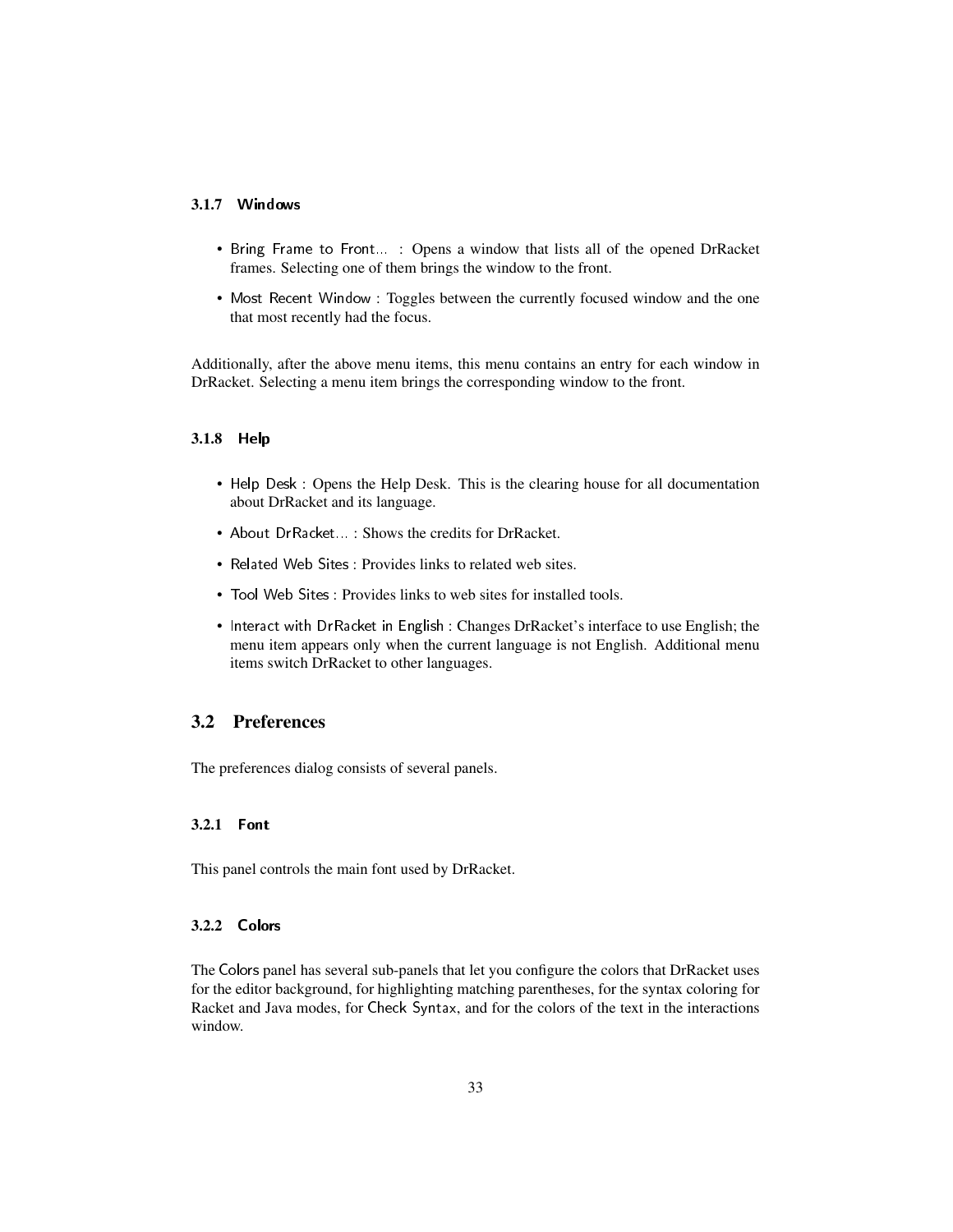It also has two buttons, White on Black and Black on White, which set a number of defaults for the color preferences and change a few other aspects of DrRacket's behavior to make DrRacket's colors look nicer for those two modes.

#### <span id="page-33-0"></span>3.2.3 Editing

The Editing panel consists of several sub-panels:

• Indenting

This panel controls which keywords DrRacket recognizes for indenting, and how each keyword is treated.

• Square bracket

This panel controls which keywords DrRacket uses to determine when to rewrite [ to (. For cond-like keywords, the number in parenthesis indicates how many subexpressions are skipped before square brackets are started.

See §1.3 "Editing with Parentheses" for details on how the entries in the columns behave.

- General
	- Map delete to backspace If checked, the editor treats the Delete key like the Backspace key.
	- Wrap words in editor buffers If checked, DrRacket editors auto-wrap text lines by default. Changing this preference affects new windows only.
	- Enable keybindings in menus If checked, some DrRacket menu items have keybindings. Otherwise, no menu items have key bindings. This preference is designed for people who are comfortable editing in Emacs and find the standard menu keybindings interfere with the Emacs keybindings.
	- Treat command key as meta If checked, DrRacket will use the command key for some Emacs-like keybindings, instead of using it for menu shortcuts. This option is only available on Mac OS X.
	- Color syntax interactively If checked, DrRacket colors your syntax as you type.
	- Search using anchors If checked, DrRacket's searching mode will jump directly to the first search hit, using an "anchor" to determine where to search if the search string changes.
	- Normalize pasted strings If checked, DrRacket adjusts strings that are pasted into the editor to avoid confusion. For example, non-breaking spaces look just like spaces but are not considered separators like ordinary spaces are. If this is checked DrRacket will automatically turn those non-breaking spaces into regular spaces. Similarly with other (less common) characters.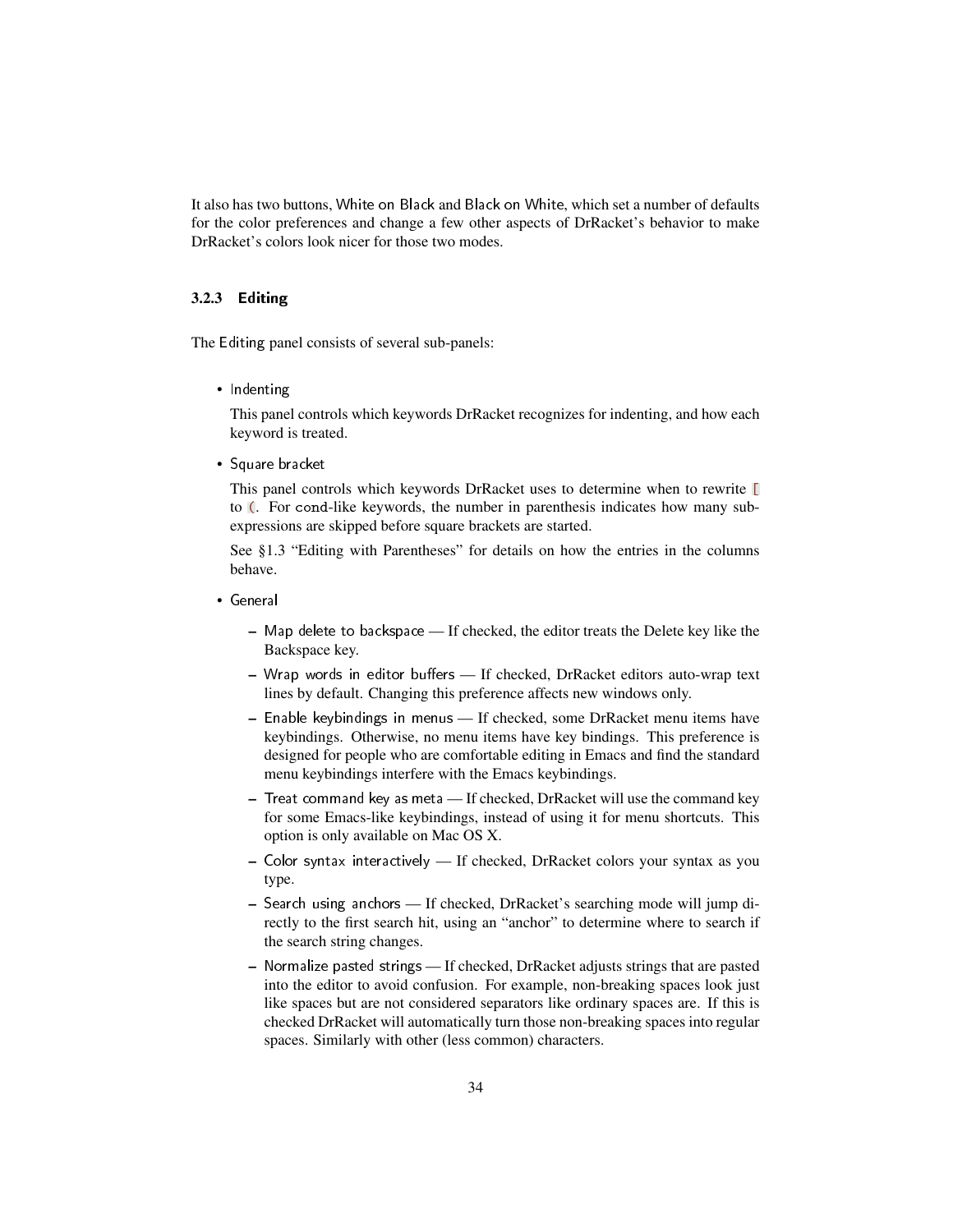- Enable overwrite mode keybindings If checked, DrRacket enables the insert keybinding to swap into overwrite mode
- Enable automatic parentheses If checked, typing an open parenthesis, curley brace, square bracket, or a double quote character automatically inserts a matching one.
- $-$  Always use the platform-specific linefeed convention  $-$  If checked, DrRacket always saves files with CRLF line terminators. If unchecked, DrRacket looks at each file as it is opened and if every line is terminated with CRLF (and there is at least one line), then it saves the file with CRLF terminators and otherwise it is saved with LF terminators (following the Mac OS X and Linux convention). When a file is going to be saved with CRLF terminators, then the status line at the bottom of the DrRacket window shows "CRLF".

This option is only available under Windows. On other operating systems, all files are always saved with LF line terminators.

- Show line numbers If checked, DrRacket shows line numbers for the file being edited in the left-hand column
- Racket
	- Highlight between matching parens If checked, the editor marks the region between matching parenthesis with a gray background (in color) or a stipple pattern (in monochrome) when the blinking caret is next to a parenthesis.
	- Automatically adjust closing parens If checked, the editor automatically converts a typed  $\overline{\phantom{a}}$  to  $\overline{\phantom{a}}$  to match  $\overline{\phantom{a}}$ , or it converts a typed  $\overline{\phantom{a}}$  to  $\overline{\phantom{a}}$  to match  $\overline{\phantom{a}}$ .
	- Automatically adjust opening square brackets If checked, the editor changes typed  $\Box$  to match the context (as explained in §1.3 "Editing with Parentheses").
	- Flash paren match If checked, typing a closing parenthesis, square bracket, or quotation mark flashes the matching open parenthesis/bracket/quote.

#### <span id="page-34-0"></span>3.2.4 Warnings

- Ask before changing save format If checked, DrRacket consults the user before saving a file in non-text format (see §3.4.1 "Program Files").
- Verify exit If checked, DrRacket consults the user before exiting.
- Ask about normalizing strings If checked, DrRacket consults the user before normalizing a string pasted into the editor.
- Only warn once when executions and interactions are not synchronized If checked, DrRacket warns the user on the first interaction after the definitions window, language, or teachpack is changed without a corresponding click on Run. Otherwise, the warning appears on every interaction.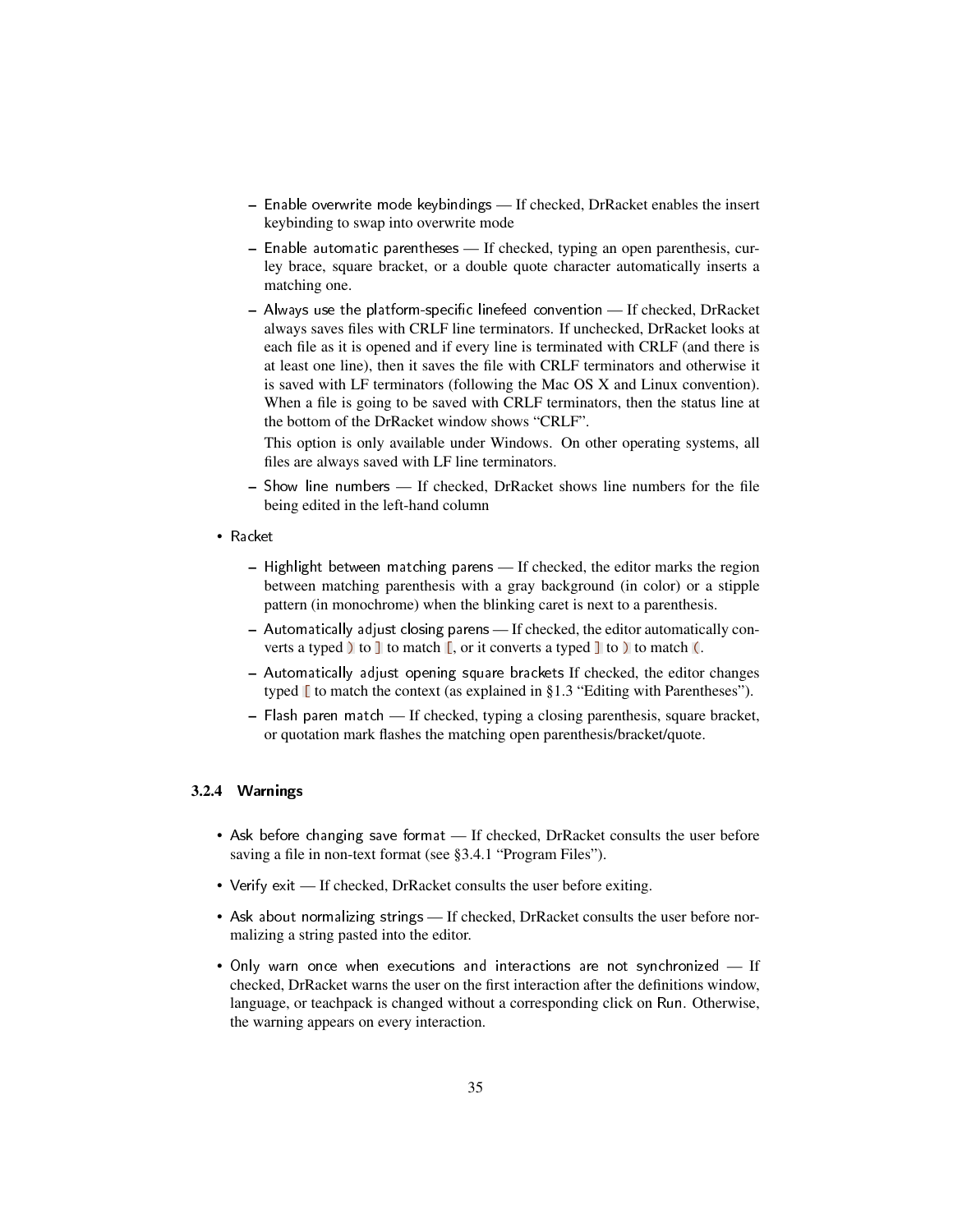- Ask about clearing test coverage If checked, when test coverage annotations are displayed DrRacket prompts about removing them. This setting only applies to the PLT languages. DrRacket never asks in the teaching languages.
- Check for newer Racket versions If checked, DrRacket periodically polls a server to determine whether a newer version of DrRacket is available.

#### <span id="page-35-0"></span>3.2.5 General

- Number of recent items controls the length of the Open Recent menu (in the File menu).
- Auto-save files If checked, the editor generates autosave files (see §3.4.2 "Backup and Autosave Files") for files that have not been saved after five minutes.
- Backup files If checked, when saving a file for the first time in each editing session, the original copy of the file is copied to a backup file in the same directory. The backup files have the same name as the original, except that they end in either ".bak" or "∼".
- Show status-line If checked, DrRacket shows a status line at the bottom of each window.
- Count column numbers from one If checked, the status line's column counter counts from one. Otherwise, it counts from zero.
- Display line numbers in buffer; not character offsets If checked, the status line shows a  $\langle line \rangle$ : $\langle column \rangle$  display for the current selection rather than the character offset into the text.
- Automatically print to PostScript file If checked, printing will automatically save PostScript files. If not, printing will use the standard printing mechanisms for your computer.
- Open files in separate tabs (not separate windows) If checked, DrRacket will use tabs in the front-most window to open new files, rather than creating new windows for new files.
- Automatically open interactions window when running a program If checked, DrRacket shows the interactions window (if it is hidden) when a program is run.
- Automatically switch to the module language when opening a module If checked, DrRacket will recognize files that have a #lang line and adjust the language setting automatically.
- Put the interactions window beside the definitions window If checked, DrRacket puts the interactions window to the right of the definitions window. By default, the interactions window is below the definitions window.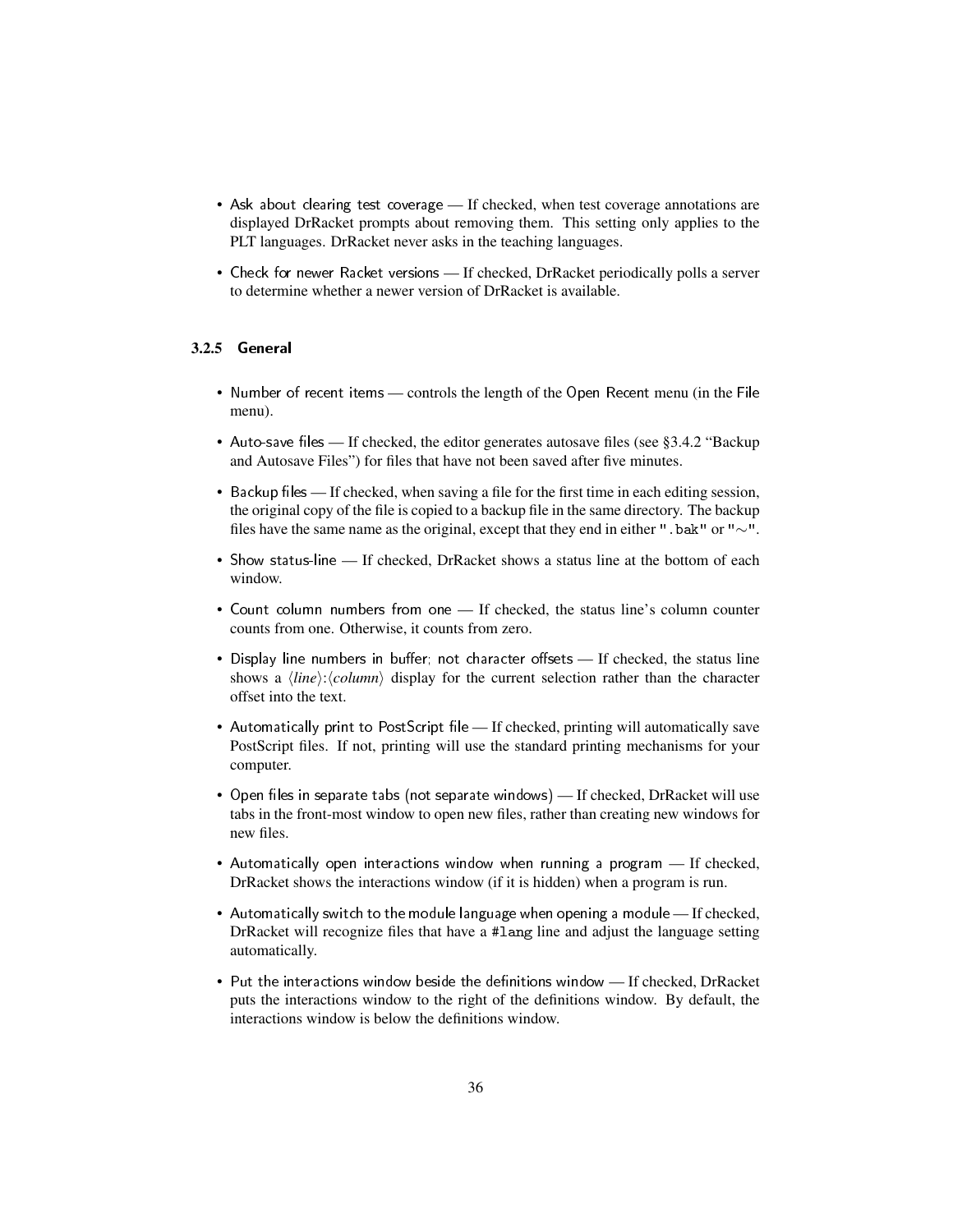• Always show the #lang line in the Module language — If checked, the module language always shows the #lang line (even when it would ordinarily be scrolled off of the page), assuming that the #lang line is the first line in the file.

#### <span id="page-36-0"></span>3.2.6 Profiling

This preference panel configures the profiling report. The band of color shows the range of colors that profiled functions take on. Colors near the right are used for code that is not invoked often and colors on the right are used for code that is invoked often.

If you are interested in more detail at the low end, choose the Square root check box. If you are interested in more detail at the upper end, choose the Square check box.

#### <span id="page-36-1"></span>3.2.7 Browser

This preferences panel allows you to configure your HTTP proxy. Contact your system administrator for details.

#### <span id="page-36-2"></span>3.2.8 Tools

This preference panel allows you to configure the currently active plugins.

## <span id="page-36-3"></span>3.3 Keyboard Shortcuts

Most key presses simply insert a character into the editor, such as a, 3, or (. Other keys and key combinations act as keyboard shortcuts that move the blinking caret, delete a line, copy the selection, etc. Keyboard shortcuts are usually trigger by key combinations using the Control, Meta, or Command key. Many of the Many of the Many of the Many of the Many of the Many of the Many of the Many of the Many of the Many of the Many of the Many of the Many of the Many of the Many of the Many of

 $C-\langle key \rangle$  means press the Control key, hold it down and then press  $\langle key \rangle$  and then release them both. For example: C-e (Control-E) moves the blinking caret to the end of the current line.

 $M-\langle key \rangle$  is the same as  $C-\langle key \rangle$ , except with the Meta key. Depending on your keyboard, Meta may be called "Left," "Right," or have a diamond symbol, but it's usually on the bottom row next to the space bar. M- $\langle key \rangle$  can also be performed as a two-character sequence: first, strike and release the Escape key, then strike  $\langle key \rangle$ . On Windows and Mac OS X, Meta is only available through the Escape key.

DEL is the Delete key.

SPACE is the Space bar.

key-binding actions can also be performed with menu items.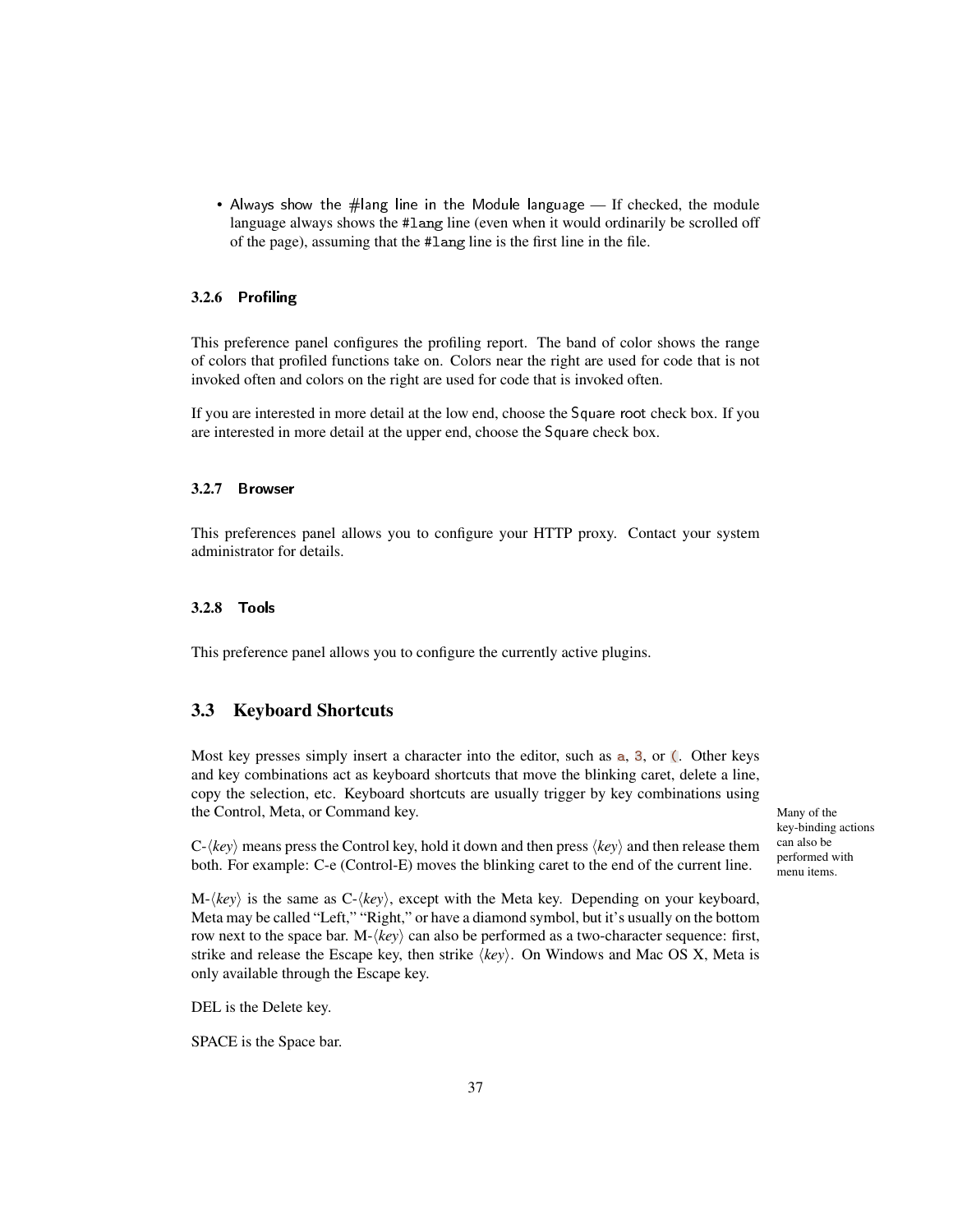On most keyboards, "<" and ">" are shifted characters. So, to get M->, you actually have to type Meta-Shift->. That is, press and hold down both the Meta and Shift keys, and then strike ">".

On Windows (and sometimes under Unix) some of these keybindings are actually standard menu items. Those keybindings will behave according to the menus, unless the Enable keybindings in menus preference is unchecked. For example, the C-e keybinding mentioned above actually toggles the visibility of the interactions window.

If you are most familiar with Emacs-style key bindings (especially on windows or some linux installations where the control key is, by default, for the menu shortcuts), you should uncheck the Enable keybindings in menus preference. Many of the keybindings below are inspired by Emacs. See also §3.3.9 "Defining Custom Shortcuts" for suggestions on how to bind keys to menu items on a selective basis.

And finally, the authoritative source for keybindings is the Edit menu's Show Active Keybindings menu item. Keybindings in DrRacket are often sensitive to the window that has the keyboard focus, so the contents of the window that Show Active Keybindings opens will depend where the keyboard focus was when the menu was selected.

#### <span id="page-37-0"></span>3.3.1 Moving Around

- C-f : move forward one character
- C-b : move backward one character
- M-f : move forward one word
- M-b : move backward one word
- C-v : move forward one page
- M-v : move backward one page
- M- $\lt$ : move to beginning of file
- M- $>$ : move to end of file
- C-a : move to beginning of line (left)
- C-e : move to end of line (right)
- C-n : move to next line (down)
- C-p : move to previous line (up)
- M-C-f : move forward one S-expression
- M-C-b : move backward one S-expression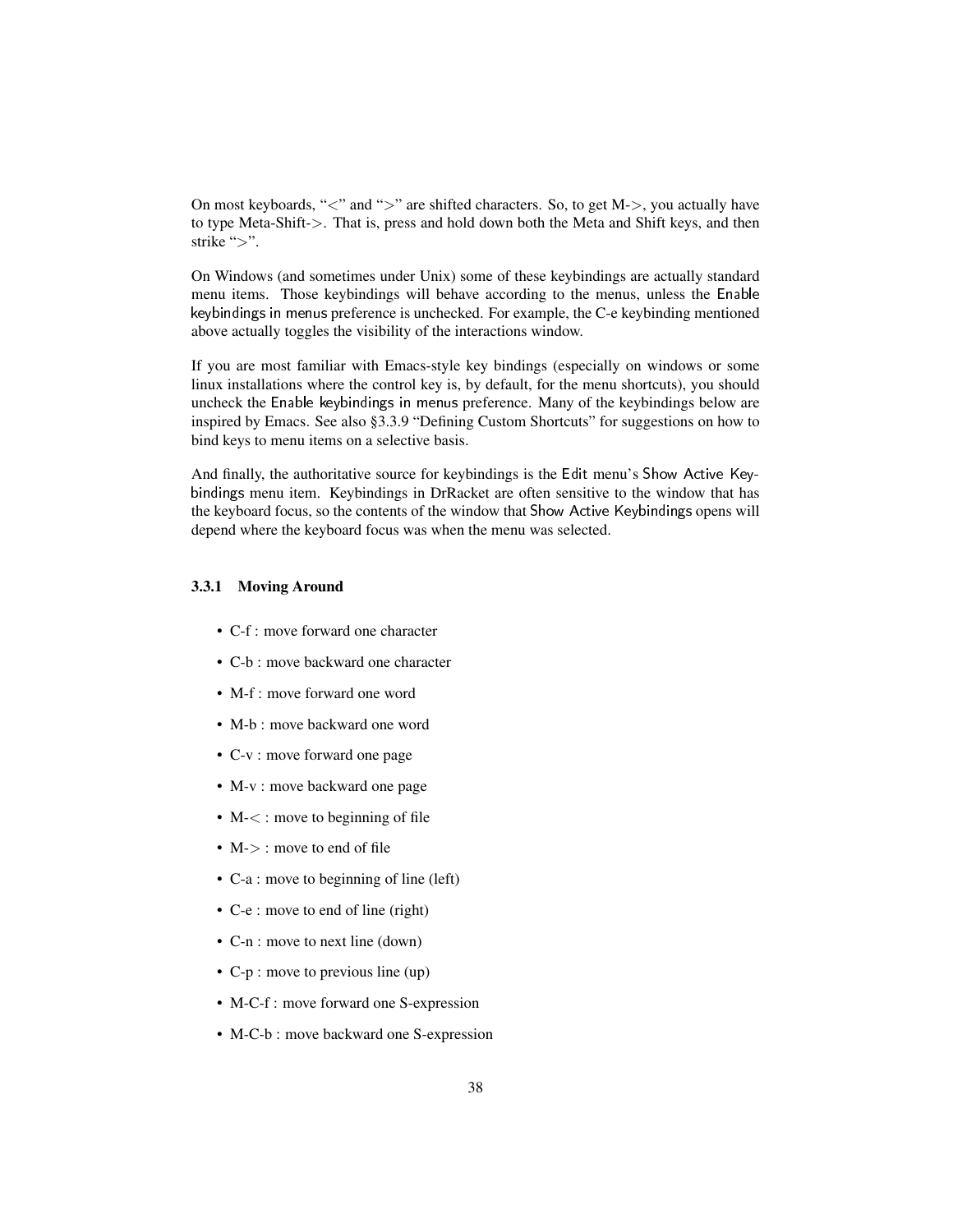- M-C-u : move up out of an S-expression
- M-C-d : move down into a nested S-expression
- M-C-SPACE : select forward S-expression
- M-C-p : match parentheses backward
- M-C-left : move backwards to the nearest editor box
- A-C-left : move backwards to the nearest editor box
- M-C-right : move forward to the nearest editor box
- A-C-right : move forward to the nearest editor box
- M-C-up : move up out of an embedded editor
- A-C-up : move up out of an embedded editor
- M-C-down : move down into an embedded editor
- A-C-down : move down into an embedded editor
- C-C C-Z : move the cursor to the interactions window
- C-F6 : move the cursor between different windows (usually the interactions and definitions windows, but also the search window and other editable portions of DrRacket). Also, search for "shift-focus" in the Show Active Keybindings menu's window for more, platform-specific keybindings that have this functionality

#### <span id="page-38-0"></span>3.3.2 Editing Operations

- $C_{-}$ : undo
- C-+ : redo
- C-x u : undo
- C-d : delete forward one character
- C-h : delete backward one character
- M-d : delete forward one word
- M-DEL : delete backward one word
- C-k : delete forward to end of line
- M-C-k : delete forward one S-expression
- M-w : copy selection to clipboard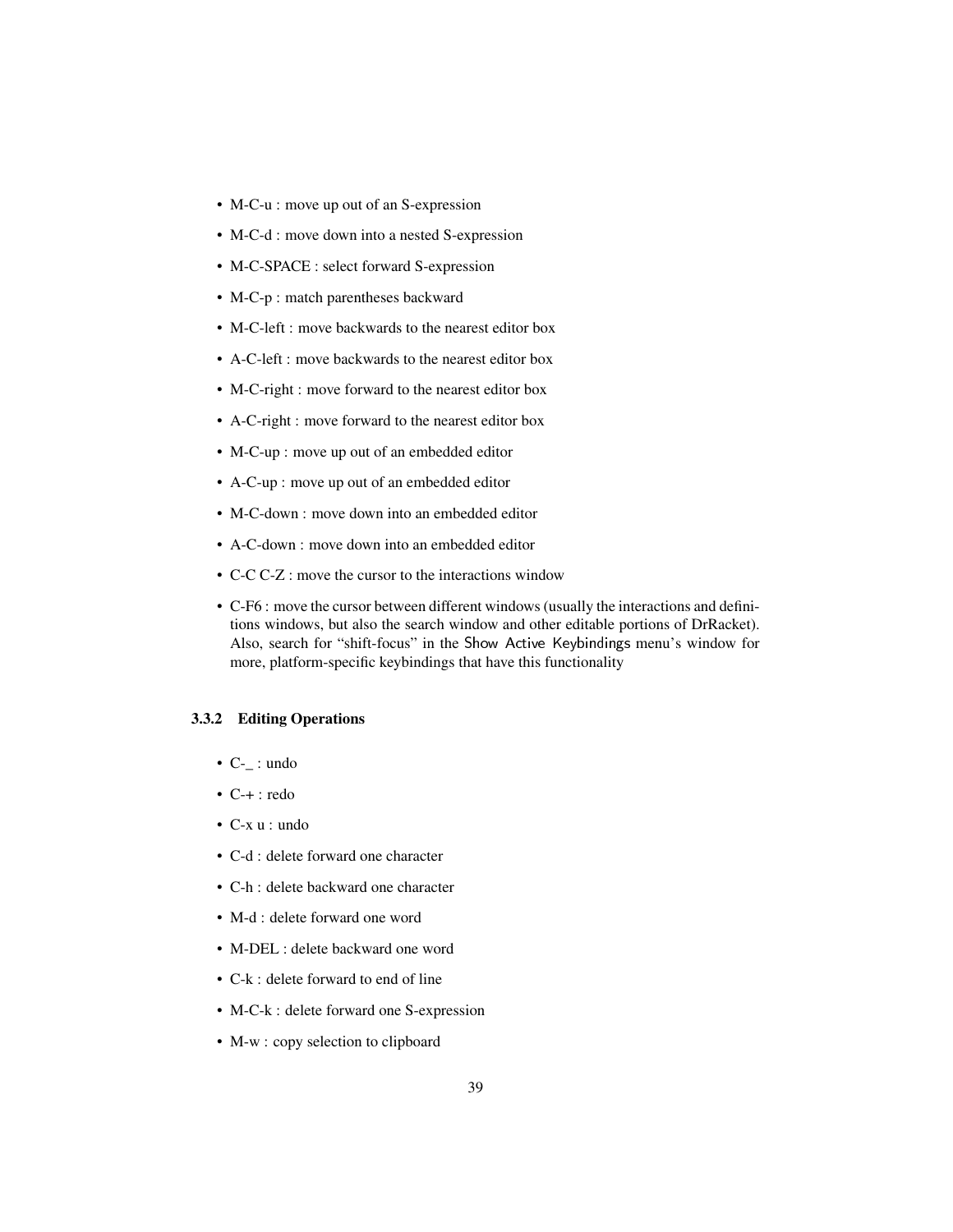- C-w : delete selection to clipboard (cut)
- C-y : paste from clipboard (yank)
- C-t : transpose characters
- M-t : transpose words
- M-C-t : transpose sexpressions
- M-C-m : toggle dark green marking of matching parenthesis
- M-C-k : cut complete sexpression
- M-(: wrap selection in parentheses
- M-[: wrap selection in square brackets
- M-{: wrap selection in curly brackets
- M-S-L : wrap selection in (lambda () ...) and put the insertion point in the argument list of the lambda
- C-c C-o : the sexpression following the insertion point is put in place of its containing sexpression
- C-c C-e : the first and last characters (usually parentheses) of the containing expression are removed
- C-c C-l : wraps a let around the sexpression following the insertion point and puts a printf in at that point (useful for debugging).
- M-o : toggle overwrite mode
- C-x r a : Adjust nearby ASCII art rectangles (that use  $\pm$ ,  $\pm$ , or  $\parallel$ ) to use Unicode characters.

For example, if the insertion point is next to this rectangle:

+-+  $\| \cdot \|$ +-+

then the keystroke will turn it into this one:

 $\Box$  $\|\cdot\|$  $\overline{\phantom{aa}}$ 

Similarly, if the rectangle near the insertion point has mixed Unicode and ASCII, it will all be converted to the Unicode characters.

• C-x r w : Widen the nearby ASCII art rectangles.

For example, if the insertion point is just to the left of the middle line of this rectangle: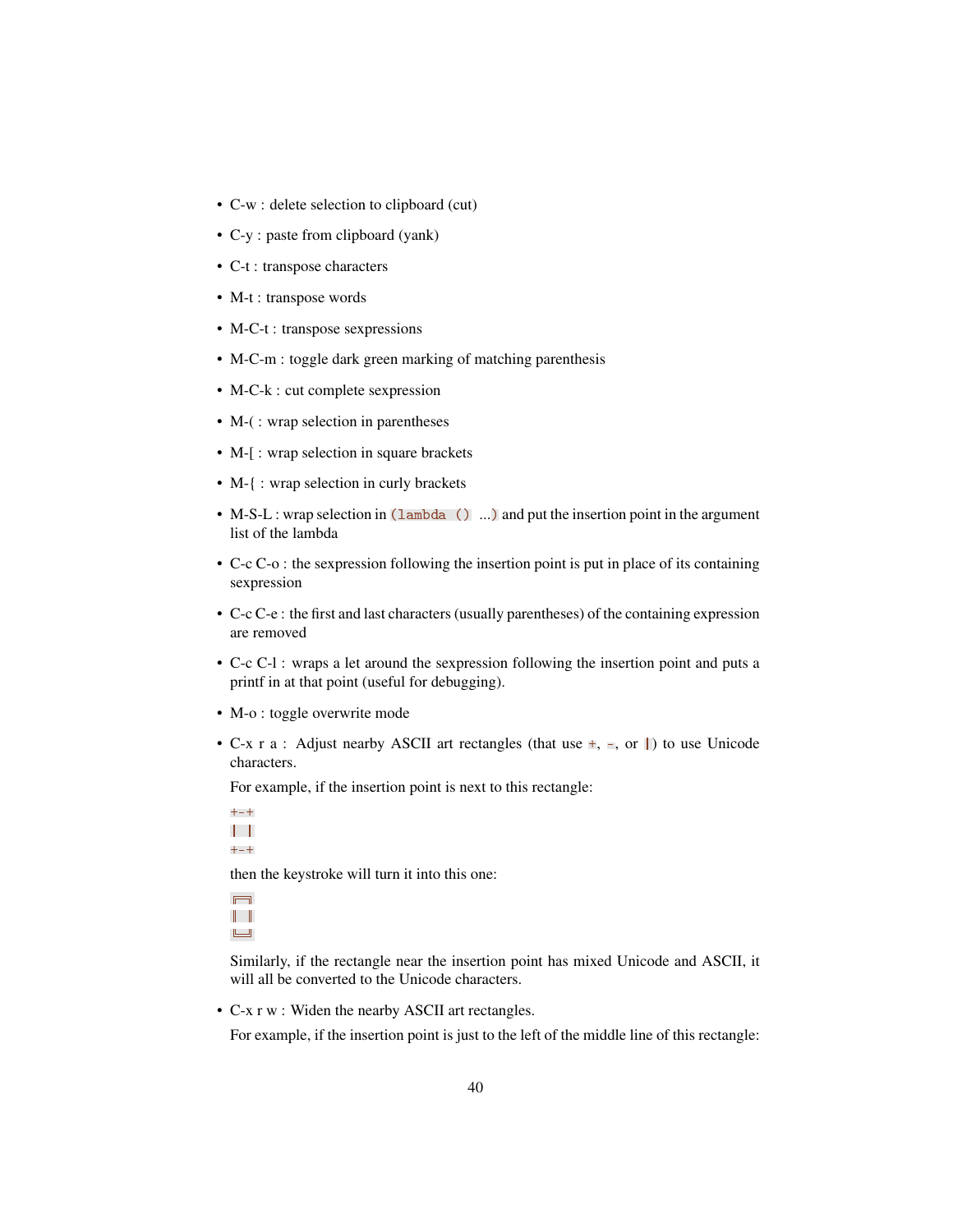|                                        | $\Box$          |
|----------------------------------------|-----------------|
| $\mathbb{L}$ $\mathbb{L}$ $\mathbb{L}$ |                 |
|                                        |                 |
| $\mathbb{L}$ and $\mathbb{L}$          |                 |
|                                        | لـــــــالــــا |

then the keystroke will turn it into this one:



• C-x r c : Centers the contents of the current line inside the enclosing cell of the enclosing ASCII art rectangle.

#### <span id="page-40-0"></span>3.3.3 File Operations

- C-x C-s : save file
- C-x C-w : save file under new name

## <span id="page-40-1"></span>3.3.4 Search

- C-s : search for string forward
- C-r : search for string backward

#### <span id="page-40-2"></span>3.3.5 Evaluation

• F5 : Run

#### <span id="page-40-3"></span>3.3.6 Documentation

- f1 : Search in the documentation for the words near the insertion point
- f2 : Reveal the blue box for the identifier at the insertion point (requires background check syntax to be enabled, or normal check syntax to have been run).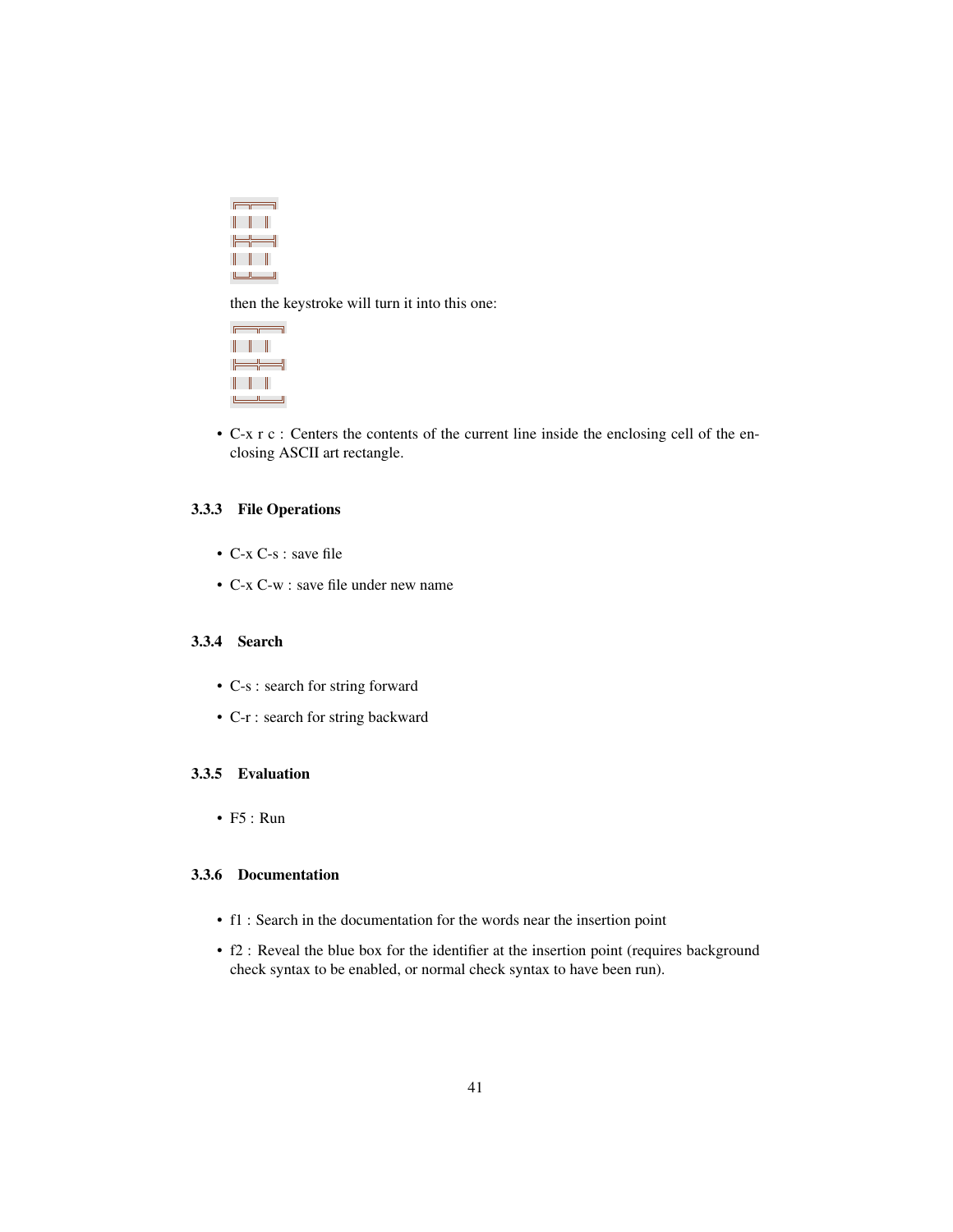#### <span id="page-41-0"></span>3.3.7 Interactions

The interactions window has all of the same keyboard shortcuts as the definitions window plus a few more:

- M-p : bring the previously entered expression down to the prompt
- M-n : bring the expression after the current expression in the expression history down to the prompt
- M-h : Show the current expression history in a separate window

#### <span id="page-41-1"></span>3.3.8 LaTeX and TeX inspired keybindings

• C- $\setminus$  M- $\setminus$  c:x;l : traces backwards from the insertion point, looking for a backslash followed by a LaTeX macro name or a prefix of such a name. If a macro name is found, it replaces the backslash and the name with the corresponding key in the table below; if a (proper) prefix *p* is found, it replaces *p* with the longest common prefix of all macro names that have *p* as a prefix (unless there is only one such name, in which case it behaves as if *p* were a complete macro name).

These are the currently supported macro names and the keys they map into:

| \Downarrow               | ⇓                 |
|--------------------------|-------------------|
| \nwarrow                 |                   |
| \downarrow               | $\overline{1}$    |
| \Rightarrow              | $\Rightarrow$     |
| \rightarrow              |                   |
| \mapsto                  |                   |
| \searrow                 |                   |
| \swarrow                 |                   |
| \leftarrow               |                   |
| \uparrow                 |                   |
| \Leftarrow               | $\Leftarrow$      |
| $\lambda$ longrightarrow |                   |
| \Uparrow                 | ⇑                 |
| \Leftrightarrow          | $\Leftrightarrow$ |
| \updownarrow             | $\hat{I}$         |
| \leftrightarrow          | $\leftrightarrow$ |
| \nearrow                 |                   |
| $\U$ pdownarrow          | ↥                 |
| \aleph                   | X                 |
| \prime                   | ı                 |
| \emptyset                | Ø                 |
| \nabla                   |                   |
| \diamondsuit             |                   |
|                          |                   |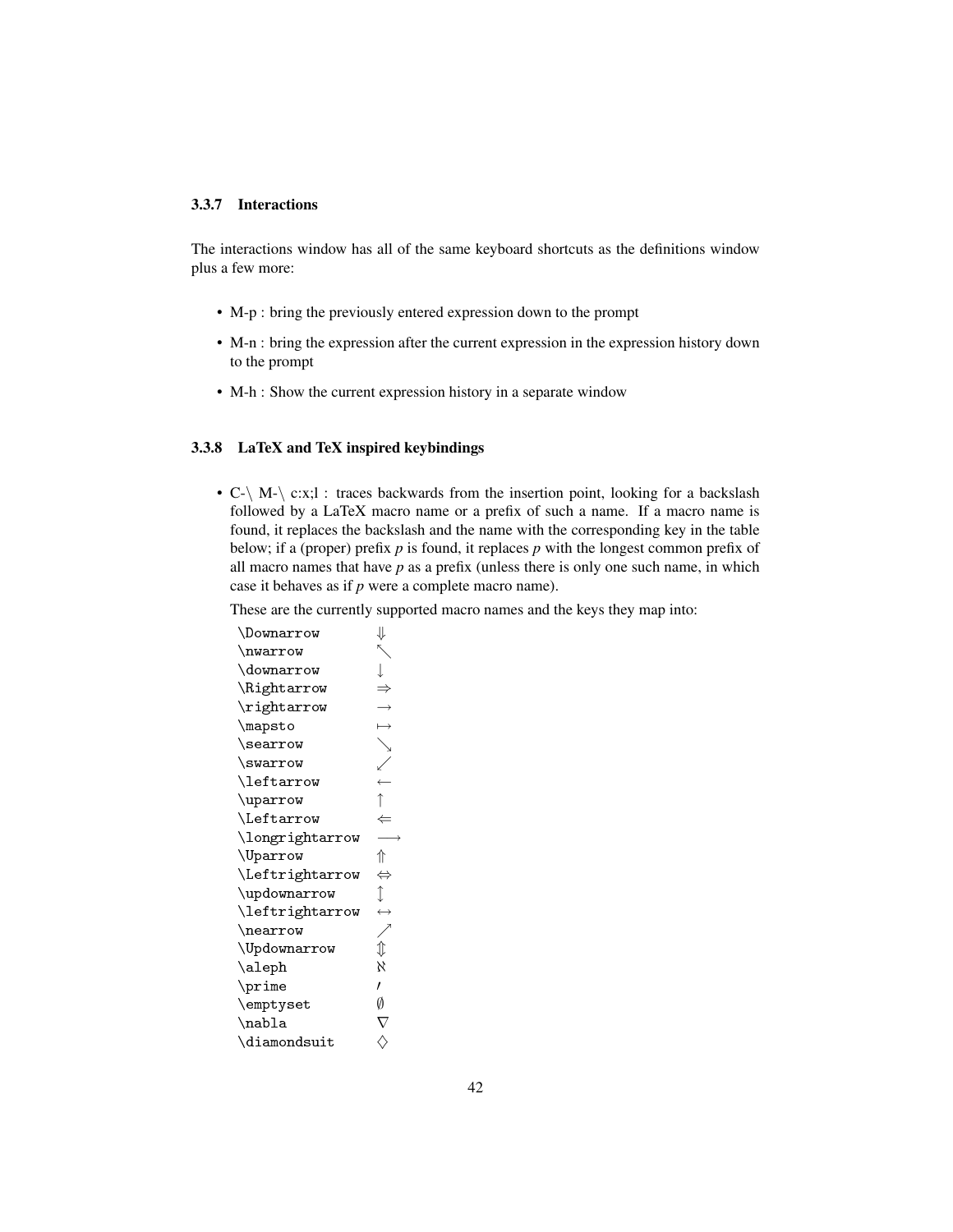| \spadesuit    |                     |
|---------------|---------------------|
| \clubsuit     | $\clubsuit$         |
| \heartsuit    |                     |
| \sharp        |                     |
| \flat         | b                   |
| \natural      | h                   |
| \surd         |                     |
| \neg          | ヘームマコス              |
| \triangle     |                     |
| \forall       |                     |
| \exists       |                     |
| \infty        |                     |
| \circ         | $\circ$             |
| \alpha        | $\alpha$            |
| \theta        | $\theta$            |
| \tau          | $\tau$              |
| \beta         | $\beta$             |
| \vartheta     | $\theta$            |
| $\pi$         | $\pi$               |
| \upsilon      | $\overline{v}$      |
| \gamma        | $\gamma$            |
| $\varphi$     | $\pi$               |
| \phi          | $\phi$              |
| \delta        | $\delta$            |
| \kappa        | $\kappa$            |
| $\ln$         | $\rho$              |
| \varphi       | $\phi$              |
| \epsilon      | $\epsilon$          |
| \lambda       | $\lambda$           |
| \varrho       | $\rho$              |
| $\chi$        | $\chi$              |
| \varepsilon   | $\epsilon$          |
| $\mu$         | $\mu$               |
| $\sin \theta$ | $\sigma$            |
| $\psi$        | $\psi$              |
| \zeta         | $\zeta$             |
| $\nu$         | $\overline{\nu}$    |
| \varsigma     | ς                   |
| \omega        | $\omega$            |
| \eta          |                     |
| \xi           | $\eta$<br>$\xi$     |
| \iota         | $\iota$             |
| \Gamma        | $\Gamma$            |
| \Lambda       | $\Lambda$           |
| \Sigma        | $\overline{\Sigma}$ |
| $\simeq$      | Ψ                   |
|               |                     |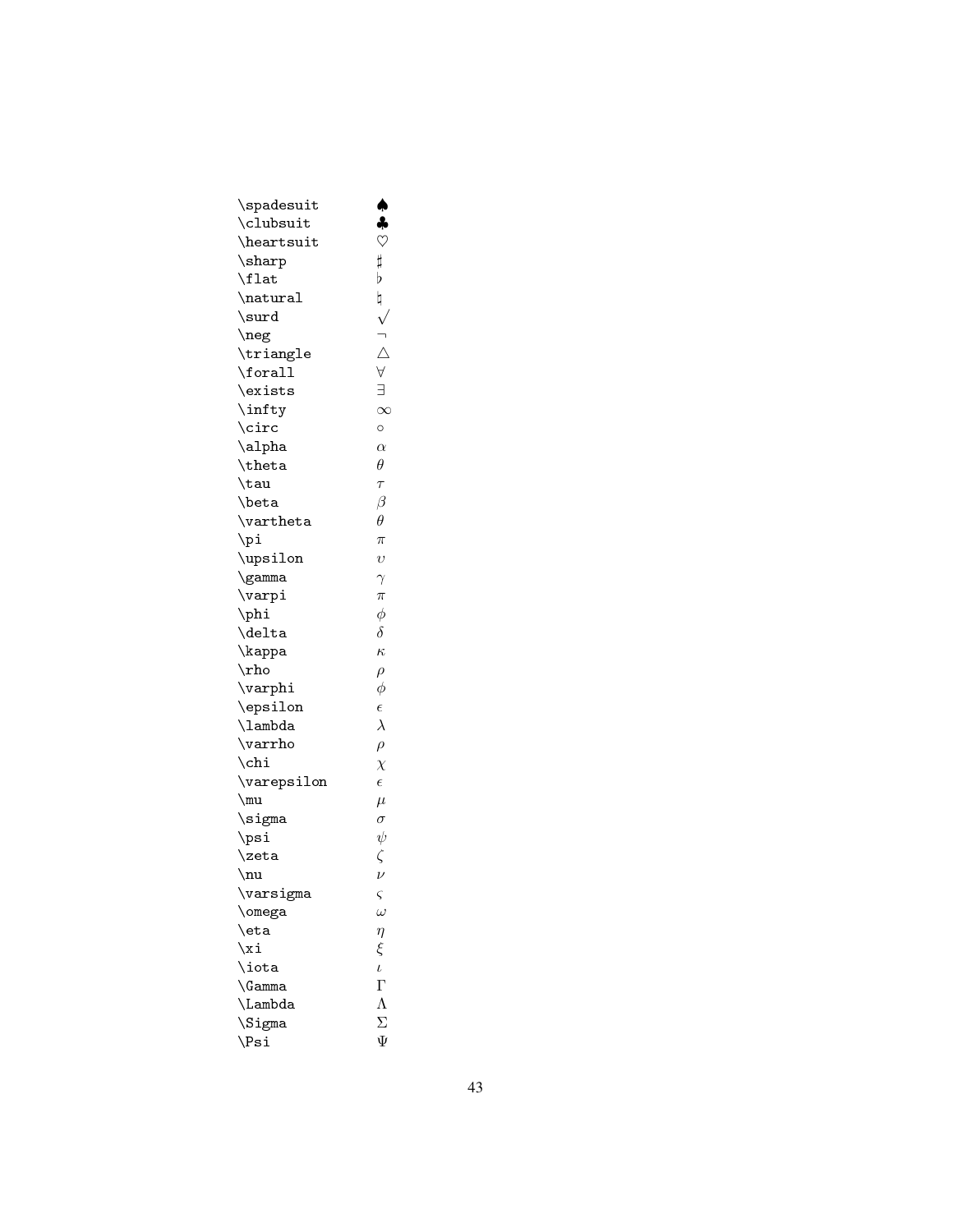| \Delta                            | Δ                  |
|-----------------------------------|--------------------|
| $\chi$ i                          | Ξ                  |
| \Upsilon                          | Υ                  |
| <i>\</i> Omega                    | Ω                  |
| $\Lambda$                         | $\Theta$           |
| $\n\vee$ Pi                       | $\prod$            |
| $\Phi$                            | Φ                  |
| $\pm$                             | $\pm$              |
| $\setminus$ cap                   | $\cup$             |
| $\lambda$ iamond                  | ♦                  |
| \oplus                            | $\oplus$           |
| $\n\mu$                           | $\mp$              |
| $\cup$                            | $\cup$             |
| $\big\backslash$ bigtriangleup    | Δ                  |
| \ominus                           | $\ominus$          |
| \times                            | $\times$           |
| \uplus                            | $\oplus$           |
| $\big\backslash$ bigtriangledown  | $\bigtriangledown$ |
| \otimes                           | $\otimes$          |
| \div                              | $\div$             |
| $\sqrt{\sqrt{2}}$                 | $\Box$             |
| $\verb \triangleright $           | ◁                  |
| \oslash                           | $\oslash$          |
| $\setminus$ ast                   | $\ast$             |
| \sqcup                            | $\cup$             |
| $\vee$ vee                        | $\vee$             |
| \wedge                            | $\wedge$           |
| $\verb \triangleleft $            | $\triangleright$   |
| \odot                             | $\odot$            |
| $\frac{\text{star}}{\text{star}}$ | $\star$            |
| $\backslash$ dagger               | $\dagger$          |
| \bullet                           | $\bullet$          |
| $\backslash$ ddagger              | $\dagger$          |
| $\sqrt{wr}$                       |                    |
| $\langle$ amalg                   | ≀<br>∐             |
| \leq                              |                    |
| \geq                              | $\leq$             |
| \equiv                            |                    |
| $\backslash$ models               | $\models$          |
| $\backslash$ prec                 |                    |
| \succ                             |                    |
| $\sin$                            |                    |
| $\verb \perp $                    | $\perp$            |
| \bot                              |                    |
| \top                              |                    |
| $\backslash$ preceq               |                    |
|                                   |                    |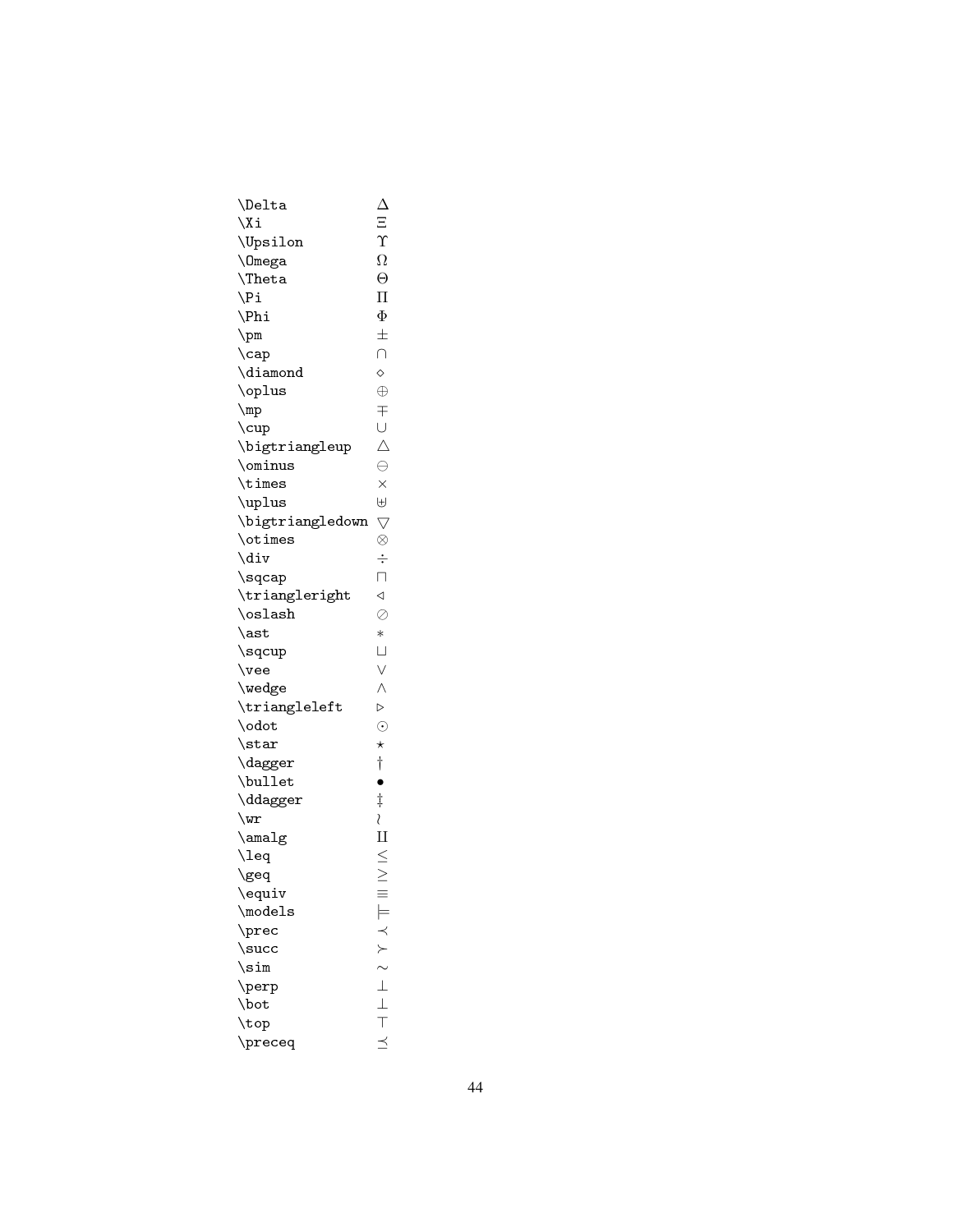| \succeq                  | $\succeq$                |
|--------------------------|--------------------------|
| \simeq                   | $\frac{1}{\sqrt{2}} \ll$ |
| $\setminus 11$           |                          |
| \gg                      |                          |
| \asymp                   | $\geq$                   |
| \parallel                | $\parallel$              |
| \subset                  |                          |
| $\text{supset}$          | C<br>D                   |
| $\upharpoonright$ approx | $\approx$                |
| \bowtie                  | $\bowtie$                |
| \subseteq                | $\subseteq$              |
| $\verb \supseteq $       |                          |
| \cong                    | $\cong$                  |
| $\verb \sgsubset $       |                          |
| $\verb \sgsupset $       |                          |
| $\neq$                   |                          |
| $\sinile$                |                          |
| $\verb \sgsubseteq $     | ロコチ) ニコミ                 |
| \sqsupseteq              |                          |
| \doteq                   |                          |
| \frown                   | $\overline{a}$           |
| $\ln$                    | $\in$                    |
| $\ln i$                  | $\Rightarrow$            |
| \propto                  | $\propto$                |
| $\forall$ dash           | $\vdash$                 |
| \dashv                   | $\overline{a}$           |
| \cdot                    |                          |
| $\sum$                   |                          |
| $\propto$                | Ц<br>Ц                   |
| \coprod                  |                          |
| $\int$ int               |                          |
| \oint                    | ∮                        |
| $\sqrt{\sqrt{2}}$        |                          |
| $\s$ kull                | Q                        |
| \smiley                  | $\odot$                  |
| \blacksmiley             | ⊖                        |
| \frownie                 | ☺                        |
| \S                       | §                        |
| \newpage                 |                          |
| \vdots                   |                          |
| \ddots                   |                          |
|                          |                          |
| \cdots                   |                          |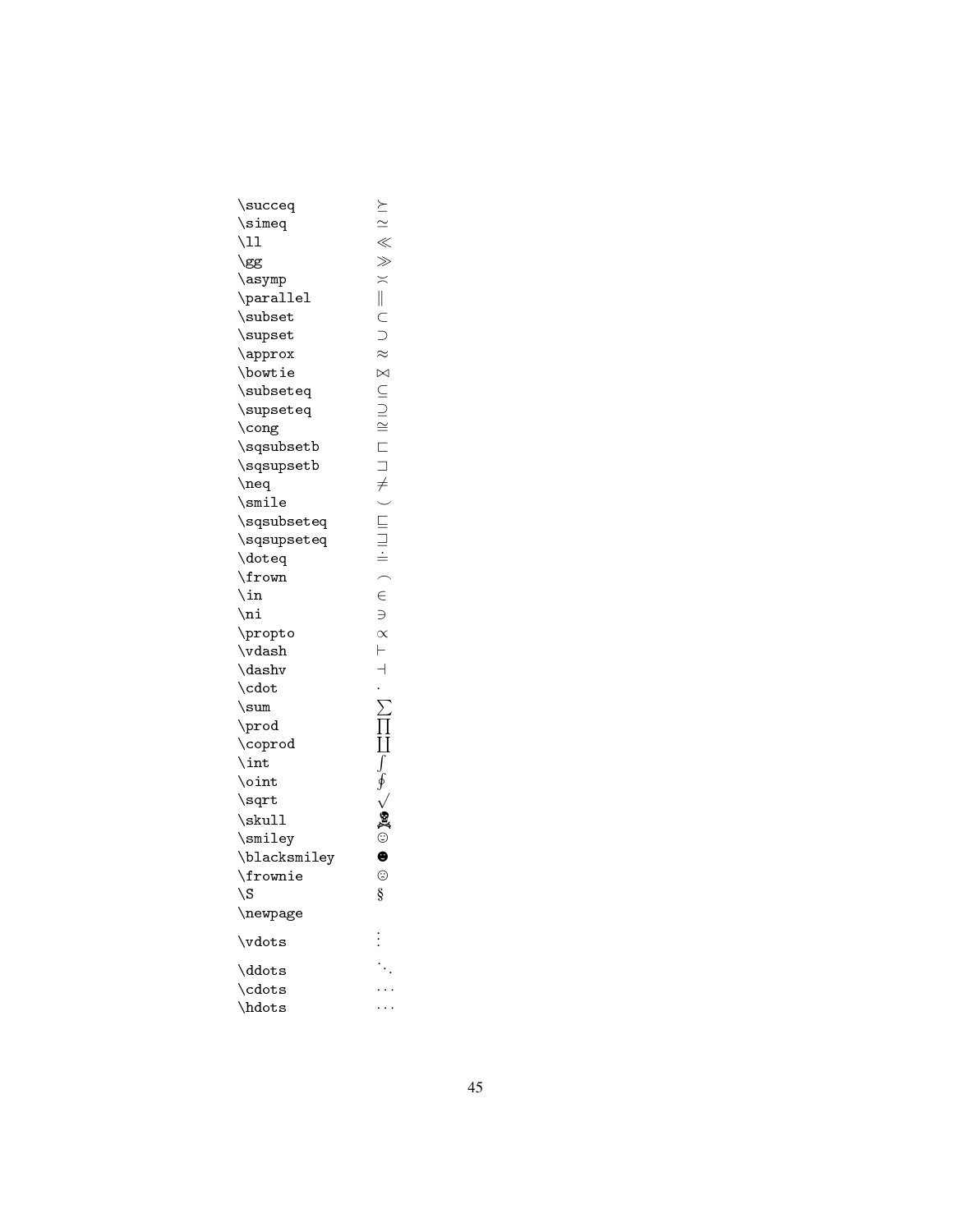#### <span id="page-45-0"></span>3.3.9 Defining Custom Shortcuts

The Add User-defined Keybindings... menu item in the Keybindings sub-menu of Edit selects a file containing Racket definitions of keybindings. The file must contain a module that uses a special keybindings language, framework/keybinding-lang. To do so, begin your file with this line:

#lang s-exp framework/keybinding-lang

The framework/keybinding-lang languages provides all of the bindings from racket, racket/class, and drracket/tool-lib, except that it adjusts #%module-begin to introduce a keybinding form:

(keybinding string-expr proc-expr)

Declares a keybinding, where string-expr must produce a suitable first argument for map-function in keymap%, and the proc-expr must produce a suitable second argument for add-function in keymap%.

For example, this remaps the key combination "control-a" key to "!".

```
#lang s-exp framework/keybinding-lang
(keybinding "c:a" (\lambda (editor evt) (send editor insert "!")))
```
Since the file contains plain Racket code, you can write keybindings files that use DrRacket's Extension API. For example, the following file binds "control-t" and "control-=" to a execute the program and open a new tab respectively, as they were used before version 5.2.

```
#lang s-exp framework/keybinding-lang
(define modifiers
  (apply string-append
          (map (\lambda (p))(case p
                     [(ct1) "c;"] [ (cmd) "d;"] [ (alt meta) "m;"][(\text{shift}) "s:"] [(\text{option}) "a:"])
                (get-default-shortcut-prefix))))
(define-syntax-rule (frame-key key command)
  (keybinding
   (string-append modifiers key)
   (\lambda (ed evt)
     (when (is-a? ed text:basic<\langle \rangle)
```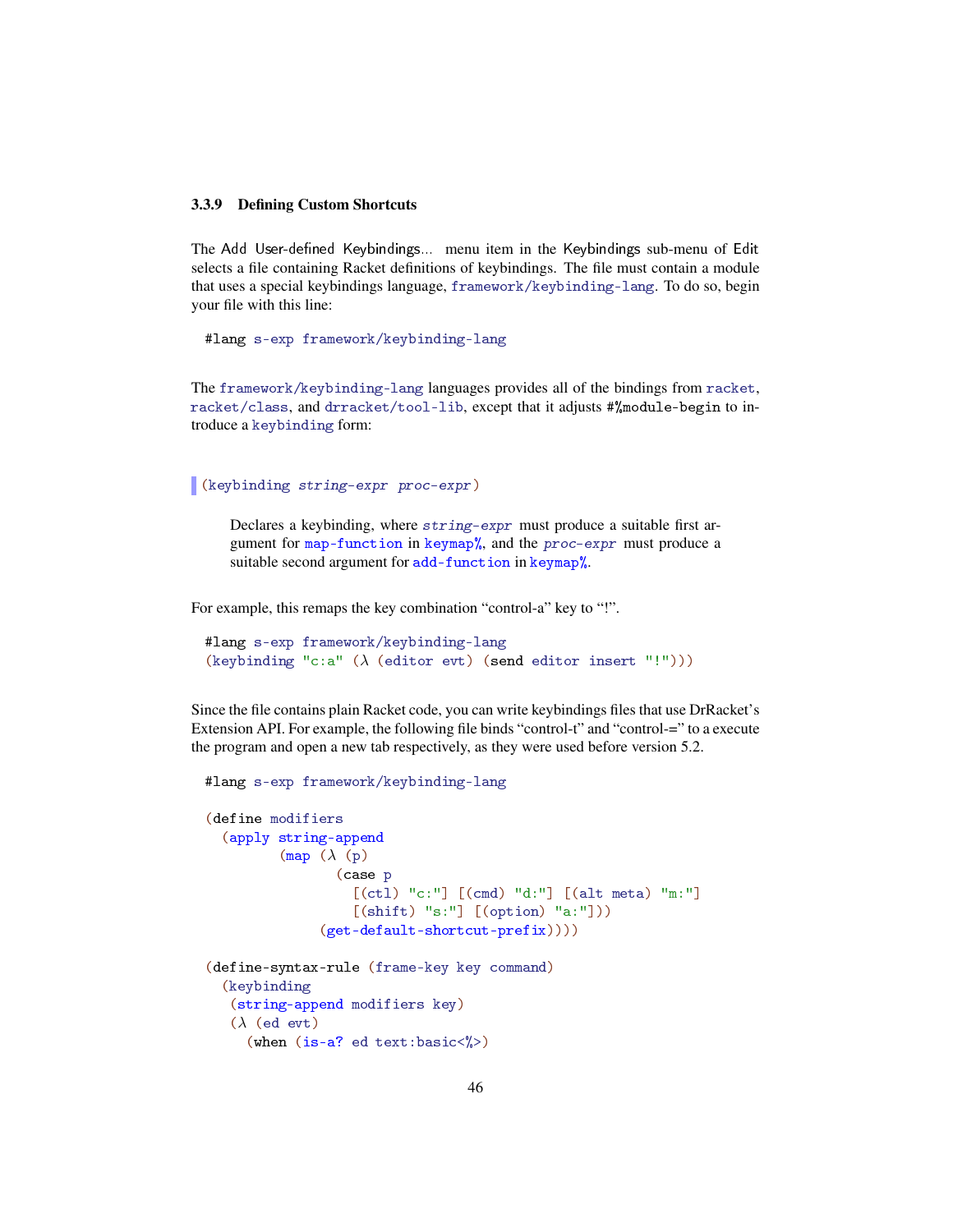```
(define fr (send ed get-top-level-window))
        ; note: fr could be #f
        (\text{when fr} (\text{send fr} (\text{command}))))))(frame-key "t" execute-callback)
(frame-key "=" create-new-tab)
```
Another example, this file rebinds "control-w" to delete the word behind the insertion point, but it does it by setting a new key to be an existing keyboard shortcut. If you see a key in the Show Active Keybindings dialog (in the Keybindings submenu of the Edit menu), then you can use its name with the new keystroke you want, like this:

```
#lang s-exp framework/keybinding-lang
(define (rebind key command)
  (keybinding
  key
   (\lambda (ed evt)
     (send (send ed get-keymap) call-function
           command ed evt #t))))
(rebind "c:w" "backward-kill-word")
```
This example shows how to bind a menu item (based on its name) to a particular key. The call at the end of the example binds "control-a" to the Run menu item.

```
#lang s-exp framework/keybinding-lang
(define (menu-bind key menu-item)
  (keybinding
  key
   (\lambda) (ed evt)
     (define canvas (send ed get-canvas))
     (when canvas
       (define menu-bar (find-menu-bar canvas))
       (when menu-bar
         (define item (find-item menu-bar menu-item))
         (when item
           (define menu-evt
             (new control-event%
                   [event-type 'menu]
                   [time-stamp
                   (send evt get-time-stamp)]))
           (send item command menu-evt)))))))
```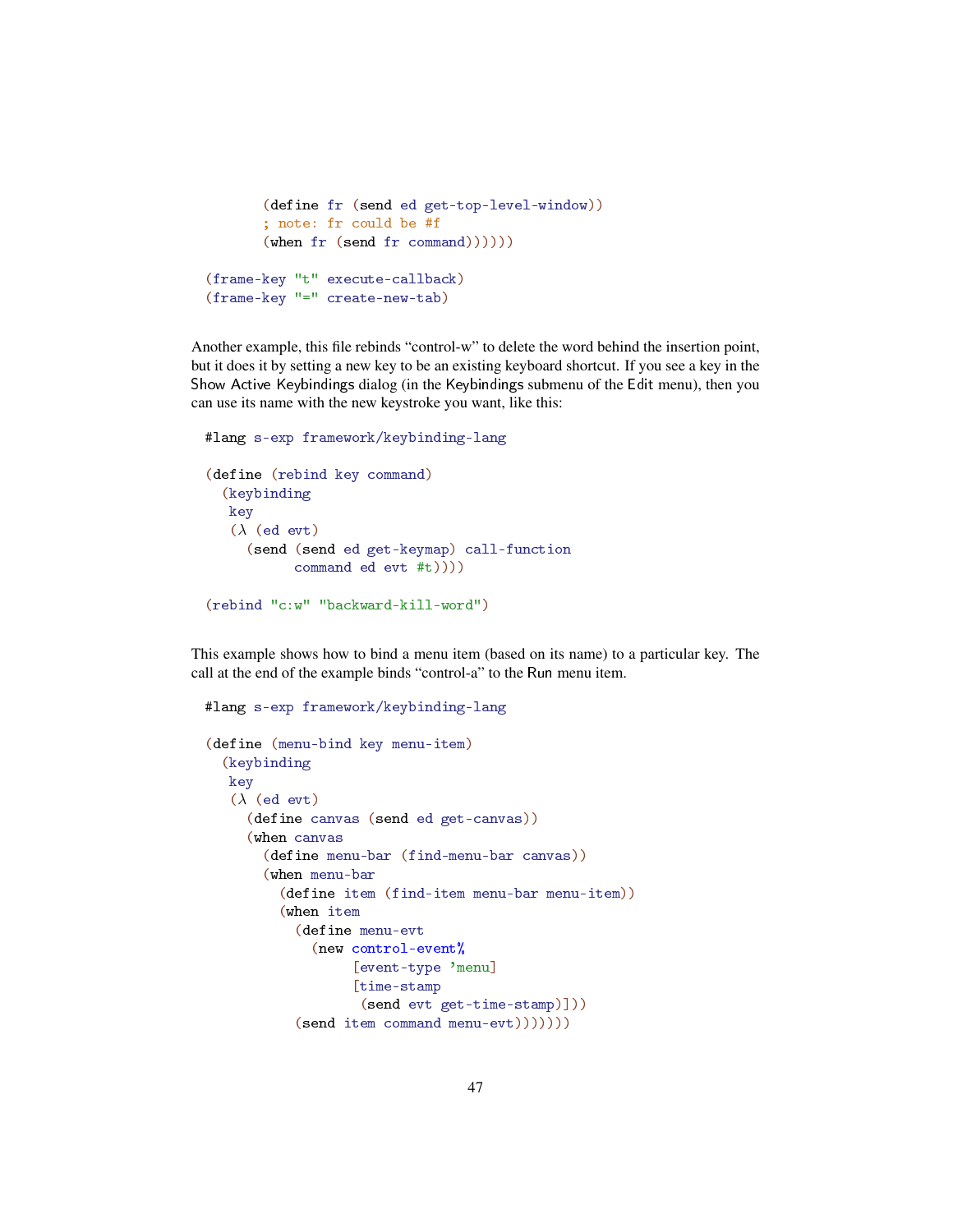```
(define/contract (find-menu-bar c)
  (\rightarrow (is-a?/c area<%>) (or/c #f (is-a?/c menu-bar%)))
  (let loop ([c c])
    (cond
      [(is-a? c frame)'_0) (send c get-menu-bar)]
      [(is-a? c area\%)(loop (send c get-part))]\lceilelse #f\rceil)))
(define/contract (find-item menu-bar label)
  (\rightarrow (is-a?/c menu-bar%)
      string?
      (or/c (is-a?/c selectable-menu-item<%>) #f))
  (let loop ([o menu-bar])
    (cond
      [(is-a? \circ selectable-menu-item<%)(and (equal? (send o get-plain-label) label)
             o)]
      [(is-a? \text{ o menu-item-container}\langle \text{'}\rangle)(for/or ([i (in-list (send o get-items))])
          (loop i))]
      [else #f])))
(menu-bind "c:a" "Run")
```
Note that DrRacket does not reload keybindings files automatically when you make changes, so you'll need to restart DrRacket to see changes to the file.

#### <span id="page-47-0"></span>3.3.10 Sending Program Fragments to the REPL

Users comfortable with Emacs and the conventional Lisp/Scheme-style of interaction with an "inferior process" commonly request keybindings in DrRacket that send program fragments to be evaluated at the prompt. This style of interaction is fraught with difficulty, especially for beginners, and so DrRacket, by default, does not support it. Instead, clicking DrRacket's "Run" button starts with a clean slate and sends the entire contents of the definitions window, ensuring that the state in the REPL matches what you would expect by reading the source code of the program.

Based on years of experience with Emacs modes, some of the authors consider this mode of interaction also appropriate for experienced programmers. Indeed, they go through great effort to mimic this behavior in Emacs.

That said, some people may wish to use such incremental keystroke modes anyway. Therefore the remainder of this section illustrates how to add such an incremental mode for your personal use with an example keybindings file. Specifically, the file shows how to add the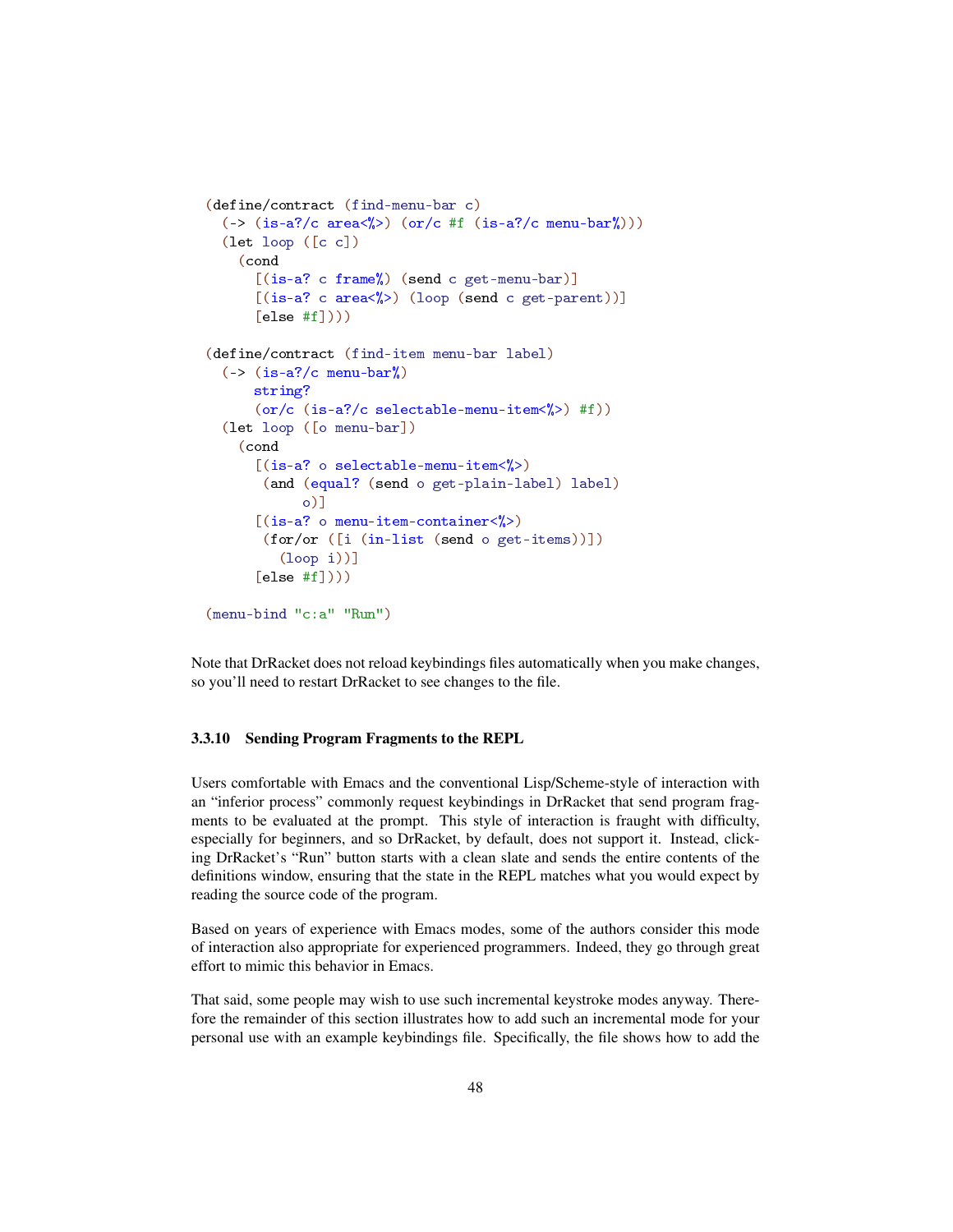ability to send expressions piecemeal to the interactions window. It also demonstrates how to pull together a bunch of pieces of DrRacket's implementation and its libraries to implement keystrokes.

```
#lang s-exp framework/keybinding-lang
(require drracket/tool-lib)
(keybinding "c:c;c:e" (lambda (ed evt) (send-toplevel-
form ed #f)))
(keybinding "c:c;c:r" (lambda (ed evt) (send-selection ed #f)))
(keybinding "c:c;m:e" (lambda (ed evt) (send-toplevel-
form ed #t)))
(keybinding "c:c;m:r" (lambda (ed evt) (send-selection ed #t)))
(define/contract (send-toplevel-form defs shift-focus?)
  (-> any/c boolean? any)
  (when (is-a? defs drracket:unit:definitions-text<\langle \rangle)
    (define sp (send defs get-start-position))
    (when (= sp (send defs get-end-position))
      (cond
        [(send defs find-up-sexp sp)
         ;; we are inside some top-level expression;
         ;; find the enclosing expression
         (let loop ([pos sp])
           (define next-up (send defs find-up-sexp pos))
           (cond
              [next-up (loop next-up)]
              [else
               (send-range-to-repl defs
                                   pos
                                    (send defs get-forward-sexp pos)
                                    shift-focus?)]))]
        [else
         ;; we are at the top-level
         (define fw (send defs get-forward-sexp sp))
         (define bw (send defs get-backward-sexp sp))
         (cond
           [(and (not <i>fw</i>) (not <i>bw</i>)));; no expressions in the file, give up
            (void)]
           [(not f w)];; no expression after the insertion point;
            ;; send the one before it
            (send-range-to-repl defs
                                 bw
```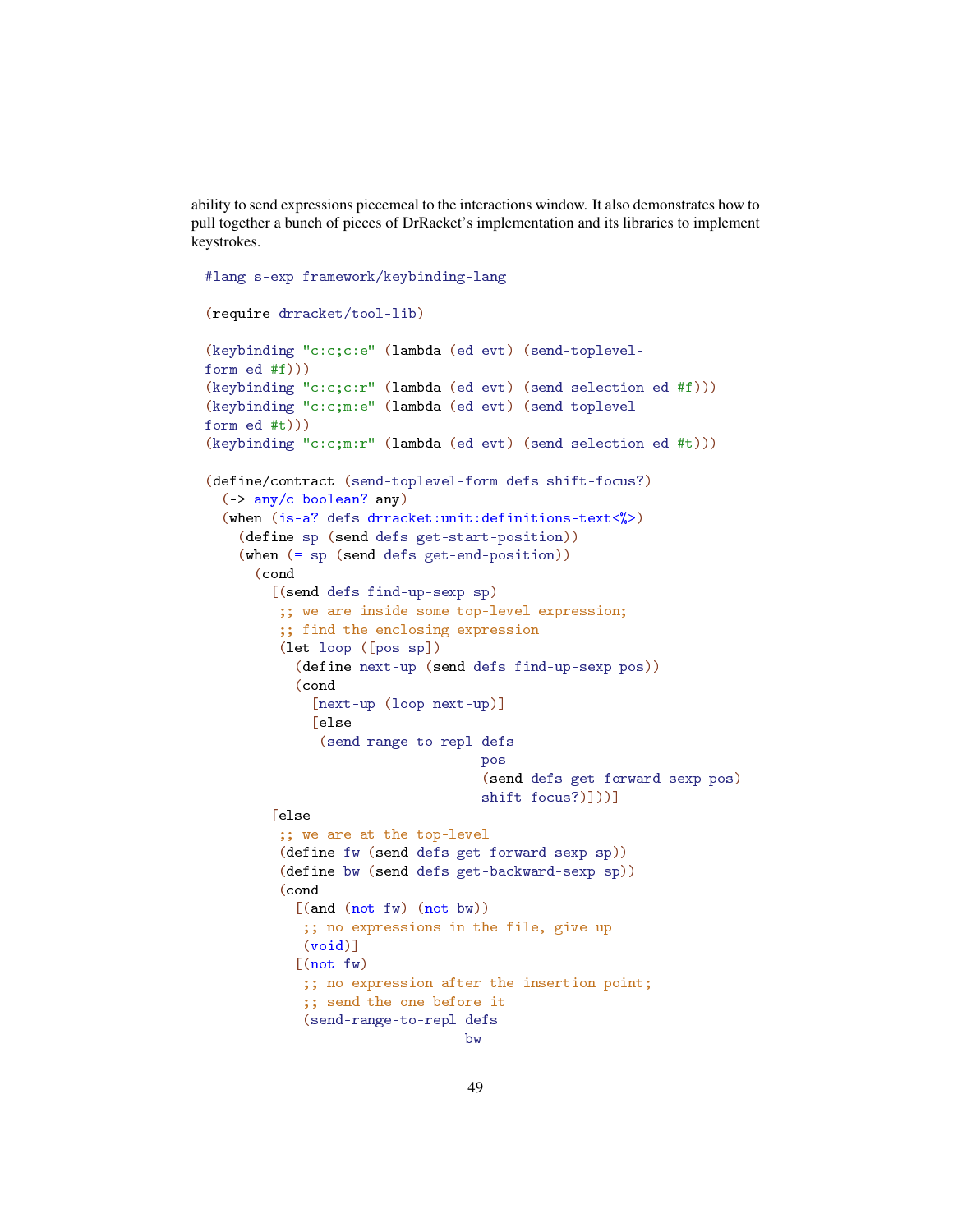```
(send defs get-forward-sexp bw)
                                shift-focus?)]
           [else
            ;; send the expression after the insertion point
            (send-range-to-repl defs
                                 (send defs get-backward-sexp fw)
                                fw
                                shift-focus?)])]))))
(define/contract (send-selection defs shift-focus?)
  (-> any/c boolean? any)
  (when (is-a? defs drracket:unit:definitions-text<%>)
    (send-range-to-repl defs
                        (send defs get-start-position)
                        (send defs get-end-position)
                        shift-focus?)))
(define/contract (send-range-to-repl defs start end shift-focus?)
  (->i ([defs (is-a?/c drracket:unit:definitions-text<%>)]
        [start exact-positive-integer?]
        [end (start) (and/c exact-positive-integer? (>=/c start))]
        [shift-focus? boolean?])
       any)
  (unless (= start end) ;; don't send empty regions
    (define ints (send (send defs get-tab) get-ints))
    (define frame (send (send defs get-tab) get-frame))
    ;; copy the expression over to the interactions window
    (send defs move/copy-to-edit
         ints start end
          (send ints last-position)
          #:try-to-move? #f)
    ;; erase any trailing whitespace
    (let loop ()
      (define last-pos (- (send ints last-position) 1))
      (when (last-pos . > . 0)
        (define last-char (send ints get-character last-pos))
        (when (char-whitespace? last-char)
          (send ints delete last-pos (+ last-pos 1))
          (loop))))
    ;; put back a single newline
    (send ints insert
          " \n\lambda n"(send ints last-position)
          (send ints last-position))
```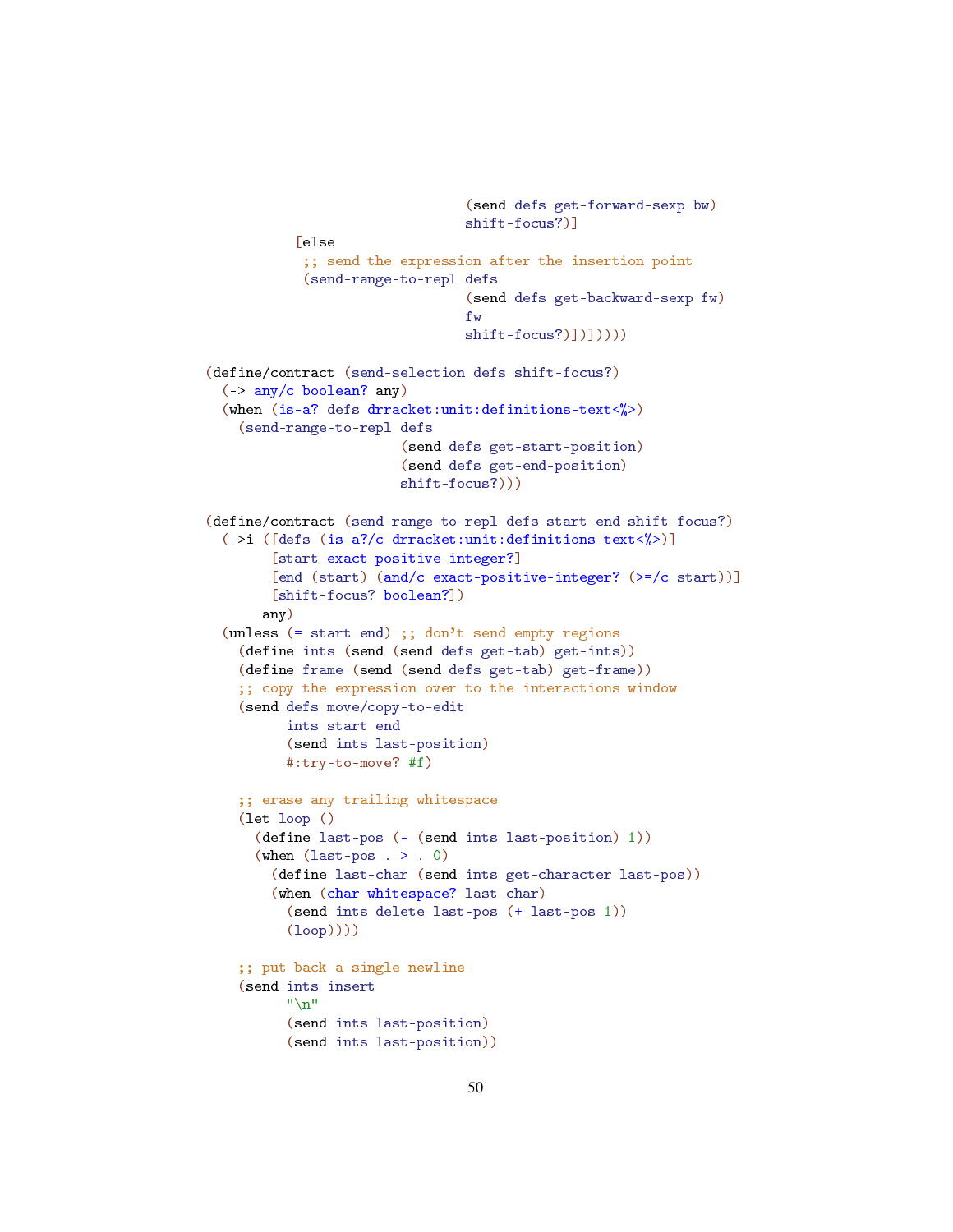```
;; make sure the interactions is visible
;; and run the submitted expression
(send frame ensure-rep-shown ints)
(when shift-focus? (send (send ints get-canvas) focus))
(send ints do-submission)))
```
Others may wish to use the above example to invent other keystrokes for making work in DrRacket convenient.

#### <span id="page-50-0"></span>3.4 DrRacket Files

#### <span id="page-50-1"></span>3.4.1 Program Files

The standard file extension for a Racket program file is ".rkt". The extensions ".ss", ".scm", and ".sch" are also historically popular.

DrRacket's editor can save a program file in two different formats:

• *Plain-text file format* — All text editors can read this format. DrRacket saves a program in plain-text format by default, unless the program contains images or text boxes. (Plain-text format does not preserve images or text boxes.)

Plain-text format is platform-specific because different platforms have different newline conventions. However, most tools for moving files across platforms support a "text" transfer mode that adjusts newlines correctly.

• *Multimedia file format* — This format is specific to DrRacket, and no other editor recognizes it. DrRacket saves a program in multimedia format by default when the program contains images, text boxes, or formatted text.

Multimedia format is platform-independent, and it uses an ASCII encoding (so that different ways of transferring the file are unlikely to corrupt the file).

#### <span id="page-50-2"></span>3.4.2 Backup and Autosave Files

When you modify an existing file in DrRacket and save it, DrRacket copies the old version of the file to a special backup file if no backup file exists. The backup file is saved in the same directory as the original file, and the backup file's name is generated from the original file's name:

• On Unix and Mac OS X, a " $\sim$ " is added to the end of the file's name.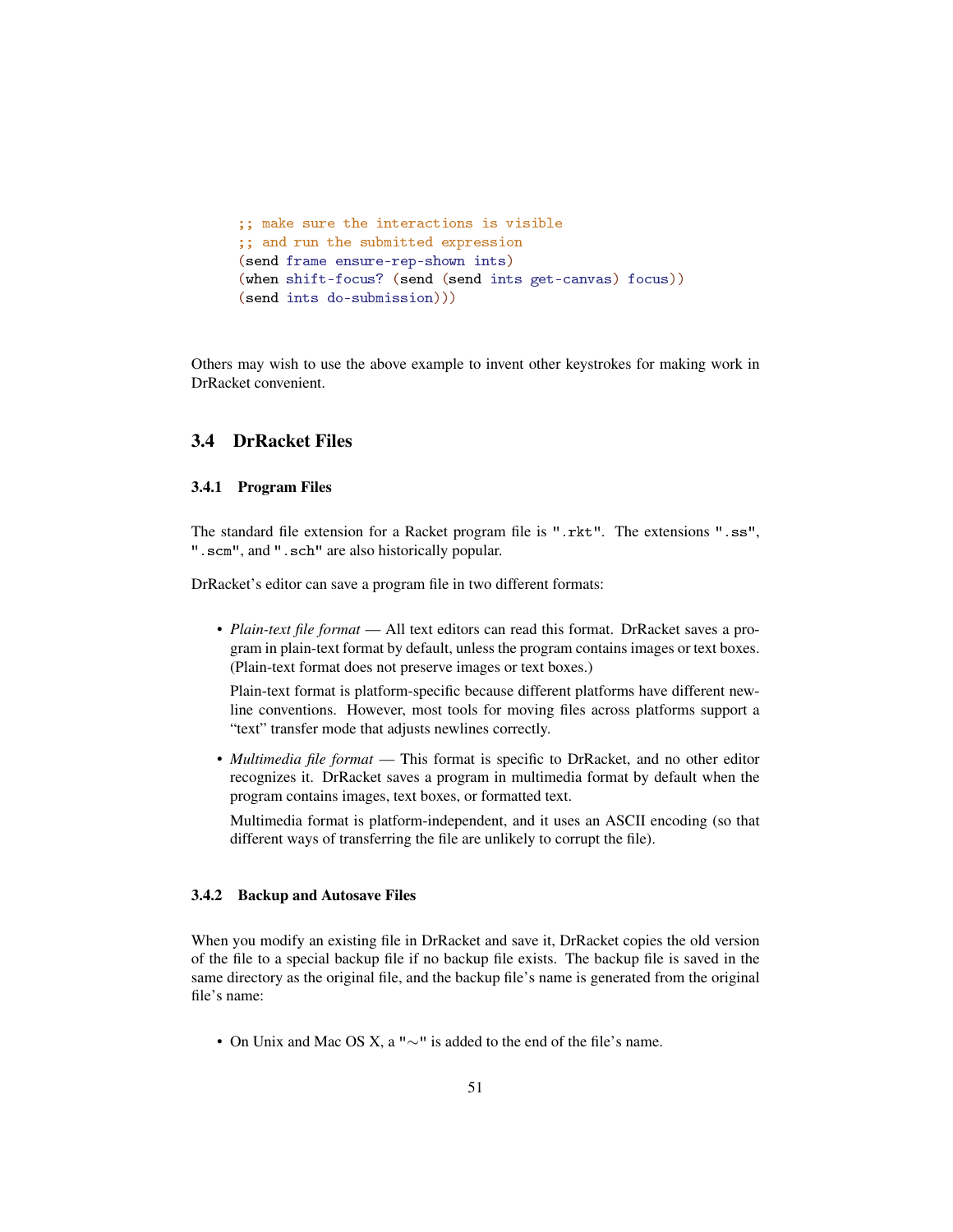• On Windows, the file's extension is replaced with ".bak".

Every five minutes, DrRacket checks each open file. If any file is modified and not saved, DrRacket saves the file to a special autosave file (just in case there is a power failure or some other catastrophic error). If the file is later saved, or if the user exists DrRacket without saving the file, the autosave file is removed. The autosave file is saved in the same directory as the original file, and the autosave file's name is generated from the original file's name:

- On Unix and Mac OS X, a "#" is added to the start and end of the file's name, then a number is added after the ending "#", and then one more "#" is appended after the number. The number is selected to make the autosave filename unique.
- On Windows, the file's extension is replaced with a number to make the autosave filename unique.

If the definitions window is modified and there is no current file, then an autosave file is written to the user's "documents" directory. The "documents" directory.

### <span id="page-51-0"></span>**3.4.3** Preference Files  $\frac{320}{d}$

On start-up, DrRacket reads configuration information from a preferences file. The name and location of the preferences file depends on the platform and user: The expression

- On Unix, preferences are stored in a ".racket" subdirectory in the user's home directory, in a file "racket-prefs.rktd".
- On Windows, preferences are stored in a file "racket-prefs.rktd" in a subdirectory "Racket" in the user's application-data folder as specified by the Windows registry; the application-data folder is usually "Application Data" in the user's profile directory, and that directory is usually hidden in the Windows GUI.
- On Mac OS X, preferences are stored in "org.racket-lang.prefs.rktd" in the user's preferences folder.

A lock file is used while modifying the preferences file, and it is created in the same directory as the preferences file. On Windows, the lock file is named "\_LOCKracket-prefs.rktd"; on Unix, it is ".LOCK.racket-prefs.rktd"; on Mac OS X, it is ".LOCK.org.racketlang.prefs.rktd".

If the user-specific preferences file does not exist, and the file "racket-prefs.rktd" in the "defaults" collection does exist, then it is used for the initial preference settings. (See §17.2 "Libraries and Collections" for more information about collections.) This file thus allows site-specific configuration for preference defaults. To set up such a configuration, start directory is determined by (find-system-path

(find-system-path 'pref-file) returns the platform- and user-specific preference file path.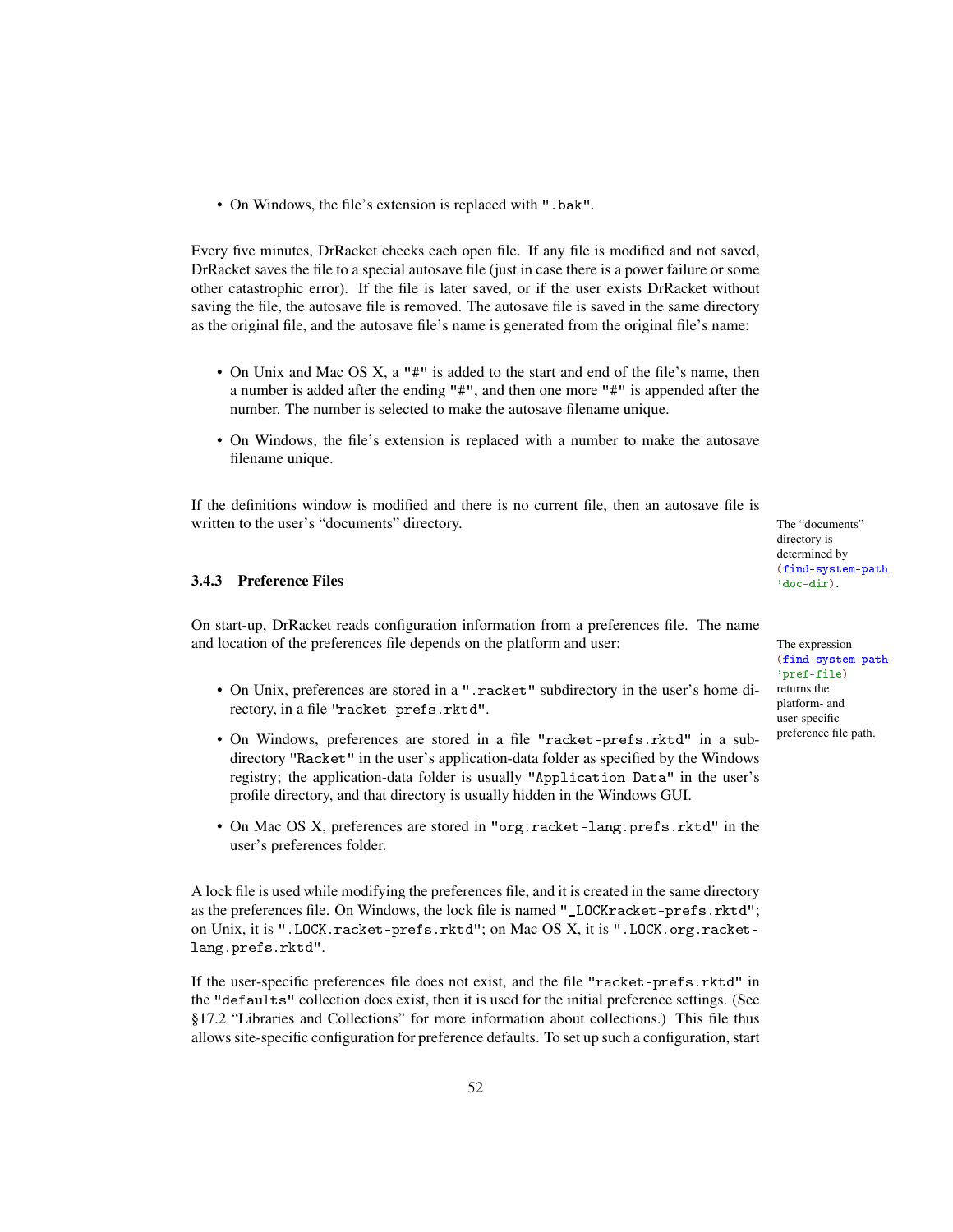DrRacket and configure the preferences to your liking. Then, exit DrRacket and copy your preferences file into the "defaults" collection as "racket-prefs.rktd". Afterward, users who have no preference settings already will get the preference settings that you chose.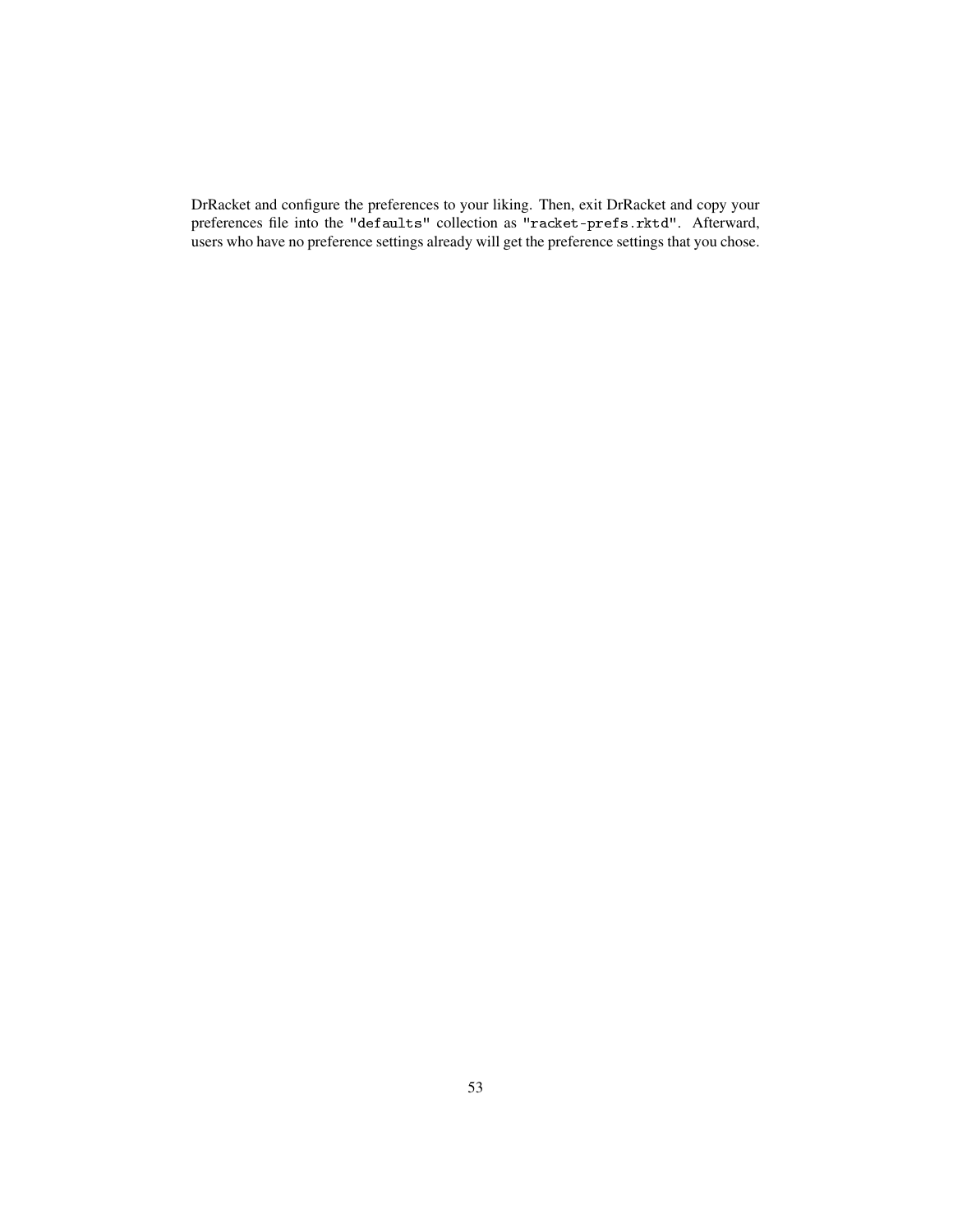## <span id="page-53-0"></span>4 Extending DrRacket

DrRacket supports two forms of extension to the programming environment:

• A *teachpack* extends the set of procedures that are built into a language in DrRacket. For example, a teachpack might extend the Beginning Student language with a procedure for playing sounds.

Teachpacks are particularly useful in a classroom setting, where an instructor can provide a teachpack that is designed for a specific exercise. To use the teachpack, each student must download the teachpack file and select it through the Language|Add Teachpack... menu item.

See §4.1 "Teachpacks" for information in creating teachpacks.

• A *tool* extends the set of utilities within the DrRacket environment. For example, DrRacket's Check Syntax button starts a syntax-checking tool. For information on creating tools, see *DrRacket Plugins*.

## <span id="page-53-1"></span>4.1 Teachpacks

Teachpacks are designed to supplement student programs with code that cannot be expressed in a teaching language. For example, to enable students to play hangman, we supply a teachpack that

- implements the random choosing of a word,
- maintains the state variable of how many guesses have gone wrong, and
- manages the GUI.

All these tasks are beyond students in the third week and/or impose memorization of currently useless knowledge on students. The essence of the hangman game, however, is not. The use of teachpacks enables the students to implement the interesting part of this exercise and still be able to enjoy today's graphics without the useless memorization.

A single Racket source file defines a teachpack (although the file may access other files via require). The file must contain a module (see §6 "Modules"). Each exported syntax definition or value definition from the module is provided as a new primitive form or primitive operation to the user, respectively.

As an example, the following teachpack provides a lazy cons implementation. To test it, save the following in a file and add the file as a teachpack (or use require).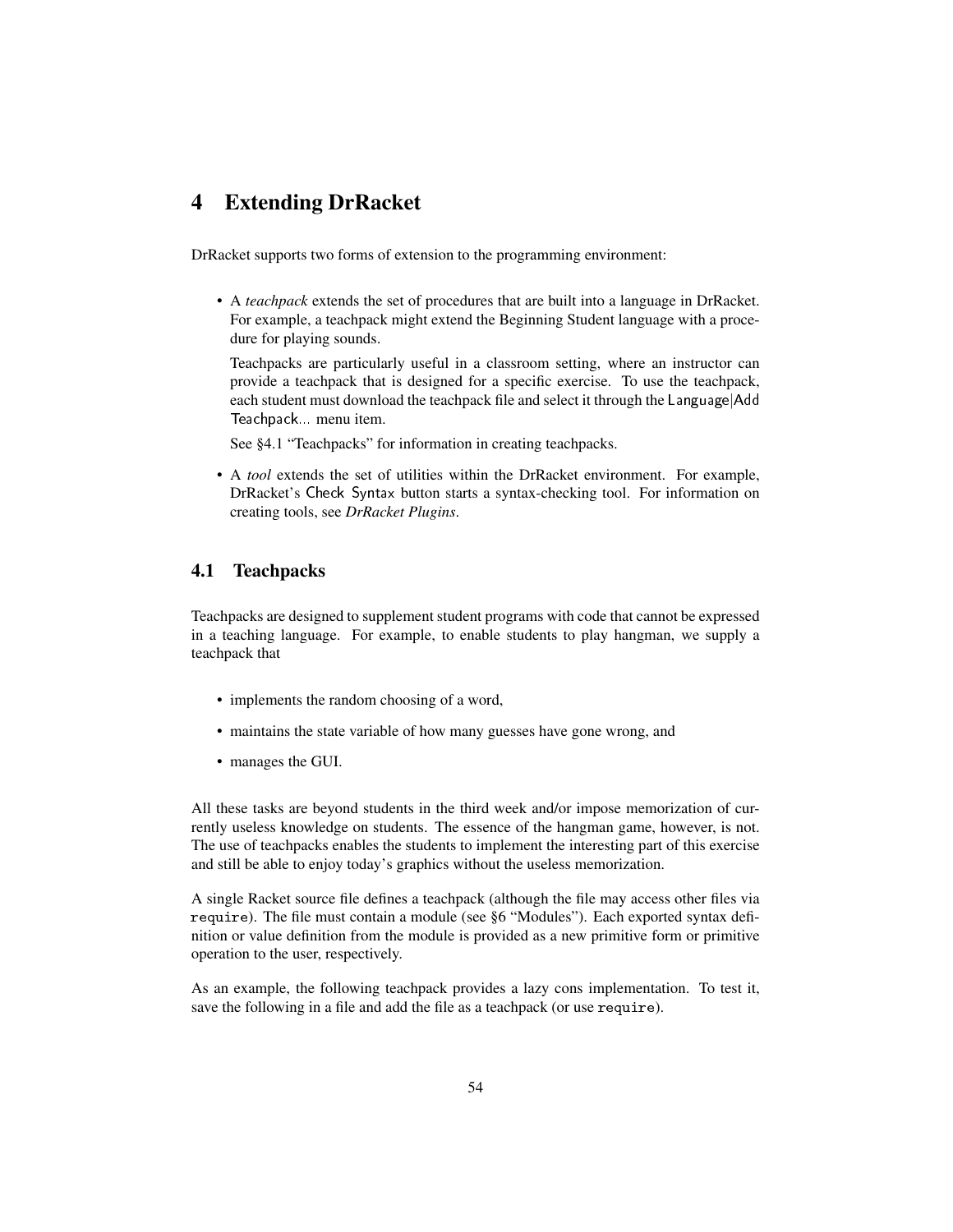```
#lang racket
(provide (rename-out [:lcons lcons]) lcar lcdr)
(define-struct lcons (hd tl))
(define-syntax (:lcons stx)
  (syntax-case stx ()
    [(_ hd-exp tl-exp)
     #'(make-lcons
               (delay hd-exp)
               (delay tl-exp))]))
(define (lcar lcons) (force (lcons-hd lcons)))
(define (lcdr lcons) (force (lcons-tl lcons)))
```
Then, in this program:

```
(define (lmap f l)
 (lcons
  (f (lcar l))
  (lmap f (lcdr l))))
(define all-nums (lcons 1 (lmap add1 all-nums)))
```
the list all-nums is bound to an infinite list of ascending numbers.

For more examples, see the "htdp" sub-collection in the "teachpack" collection of the PLT installation.

## <span id="page-54-0"></span>4.2 Environment Variables

Several environment variables can affect DrRacket's behavior:

- PLTNOTOOLS : When this environment variable is set, DrRacket doesn't load any tools.
- PLTONLYTOOL : When this environment variable is set, DrRacket only loads the tools in the collection named by the value of the environment variable. If the variable is bound to a parenthesized list of collections, only the tools in those collections are loaded (The contents of the environment variable are read and expected to be a single symbol or a list of symbols).
- PLTDRREPL : When this environment variable is set, DrRacket starts a read-eval-print loop with all of the forms and functions from the racket module and those described in *DrRacket Plugins*.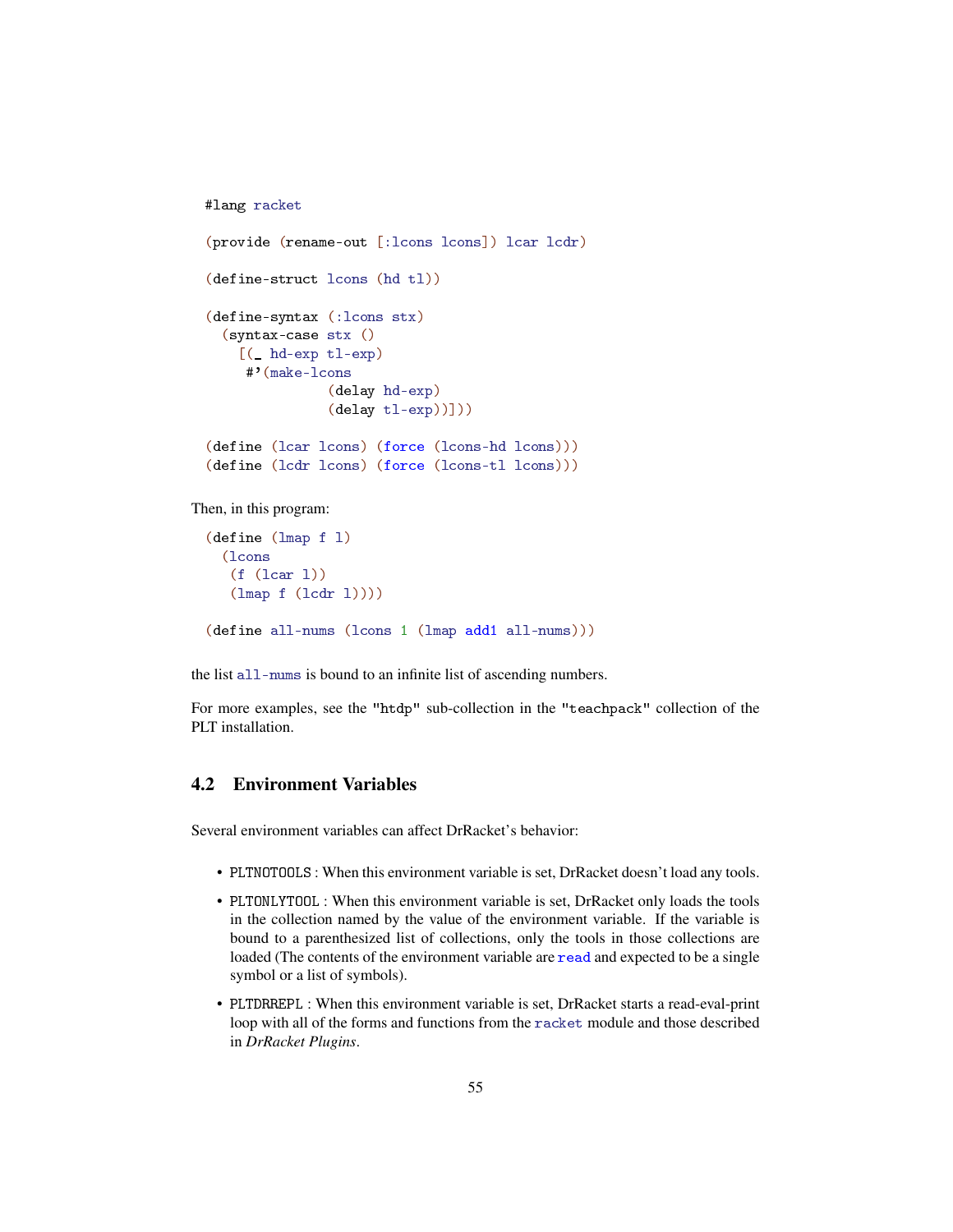If it is not set to -q, then (find-system-path 'init-file) is loaded as well.

A new thread is created to evaluate REPL expressions, so be sure to use queuecallback to evaluate expressions that mutate the GUI (to avoid race-conditions).

• PLTDRCM : When this environment variable is set, DrRacket installs the compilation manager before starting up, which means that the ".zo" files are automatically kept up to date, as DrRacket's (or a tool's) source is modified.

If the variable is set to trace then the files that are actually recompiled are shown.

• PLTDRPAR : When this environment variable is set, DrRacket uses parallelcompile-files to compile the framework and the drracket collections in parallel and then installs the compilation manager before starting up, which means that the ".zo" files are automatically kept up to date, as DrRacket's (or a tool's) source is modified.

If the variable is set to trace then the files that are actually recompiled are shown.

- PLTDRDEBUG : When this environment variable is set, DrRacket starts up with errortrace enabled. If the variable is set to **profile**, DrRacket also records profiling information about itself.
- PLTDRPROFILE : When this environment variable is set, DrRacket uses the profile library (with a little GUI) to collect profiling information about itself.
- PLTDRBREAK : When this environment variable is set, DrRacket creates a window with a break button, during startup. Clicking the button breaks DrRacket's eventspace's main thread. This works well in combination with PLTDRDEBUG since the source locations are reported for the breaks.
- PLTSTRINGCONSTANTS : When this environment variable is set, DrRacket prints out the string constants that have not yet been translated. If it is set to a particular language (corresponding to one of the files in "string-constants" collection) it only shows the unset string constants matching that language.

This environment variable must be set when ".zo" files are made. To ensure that you see its output properly, run setup-plt with the -c flag, set the environment variable, and then run setup-plt again.

- PLTDRXREFDELAY : When this environment variable is set, DrRacket uses an ordinary delay (instead of delay/idle) to delay the computation of the searching indices. This means that Check Syntax will start more slowly the first time, but that the startup performance is more predictable. In addition, when the environment variable is set, DrRacket will print out that it is set, and will print when the index is started loading and when it finishes loading.
- PLTDREASTERSECONDS : When this environment variable is set, DrRacket pretends that the result of current-seconds is actually this environment variable's value, for the purposes of easter eggs. For example, setting it to 1339390801 would simulate King Kamehameha day 2012 and show the corresponding easter egg splash screen.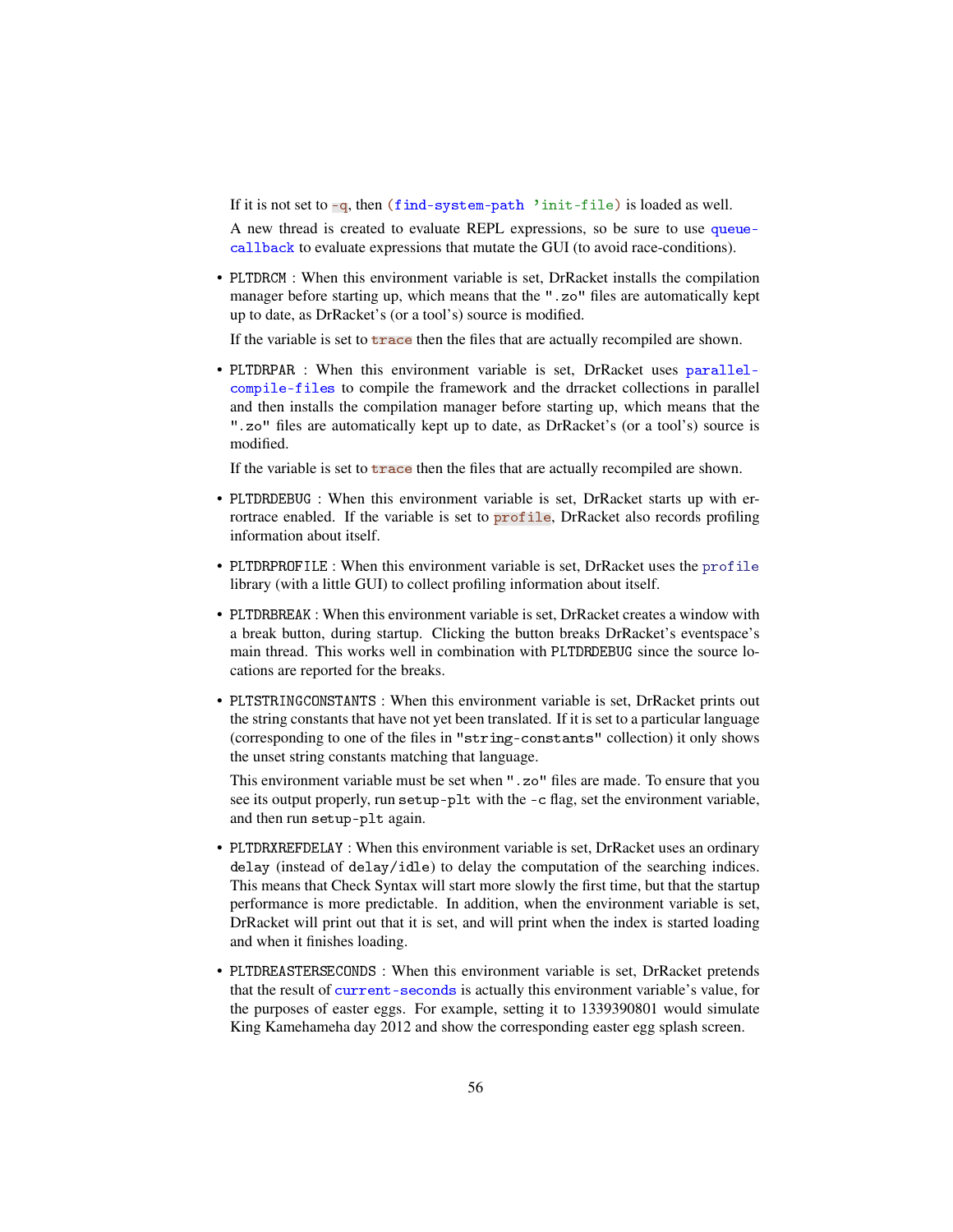## Index

<span id="page-56-0"></span> $(\text{define})$  button,  $6$ ".bak", [36](#page-35-0) ".LOCK.org.racketlang.prefs.rktd", [52](#page-51-0) ".LOCK.racket-prefs.rktd", [52](#page-51-0) ".racket", [52](#page-51-0) ".rkt", [51](#page-50-1) ".sch", [51](#page-50-1) ".scm", [51](#page-50-1) ".ss", [51](#page-50-1)  $>$  prompt, [10](#page-9-1) \aleph keyboard shortcut, [42](#page-41-1) \alpha keyboard shortcut, [43](#page-41-1) \amalg keyboard shortcut, [44](#page-41-1) \approx keyboard shortcut, [45](#page-41-1) \ast keyboard shortcut, [44](#page-41-1) \asymp keyboard shortcut, [45](#page-41-1) \beta keyboard shortcut, [43](#page-41-1) \bigtriangledown keyboard shortcut, [44](#page-41-1) \bigtriangleup keyboard shortcut, [44](#page-41-1) \blacksmiley keyboard shortcut, [45](#page-41-1) \bot keyboard shortcut, [44](#page-41-1) \bowtie keyboard shortcut, [45](#page-41-1) \bullet keyboard shortcut, [44](#page-41-1) \cap keyboard shortcut, [44](#page-41-1) \cdot keyboard shortcut, [45](#page-41-1) \cdots keyboard shortcut, [45](#page-41-1) \chi keyboard shortcut, [43](#page-41-1) \circ keyboard shortcut, [43](#page-41-1) \clubsuit keyboard shortcut, [43](#page-41-1) \cong keyboard shortcut, [45](#page-41-1) \coprod keyboard shortcut, [45](#page-41-1) \cup keyboard shortcut, [44](#page-41-1) \dagger keyboard shortcut, [44](#page-41-1) \dashv keyboard shortcut, [45](#page-41-1) \ddagger keyboard shortcut, [44](#page-41-1) \ddots keyboard shortcut, [45](#page-41-1) \Delta keyboard shortcut, [44](#page-41-1) \delta keyboard shortcut, [43](#page-41-1) \diamond keyboard shortcut, [44](#page-41-1)

\diamondsuit keyboard shortcut, [42](#page-41-1) \div keyboard shortcut, [44](#page-41-1) \doteq keyboard shortcut, [45](#page-41-1) \Downarrow keyboard shortcut, [42](#page-41-1) \downarrow keyboard shortcut, [42](#page-41-1) \emptyset keyboard shortcut, [42](#page-41-1) \epsilon keyboard shortcut, [43](#page-41-1) \equiv keyboard shortcut, [44](#page-41-1) \eta keyboard shortcut, [43](#page-41-1) \exists keyboard shortcut, [43](#page-41-1) \flat keyboard shortcut, [43](#page-41-1) \forall keyboard shortcut, [43](#page-41-1) \frown keyboard shortcut, [45](#page-41-1) \frownie keyboard shortcut, [45](#page-41-1) \Gamma keyboard shortcut, [43](#page-41-1) \gamma keyboard shortcut, [43](#page-41-1) \geq keyboard shortcut, [44](#page-41-1) \gg keyboard shortcut, [45](#page-41-1) \hdots keyboard shortcut, [45](#page-41-1) \heartsuit keyboard shortcut, [43](#page-41-1) \in keyboard shortcut, [45](#page-41-1) \infty keyboard shortcut, [43](#page-41-1) \int keyboard shortcut, [45](#page-41-1) \iota keyboard shortcut, [43](#page-41-1) \kappa keyboard shortcut, [43](#page-41-1) \Lambda keyboard shortcut, [43](#page-41-1) \lambda keyboard shortcut, [43](#page-41-1) \Leftarrow keyboard shortcut, [42](#page-41-1) \leftarrow keyboard shortcut, [42](#page-41-1) \Leftrightarrow keyboard shortcut, [42](#page-41-1) \leftrightarrow keyboard shortcut, [42](#page-41-1) \leq keyboard shortcut, [44](#page-41-1) \ll keyboard shortcut, [45](#page-41-1) \longrightarrow keyboard shortcut, [42](#page-41-1) \mapsto keyboard shortcut, [42](#page-41-1) \models keyboard shortcut, [44](#page-41-1) \mp keyboard shortcut, [44](#page-41-1) \mu keyboard shortcut, [43](#page-41-1) \nabla keyboard shortcut, [42](#page-41-1) \natural keyboard shortcut, [43](#page-41-1) \nearrow keyboard shortcut, [42](#page-41-1) \neg keyboard shortcut, [43](#page-41-1)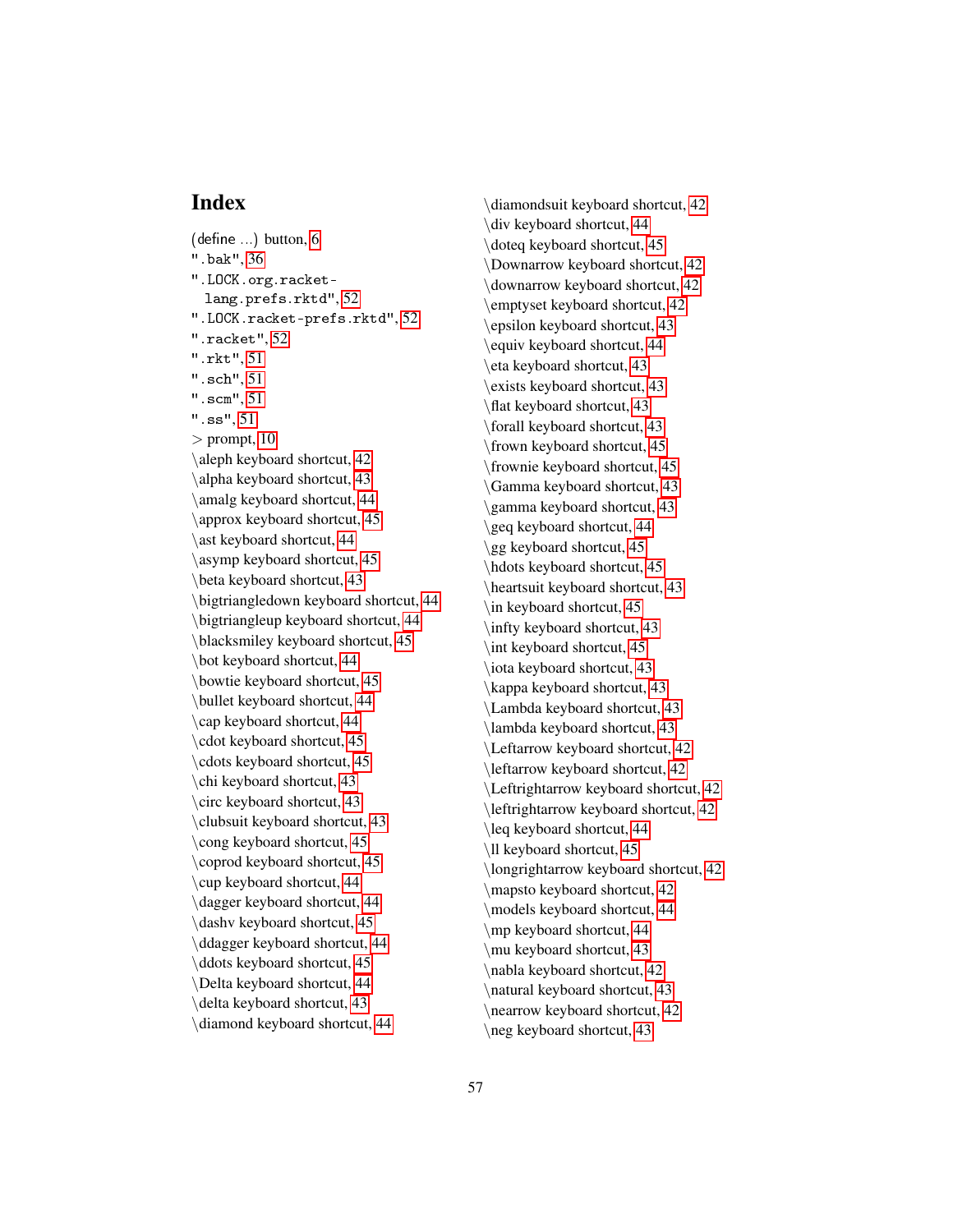\neq keyboard shortcut, [45](#page-41-1) \newpage keyboard shortcut, [45](#page-41-1) \ni keyboard shortcut, [45](#page-41-1) \nu keyboard shortcut, [43](#page-41-1) \nwarrow keyboard shortcut, [42](#page-41-1) \odot keyboard shortcut, [44](#page-41-1) \oint keyboard shortcut, [45](#page-41-1) \Omega keyboard shortcut, [44](#page-41-1) \omega keyboard shortcut, [43](#page-41-1) \ominus keyboard shortcut, [44](#page-41-1) \oplus keyboard shortcut, [44](#page-41-1) \oslash keyboard shortcut, [44](#page-41-1) \otimes keyboard shortcut, [44](#page-41-1) \parallel keyboard shortcut, [45](#page-41-1) \perp keyboard shortcut, [44](#page-41-1) \Phi keyboard shortcut, [44](#page-41-1) \phi keyboard shortcut, [43](#page-41-1) \Pi keyboard shortcut, [44](#page-41-1) \pi keyboard shortcut, [43](#page-41-1) \pm keyboard shortcut, [44](#page-41-1) \prec keyboard shortcut, [44](#page-41-1) \preceq keyboard shortcut, [44](#page-41-1) \prime keyboard shortcut, [42](#page-41-1) \prod keyboard shortcut, [45](#page-41-1) \propto keyboard shortcut, [45](#page-41-1) \Psi keyboard shortcut, [43](#page-41-1) \psi keyboard shortcut, [43](#page-41-1) \rho keyboard shortcut, [43](#page-41-1) \Rightarrow keyboard shortcut, [42](#page-41-1) \rightarrow keyboard shortcut, [42](#page-41-1) \S keyboard shortcut, [45](#page-41-1) \searrow keyboard shortcut, [42](#page-41-1) \sharp keyboard shortcut, [43](#page-41-1) \Sigma keyboard shortcut, [43](#page-41-1) \sigma keyboard shortcut, [43](#page-41-1) \sim keyboard shortcut, [44](#page-41-1) \simeq keyboard shortcut, [45](#page-41-1) \skull keyboard shortcut, [45](#page-41-1) \smile keyboard shortcut, [45](#page-41-1) \smiley keyboard shortcut, [45](#page-41-1) \spadesuit keyboard shortcut, [43](#page-41-1) \sqcap keyboard shortcut, [44](#page-41-1)

\sqcup keyboard shortcut, [44](#page-41-1) \sqrt keyboard shortcut, [45](#page-41-1) \sqsubsetb keyboard shortcut, [45](#page-41-1) \sqsubseteq keyboard shortcut, [45](#page-41-1) \sqsupsetb keyboard shortcut, [45](#page-41-1) \sqsupseteq keyboard shortcut, [45](#page-41-1) \star keyboard shortcut, [44](#page-41-1) \subset keyboard shortcut, [45](#page-41-1) \subseteq keyboard shortcut, [45](#page-41-1) \succ keyboard shortcut, [44](#page-41-1) \succeq keyboard shortcut, [45](#page-41-1) \sum keyboard shortcut, [45](#page-41-1) \supset keyboard shortcut, [45](#page-41-1) \supseteq keyboard shortcut, [45](#page-41-1) \surd keyboard shortcut, [43](#page-41-1) \swarrow keyboard shortcut, [42](#page-41-1) \tau keyboard shortcut, [43](#page-41-1) \Theta keyboard shortcut, [44](#page-41-1) \theta keyboard shortcut, [43](#page-41-1) \times keyboard shortcut, [44](#page-41-1) \top keyboard shortcut, [44](#page-41-1) \triangle keyboard shortcut, [43](#page-41-1) \triangleleft keyboard shortcut, [44](#page-41-1) \triangleright keyboard shortcut, [44](#page-41-1) \Uparrow keyboard shortcut, [42](#page-41-1) \uparrow keyboard shortcut, [42](#page-41-1) \Updownarrow keyboard shortcut, [42](#page-41-1) \updownarrow keyboard shortcut, [42](#page-41-1) \uplus keyboard shortcut, [44](#page-41-1) \Upsilon keyboard shortcut, [44](#page-41-1) \upsilon keyboard shortcut, [43](#page-41-1) \varepsilon keyboard shortcut, [43](#page-41-1) \varphi keyboard shortcut, [43](#page-41-1) \varpi keyboard shortcut, [43](#page-41-1) \varrho keyboard shortcut, [43](#page-41-1) \varsigma keyboard shortcut, [43](#page-41-1) \vartheta keyboard shortcut, [43](#page-41-1) \vdash keyboard shortcut, [45](#page-41-1) \vdots keyboard shortcut, [45](#page-41-1) \vee keyboard shortcut, [44](#page-41-1) \wedge keyboard shortcut, [44](#page-41-1) \wr keyboard shortcut, [44](#page-41-1)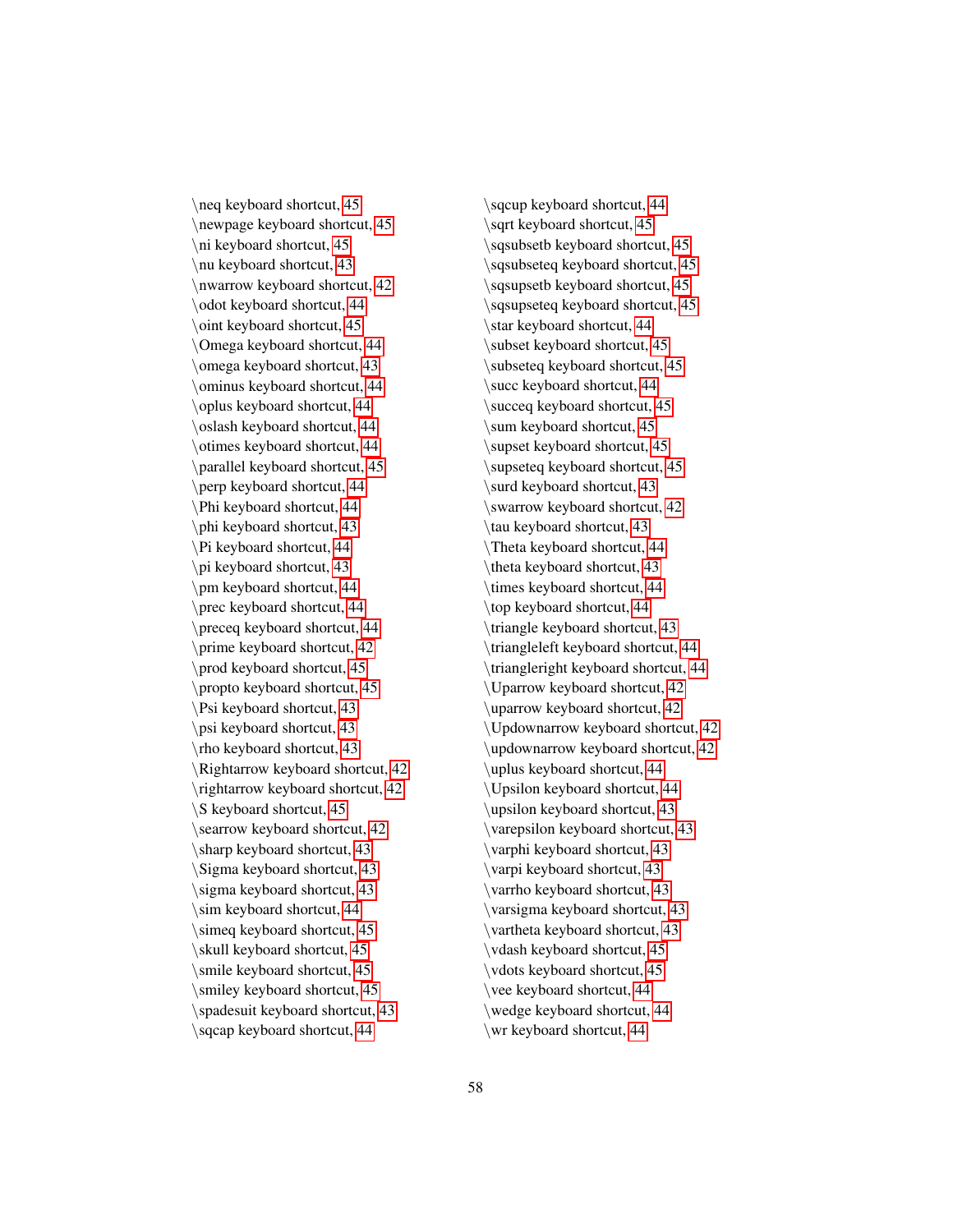\xi keyboard shortcut, [43](#page-41-1) \zeta keyboard shortcut, [43](#page-41-1) "\_LOCKracket-prefs.rktd", [52](#page-51-0) A-C-down keybinding, [39](#page-37-0) A-C-left keybinding, [39](#page-37-0) A-C-right keybinding, [39](#page-37-0) A-C-up keybinding, [39](#page-37-0) About DrRacket... menu item, [33](#page-32-1) Add Teachpack... menu item, [31](#page-30-0) Add User-defined Keybindings... item, [29](#page-27-0) Advanced Student language, [22](#page-20-1) alpha renaming, [6](#page-5-0) "Application Data", [52](#page-51-0) automatic parenthesis, [8](#page-7-0) Backup and Autosave Files, [51](#page-50-2) Beginning Student language, [21](#page-20-1) Beginning Student with List Abbreviations languages, [21](#page-20-1) Break button, [7](#page-5-0) Break menu item, [31](#page-30-1) Bring Frame to Front... menu item, [33](#page-32-0) Browser, [37](#page-36-1) Buttons, [6](#page-5-0) C-+ keybinding, [39](#page-38-0) C- $\backslash$  keybinding, M- $\backslash$  keybinding, c:x;l keybinding, [42](#page-41-1) C-\_ keybinding, [39](#page-38-0) C-a keybinding, [38](#page-37-0) C-b keybinding, [38](#page-37-0) C-c C-e keybinding, [40](#page-38-0) C-c C-l keybinding, [40](#page-38-0) C-c C-o keybinding, [40](#page-38-0) C-C C-Z keybinding, [39](#page-37-0) C-d keybinding, [39](#page-38-0) C-e keybinding, [38](#page-37-0) C-f keybinding, [38](#page-37-0) C-F6 keybinding, [39](#page-37-0) C-h keybinding, [39](#page-38-0) C-k keybinding, [39](#page-38-0) C-n keybinding, [38](#page-37-0)

\Xi keyboard shortcut, [44](#page-41-1)

C-p keybinding, [38](#page-37-0) C-r keybinding, [41](#page-40-1) C-s keybinding, [41](#page-40-1) C-t keybinding, [40](#page-38-0) C-v keybinding, [38](#page-37-0) C-w keybinding, [40](#page-38-0) C-x C-s keybinding, [41](#page-40-0) C-x C-w keybinding, [41](#page-40-0) C-x r a keybinding, [40](#page-38-0) C-x r c keybinding, [41](#page-38-0) menu C-x r w keybinding, [40](#page-38-0) C-x u keybinding, [39](#page-38-0) C-y keybinding, [40](#page-38-0) changing a parenthesis as you type, [8](#page-7-0) Check syntax, question-mark arrows, [6](#page-5-0) Check syntax, purple arrows, [6](#page-5-0) Check Syntax button, [6](#page-5-0) Choose Language... menu item, [31](#page-30-0) Choosing a Language, [7](#page-6-0) Clear All Teachpacks menu item, [31](#page-30-0) Clear Error Highlight menu item, [31](#page-30-1) Clear menu item, [28](#page-27-0) Close menu item, [28](#page-26-2) Collapse menu item, [30](#page-28-0) Colors, [33](#page-32-4) Comment Out with a Box menu item, [32](#page-30-1) Comment Out with Semicolons menu item, [32](#page-30-1) Complete Word menu item, [29](#page-27-0) Constructor output, [26](#page-24-1) Copy menu item, [28](#page-27-0) Create Executable... menu item, [31](#page-30-1) Creating Executables, [17](#page-16-1) Cut menu item, [28](#page-27-0) cycle back through old expressions, [10](#page-9-1) Debug button, [14](#page-13-1) Debug button, [6](#page-5-0) debugger, [6](#page-5-0) Debugger Buttons, [14](#page-13-2) Debugging Multiple Files, [16](#page-15-1) Defining Custom Shortcuts, [46](#page-45-0) *definitions window*, [5](#page-4-0)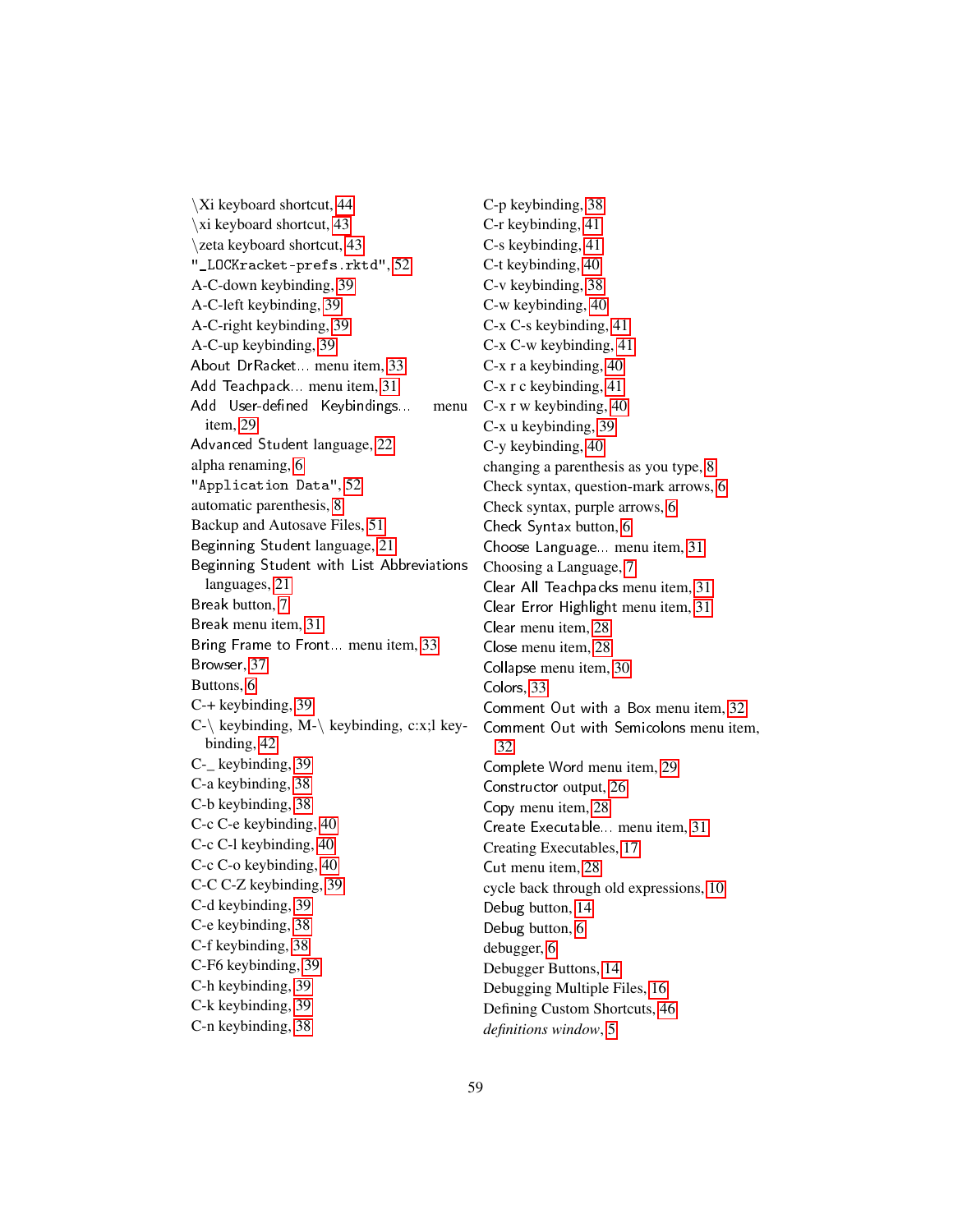Definitions Window Actions, [15](#page-14-0) Delete menu item, [28](#page-27-0) Disable Tests menu item, [32](#page-30-1) display, [11](#page-10-0) *distribution archive*, [18](#page-16-1) Documentation, [41](#page-40-3) DrRacket Files, [51](#page-50-0) DrRacket Teachpacks, [54](#page-53-0) DrRacket: The Racket Programming Environment, [1](#page-0-0) Edit, [28](#page-27-0) Editing, [34](#page-33-0) Editing Operations, [39](#page-38-0) Editing with Parentheses, [8](#page-7-0) Emacs keybindings, [38](#page-36-3) Emacs keybindings, [48](#page-47-0) Enable Tests menu item, [32](#page-30-1) Environment Variables, [55](#page-54-0) error highlighting, [10](#page-9-2) Errors, [10](#page-9-2) evaluating expressions, [10](#page-9-1) Evaluation, [41](#page-40-2) Extending DrRacket, [54](#page-53-0) f1 keybinding, [41](#page-40-3) f2 keybinding, [41](#page-40-3) F5 keybinding, [41](#page-40-2) File, [27](#page-26-2) file extension, [51](#page-50-1) File Operations, [41](#page-40-0) filename button, [6](#page-5-0) Find Again Backwards menu item, [29](#page-27-0) Find Again menu item, [28](#page-27-0) Find Case Sensitive menu item, [29](#page-27-0) Find From Selection menu item, [28](#page-27-0) Find menu item, [28](#page-27-0) flashing parenthesis matches, [8](#page-7-0) Following Log Messages, [18](#page-17-0) Font, [33](#page-32-3) formatting Racket code, [8](#page-7-0) General, [36](#page-35-0) Go button, [14](#page-13-2) Graphical Debugging Interface, [14](#page-13-1)

Graphical Syntax, [13](#page-12-0) gray highlight regions, [8](#page-7-0) Help, [33](#page-32-1) Help Desk menu item, [33](#page-32-1) Hide Definitions menu item, [30](#page-28-0) Hide Interactions menu item, [30](#page-28-0) Hide Line Numbers menu item, [30](#page-28-0) Hide Log menu item, [30](#page-28-0) Hide Module Browser menu item, [30](#page-28-0) Hide Profile menu item, [30](#page-28-0) Hide Program Contour menu item, [30](#page-28-0) Hide Tracing menu item, [30](#page-28-0) *How to Design Programs* Teaching Languages, [21](#page-20-1) I/O, [11](#page-10-0) Images, [13](#page-12-1) indenting Racket code, [8](#page-7-0) Input and Output, [11](#page-10-0) Insert, [32](#page-31-0) Insert Comment Box menu item, [32](#page-31-0) Insert Fraction... menu item, [32](#page-31-0) Insert Image... menu item, [32](#page-31-0) Insert Large Letters... menu item, [32](#page-31-0) Insert Racket Box menu item, [32](#page-31-0) Insert Racket Splice Box menu item, [32](#page-31-0) Insert XML Box menu item, [32](#page-31-0) Insert  $\lambda$  menu item, [32](#page-31-0) Install PLT File... menu item, [27](#page-26-2) Interact with DrRacket in English menu item, [33](#page-32-1) Interactions, [42](#page-41-0) *interactions window*, [5](#page-4-0) Interface Essentials, [5](#page-4-0) Interface Reference, [27](#page-26-0) Intermediate Student language, [22](#page-20-1) Intermediate Student with Lambda language, [22](#page-20-1) keybindings, [37](#page-36-3) Keybindings menu item, [29](#page-27-0) Keyboard Shortcuts, [37](#page-36-3) Kill menu item, [31](#page-30-1) Language, [31](#page-30-0)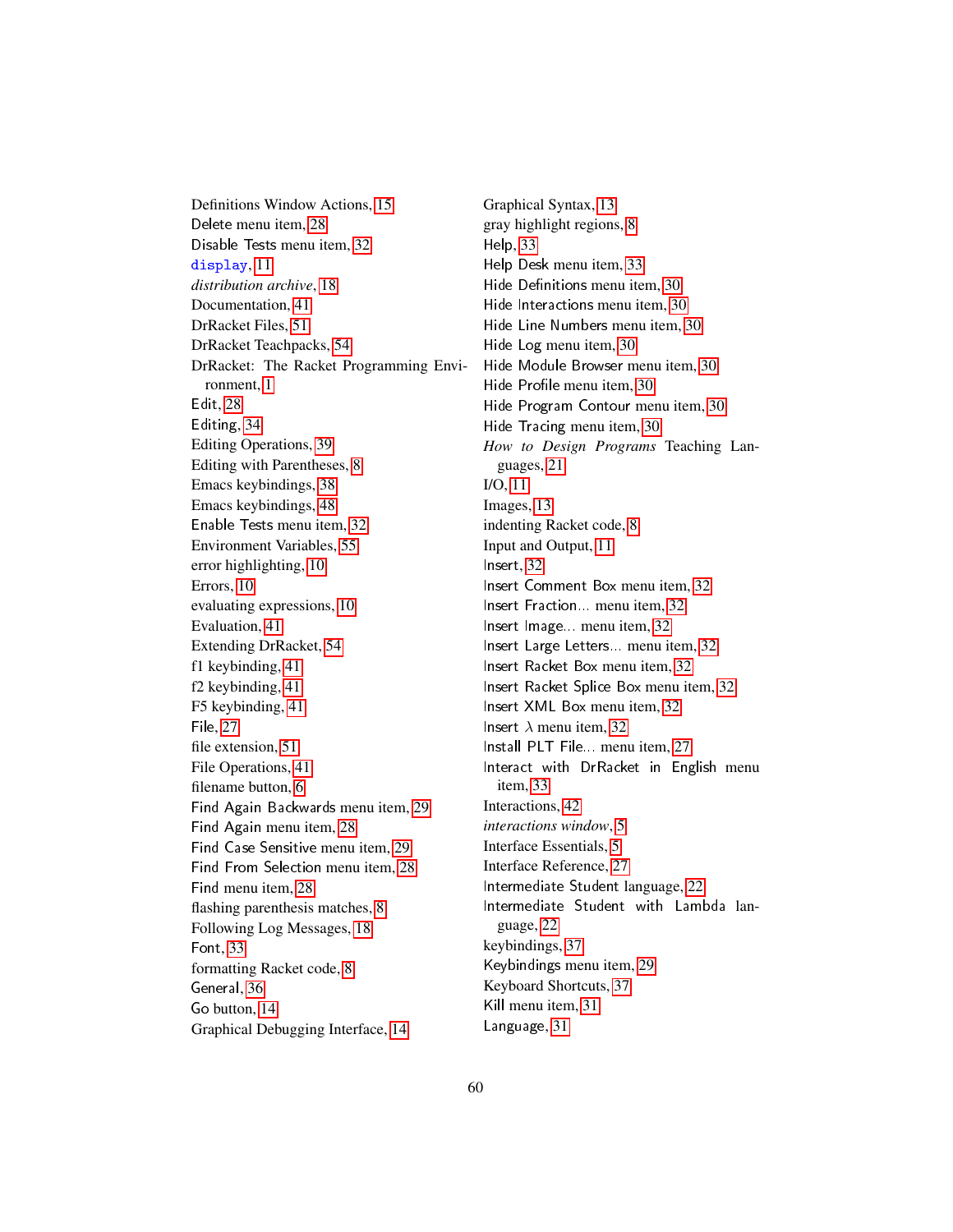Language Declared in Source, [20](#page-19-1) language levels, [7](#page-6-0) languages, extending, [54](#page-53-0) Languages, [20](#page-19-0) LaTeX, [42](#page-41-1) LaTeX and TeX inspired keybindings, [42](#page-41-1) *launcher executable*, [18](#page-16-1) Legacy Languages, [21](#page-20-0) Limit Memory... menu item, [31](#page-30-1) Log Definitions and Interactions... menu item, [27](#page-26-2) M-( keybinding, [40](#page-38-0) M-< keybinding, [38](#page-37-0) M-> keybinding, [38](#page-37-0) M-[ keybinding, [40](#page-38-0) M-b keybinding, [38](#page-37-0) M-C-b keybinding, [38](#page-37-0) M-C-d keybinding, [39](#page-37-0) M-C-down keybinding, [39](#page-37-0) M-C-f keybinding, [38](#page-37-0) M-C-k keybinding, [39](#page-38-0) M-C-k keybinding, [40](#page-38-0) M-C-left keybinding, [39](#page-37-0) M-C-m keybinding, [40](#page-38-0) M-C-p keybinding, [39](#page-37-0) M-C-right keybinding, [39](#page-37-0) M-C-SPACE keybinding, [39](#page-37-0) M-C-t keybinding, [40](#page-38-0) M-C-u keybinding, [39](#page-37-0) M-C-up keybinding, [39](#page-37-0) M-d keybinding, [39](#page-38-0) M-DEL keybinding, [39](#page-38-0) M-f keybinding, [38](#page-37-0) M-h keybinding, [42](#page-41-0) M-n keybinding, [42](#page-41-0) M-o keybinding, [40](#page-38-0) M-p keybinding, [42](#page-41-0) M-S-L keybinding, [40](#page-38-0) M-t keybinding, [40](#page-38-0) M-v keybinding, [38](#page-37-0) M-w keybinding, [39](#page-38-0) M-{ keybinding, [40](#page-38-0)

Menus, [27](#page-26-1) Module Browser on file menu item, [31](#page-30-1) Module Browser... menu item, [31](#page-30-1) Most Recent Window menu item, [33](#page-32-0) Moving Around, [38](#page-37-0) *Multimedia file format*, [51](#page-50-1) New menu item, [27](#page-26-2) New Tab menu item, [27](#page-26-2) Open Recent menu item, [27](#page-26-2) Open... menu item, [27](#page-26-2) "org.racket-lang.prefs.rktd", [52](#page-51-0) Other Experimental Languages, [25](#page-24-0) Out button, [15](#page-13-2) Output Printing Styles, [25](#page-24-1) Over button, [15](#page-13-2) overwrite mode, [40](#page-38-0) Paste menu item, [28](#page-27-0) Pause, [15](#page-13-2) *Plain-text file format*, [51](#page-50-1) *PLT Pretty Big* language, [21](#page-20-0) PLTDRBREAK, [56](#page-54-0) PLTDRCM, [56](#page-54-0) PLTDRDEBUG, [56](#page-54-0) PLTDREASTERSECONDS, [56](#page-54-0) PLTDRPAR, [56](#page-54-0) PLTDRPROFILE, [56](#page-54-0) PLTDRREPL, [55](#page-54-0) PLTDRXREFDELAY, [56](#page-54-0) PLTNOTOOLS, [55](#page-54-0) PLTONLYTOOL, [55](#page-54-0) PLTSTRINGCONSTANTS, [56](#page-54-0) Preference Files, [52](#page-51-0) Preferences, [33](#page-32-2) Preferences... menu item, [29](#page-27-0) previous expression, [10](#page-9-1) Print Definitions... menu item, [28](#page-26-2) Print Interactions. menu item, [28](#page-26-2) print output, [26](#page-24-1) printing format, [25](#page-24-1) Profiling, [37](#page-36-0) Program Files, [51](#page-50-1) Quasiquote output, [26](#page-24-1)